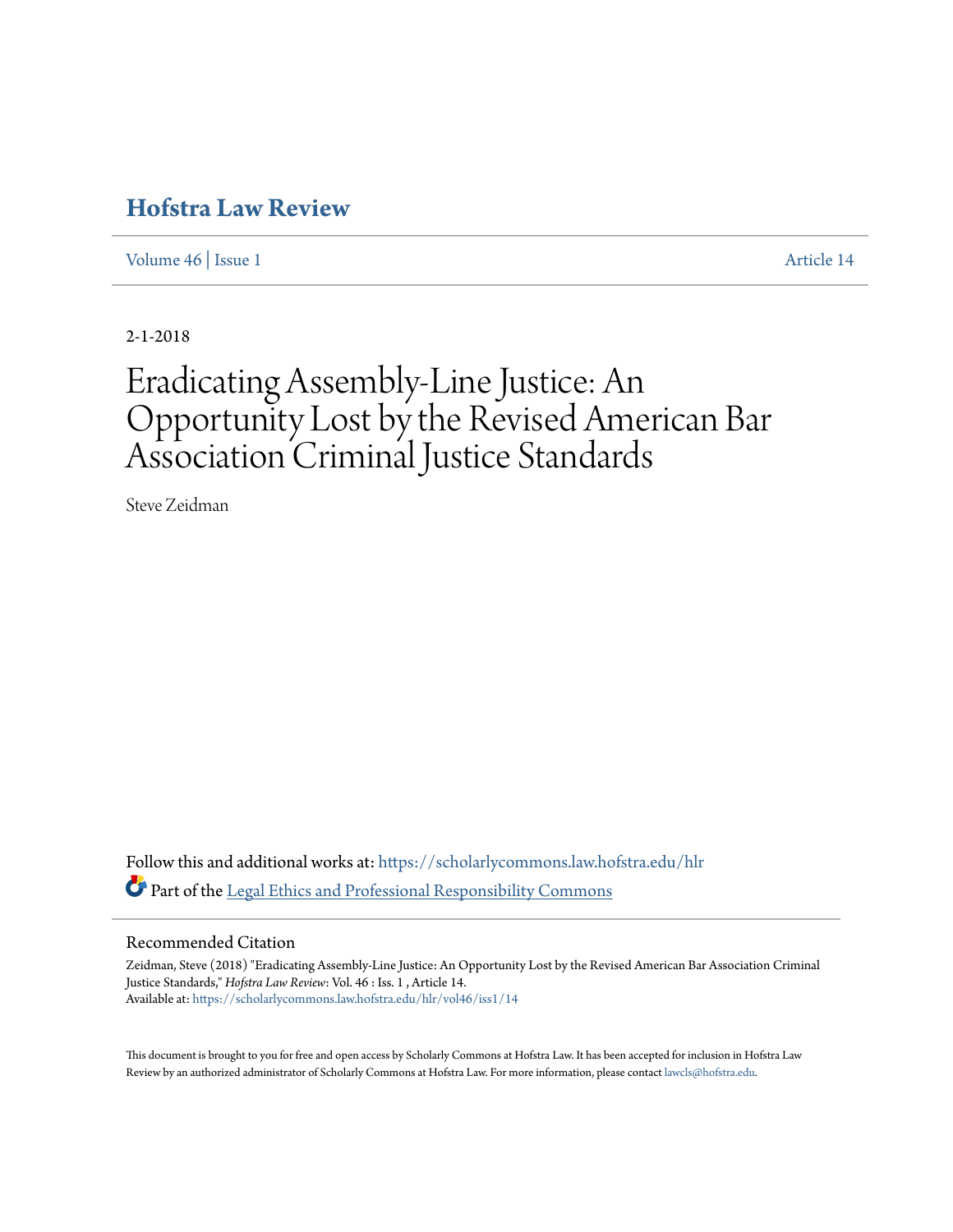# ERADICATING ASSEMBLY-LINE JUSTICE: AN OPPORTUNITY LOST BY THE REVISED AMERICAN BAR ASSOCIATION CRIMINAL JUSTICE STANDARDS

#### *Steven Zeidman*\*

#### I. INTRODUCTION

Every day in criminal courts across the country, thousands of people enter guilty pleas within hours of their arrest at their initial appearance or arraignment before a judge.<sup>1</sup> The practice is so rampant that it has spawned its own phrase—"meet 'em, greet 'em, and plead 'em" <sup>2</sup>—that derisively, but accurately, captures the routine. And while in

1

 <sup>\*</sup> Professor, CUNY School of Law; J.D., Duke University School of Law. As always, I thank Mari Curbelo for her encouragement and critique.

<sup>1.</sup> While "arraignment" means different things in different jurisdictions, I am referring to situations where someone is arrested and held in custody until his or her initial appearance before a judge. In *County of Riverside v. McLaughlin*, the Supreme Court held that the accused in that situation must be brought before a judge within forty-eight hours of arrest. 500 U.S. 44, 56 (1991). New York's Court of Appeals held that the New York State Constitution requires arraignment within twenty-four hours of arrest. *See* People *ex rel* Maxian v. Brown, 570 N.E.2d 223, 225 (N.Y. 1991) (per curiam).

<sup>2.</sup> *See, e.g.*, James M. Anderson & Paul Heaton, *How Much Difference Does the Lawyer Make? The Effect of Defense Counsel on Murder Case Outcomes*, 122 YALE L.J. 154, 205 n.156 (2012) ("[C]ommentators have noted a tendency . . . for underresourced defense to plead too many cases – a phenomenon deemed 'meet 'em, greet 'em, and plead 'em.'" (quoting Deborah L. Rhode, *Access to Justice*, 69 FORDHAM L. REV. 1785, 1793 (2001))); Gabriel J. Chin, *Making* Padilla *Practical: Defense Counsel and Collateral Consequences at Guilty Plea*, 54 HOW. L.J. 675, 679 (2011) ("The literature is replete with accounts of attorneys who 'meet 'em and plead 'em,' i.e., advise their clients to plead guilty minutes after first meeting them in lock-up." (citing Jenny Roberts, *Ignorance Is Effectively Bliss: Collateral Consequences, Silence, and Misinformation in the Guilty-Plea Process*, 95 IOWA L. REV. 119, 181-82 (2009))); *see also* ROBERT C. BORUCHOWITZ, MALIA BRINK, & MAUREEN DIMINO, MINOR CRIMES, MASSIVE WASTE: THE TERRIBLE TOLL OF AMERICA'S BROKEN MISDEMEANOR COURTS 31 (2009), https://www.nacdl.org/ reports/misdemeanor ("In many jurisdictions, cases are resolved at the first court hearing, with minimal or no preparation by the defense. . . . This process is known as meet-and-plead or plea at arraignment/first appearance."); Richard Klein, *Judicial Misconduct in Criminal Cases: It's Not Just the Counsel Who May Be Ineffective and Unprofessional*, 4 OHIO ST. J. CRIM. L. 195, 203 (2006) ("[I]t is common for defense counsel in our large urban courts to offer a guilty plea on behalf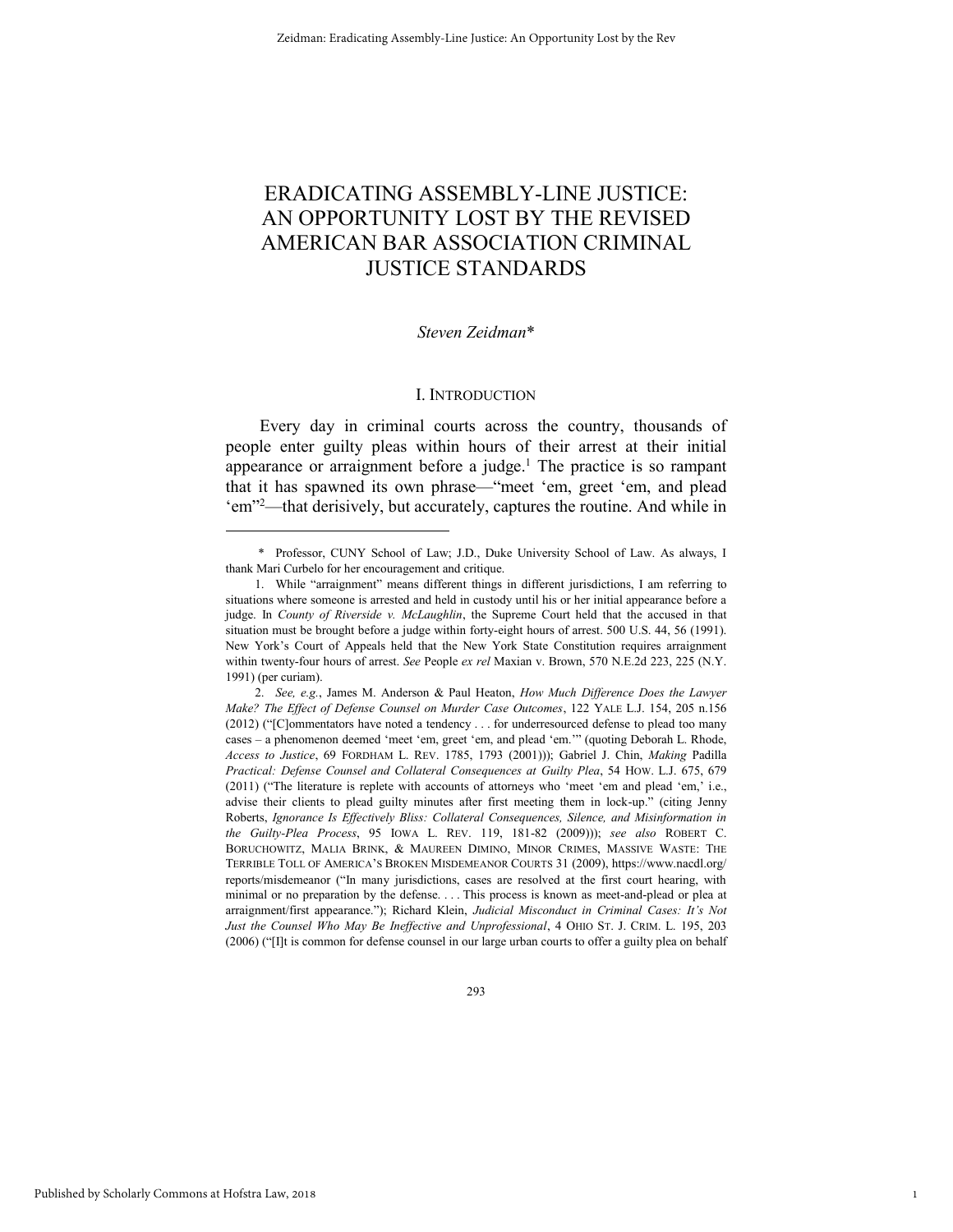many jurisdictions these are uncounseled pleas as defendants waive their right to counsel or are simply not provided attorneys,<sup>3</sup> in New York City, where every person accused is provided with defense counsel, there were still about 62,000 arraignment guilty pleas entered in 2015.<sup>4</sup>

To be sure, the majority of arraignment pleas stem from misdemeanor charges. In 1972, the Supreme Court in *Argersinger v.*  Hamlin<sup>5</sup> extended the *Gideon*<sup>6</sup> right to counsel in felony cases to any case where the accused faced the possibility of incarceration (practically speaking, to misdemeanors).<sup>7</sup> The Court decried the "assembly-line" nature of misdemeanor practice<sup>8</sup> and quoted a 1967 report by the President's Commission on Law Enforcement and Administration of Justice:

An inevitable consequence of volume that large is the almost total preoccupation in such a court with the movement of cases. . . . Inadequate attention tends to be given to the individual defendant, whether in protecting his rights, sifting the facts at trial, deciding the social risk he presents, or determining how to deal with him after conviction. . . .

As Dean Edward Barrett recently observed: "Suddenly it becomes clear that for most defendants in the criminal process, there is scant concern for them as individuals. They are numbers on dockets, faceless ones to be processed and sent on their way.["]<sup>9</sup>

Clearly, the Court thought that establishing the right to a lawyer in misdemeanor cases would have an impact on the processing system. Unfortunately, the creation of the right has not cured the problem. Even with lawyers present, and forty-five years after *Argersinger*'s

of their client within minutes of having first met the defendant.").

<sup>3.</sup> *See, e.g.*, Robert C. Boruchowitz, *Fifty Years After* Gideon*: It Is Long Past Time to Provide Lawyers for Misdemeanor Defendants Who Cannot Afford to Hire Their Own*, 11 SEATTLE J. FOR SOC. JUST. 891, 898 (2013) ("In many courts, there are no defenders at first court appearances, and often even when they are present many defendants still proceed without counsel."). The indefensible practice of unrepresented defendants pleading guilty at initial appearance is beyond the scope of this Article.

<sup>4.</sup> *See* N.Y.C. CRIMINAL JUSTICE AGENCY, ANNUAL REPORT 2015, at 17 Exhibit 9 (2016), http://www.nycja.org/library.php.

<sup>5. 407</sup> U.S. 25 (1972).

<sup>6.</sup> Gideon v. Wainwright, 372 U.S. 335 (1963).

<sup>7.</sup> *Argersinger*, 407 U.S. at 32-33, 40.

<sup>8.</sup> *Id.* at 36 ("There is evidence of the prejudice which results to misdemeanor defendants from this 'assembly-line justice.'").

<sup>9.</sup> *Id.* at 34-35 (quoting PRESIDENT'S COMM'N ON LAW ENF'T & ADMIN. OF JUSTICE, THE CHALLENGE OF CRIME IN A FREE SOCIETY 128 (1967)).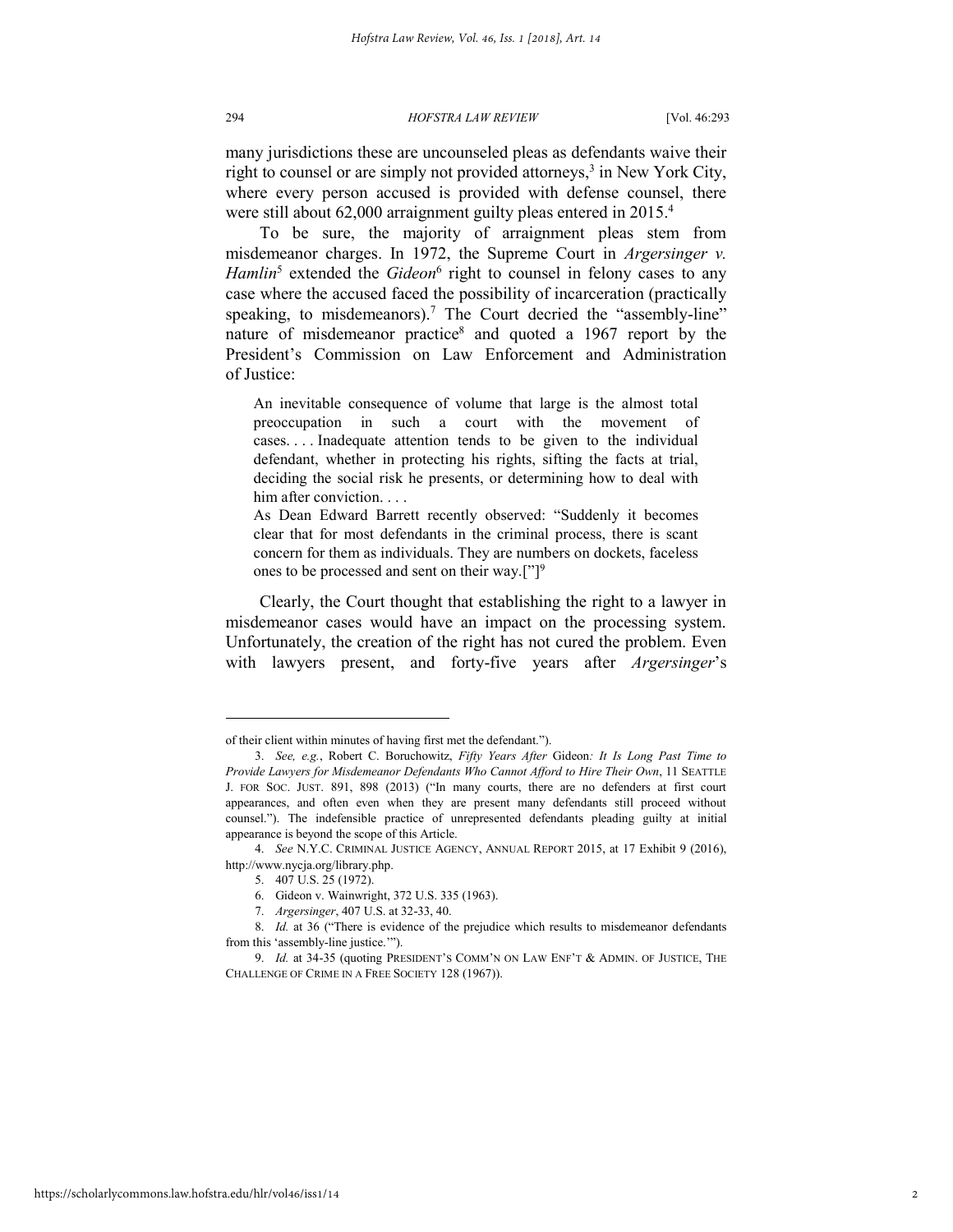pronouncement, arraignment guilty pleas remain the single most prominent and visible manifestation of assembly-line justice.<sup>10</sup>

In New York City, like most urban courts, the accused is most often poor, male, and Black or Latino.<sup>11</sup> After he's arrested, he's booked, or processed at the precinct and, inter alia, questioned, photographed, fingerprinted, searched, and held in a cell with numerous others enduring the same process and facing a similar fate. Several hours later, he is brought to court where he is placed in another holding cell waiting to meet his government-appointed lawyer.

Approximately twenty hours have gone by since his arrest. He likely has not been able to speak with his family. He has not slept, has had at best very little to eat or drink, has not showered, brushed his teeth, or even been able to wash his hands and splash water on his face. Perhaps he has had access to a functioning toilet in one of the holding cells. Eventually, his lawyer will speak briefly with him in a booth with a plexiglass partition that prohibits even a perfunctory handshake and renders it virtually impossible to see anything more than the outline of each other's face.

Soon thereafter, his case is called. The judge knows nothing about the case except for the minimal factual recitation in the complaint, the accused's criminal history, and some basic information relative to community ties regarding bail. The prosecutor assigned to arraignments is unlikely to even be the same one who typed up the template charges based on a brief interview (seldom conducted face-to-face) with the arresting officer. At this critical moment in time, none of the institutional players have engaged in any kind of factual or legal investigation of the charges, or know much of anything about the defendant, the arresting officer, or any potential victim or witnesses. And yet, the majority of misdemeanor cases will end then and there.<sup>12</sup>

While all institutional players play significant roles in and bear responsibility for the blight of meet, greet, and plead, this Article focuses on defense counsel. Is defense counsel providing constitutionally required effective assistance pursuant to the Sixth Amendment,  $13$ 

<sup>10.</sup> *See* N.Y.C. CRIMINAL JUSTICE AGENCY, *supra* note 4, at 17.

<sup>11.</sup> For example, the race or ethnicity of murder, rape, robbery, and shooting suspects is overwhelmingly Black or Latino. *See* PREETI CHAUHAN ET AL., TRACKING ENFORCEMENT RATES IN NEW YORK CITY 2003–2014, at 51-57 (2015), http://www.jjay.cuny.edu/sites/default/files/News/ Enforcement\_Rate\_Report.pdf.

<sup>12.</sup> *See* N.Y.C. CRIMINAL JUSTICE AGENCY, *supra* note 4, at 17.

<sup>13.</sup> The Sixth Amendment states as follows: "In all criminal prosecutions, the accused shall enjoy the right to . . . the Assistance of Counsel for his defence." U.S. CONST. amend. VI. The right to counsel incorporates the right to the effective assistance of counsel. *See* McMann v. Richardson,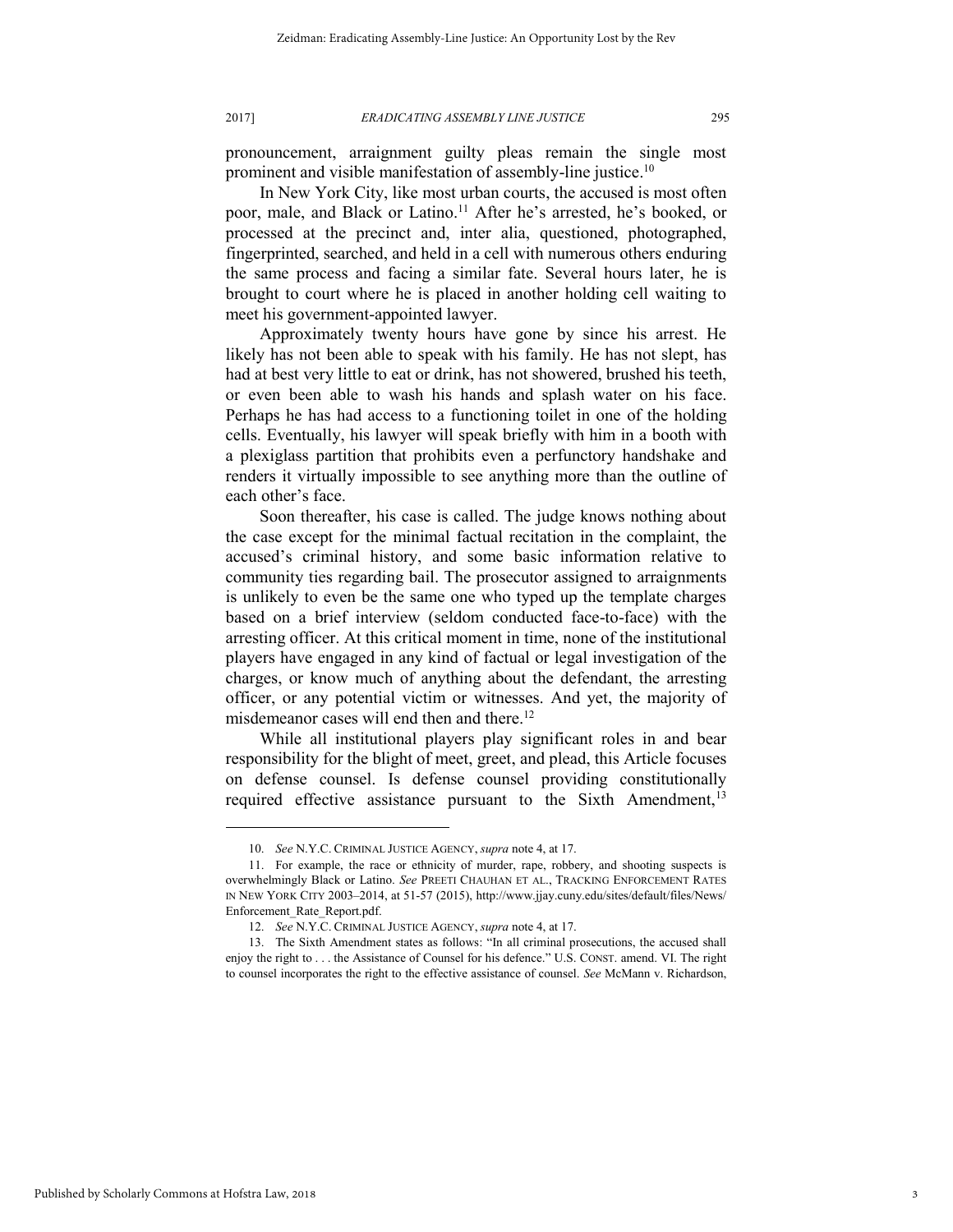and is defense counsel adhering to the standards of professional behavior outlined in the American Bar Association's ("ABA") Standards for Criminal Justice?<sup>14</sup>

While a full discussion of the constitutionality of the defense attorney's arraignment plea advice is beyond the scope of this Article, it must be noted that the Supreme Court is beginning to analyze the requirements of effective assistance with respect to counseling clients about guilty pleas. In *Padilla v. Kentucky*, <sup>15</sup> the Court addressed a claim of ineffective assistance of counsel in the context of the defense attorney's advice regarding a guilty plea and potential deportation. Broadly stated, *Padilla* requires that defense counsel provide adequate advice about the immigration consequences of a guilty plea.<sup>16</sup> Notably, the Court did not carve out an exception if the lawyer practices in a highvolume criminal court, if the charges are comparatively minor, or if the moment in time is at the accused's initial arraignment or appearance before a judge.

Can a defense attorney provide constitutionally adequate immigration advice after only having just met her client? At that moment in time, can a lawyer actually know her client's immigration status and the immigration consequences of a plea offer? "[I]n many cases, the accused is unaware, uncertain, or even wrong about his present immigration situation."<sup>17</sup>

Defense counsel can seldom be sure after an initial interview that she has an accurate picture of her client's immigration situation. Virtually every text and article written about the initial interview in criminal cases, especially when it involves a free government-appointed attorney, highlights the inherent distrust between client and lawyer.<sup>18</sup> It

<sup>397</sup> U.S. 759, 771 (1970) (stating that "defendants facing felony chargers are entitled to the effective assistance of competent counsel" and "defendants cannot be left to the mercies of incompetent counsel").

<sup>14.</sup> STANDARDS FOR CRIMINAL JUSTICE: PROSECUTION & DEFENSE FUNCTION (AM. BAR ASS'N 2015).

<sup>15. 559</sup> U.S. 356 (2010).

<sup>16.</sup> *See id.* at 367-68.

<sup>17.</sup> Steven Zeidman, Gideon*: Looking Backward, Looking Forward, Looking in the Mirror*, 11 SEATTLE J. FOR SOC. JUST. 933, 947 (2013).

<sup>18.</sup> *See, e.g.*, Steven Zeidman, *Sacrificial Lambs or the Chosen Few?: The Impact of Student Defenders on the Rights of the Accused*, 62 BROOK. L. REV. 853, 890-91 (1996) (describing factors related to client distrust of institutional indigent criminal defense attorneys); *see also* Gary Goodpaster, *The Adversary System, Advocacy, and Effective Assistance of Counsel in Criminal Cases*, 14 N.Y.U. REV. L. & SOC. CHANGE 59, 74 (1986) ("[D]efendants often do not trust defense counsel, particularly when the attorneys are public defenders or court appointees."); Richard Klein, *The Emperor* Gideon *Has No Clothes: The Empty Promise of the Constitutional Right to Effective Assistance of Counsel*, 13 HASTINGS CONST. L.Q. 625, 667 (1986) ("The defender needs to win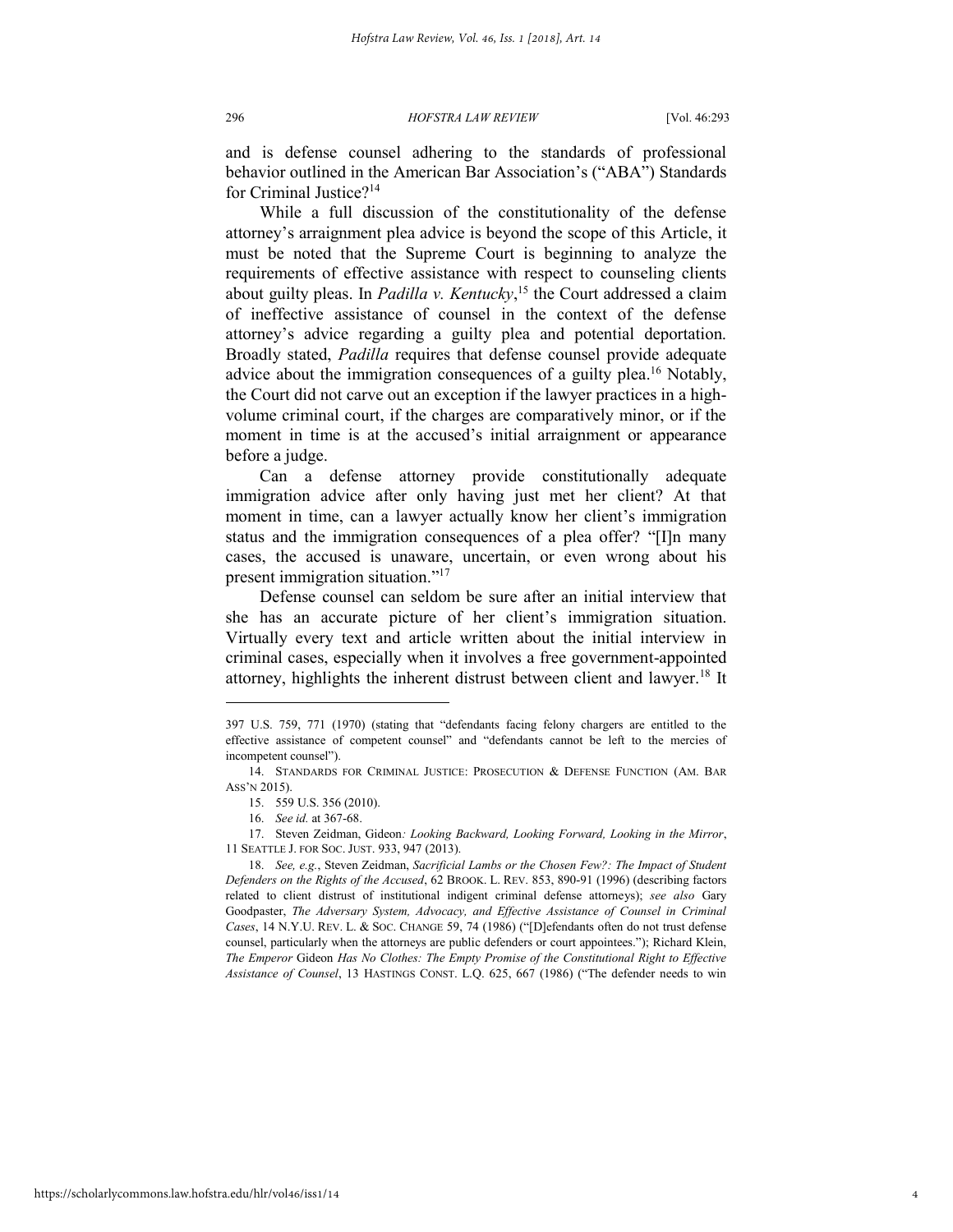takes time before someone charged with a crime will divulge sensitive and potentially harmful information. Trust must be earned and developed; it cannot happen in the typical five- or ten-minute prearraignment interview.

In addition, as the Court noted in *Padilla*, immigration law is fluid, complex, and constantly changing.<sup>19</sup> It is imprudent for defense counsel to assume up-to-date knowledge of immigration law at any given moment, and she should demand time to speak with experts, research the law, and take whatever steps are necessary to ensure that she is fully aware of the consequences of any plea. Given the Court's explicit reference to, and reliance on, ethical standards at the root of its holding in *Padilla*, <sup>20</sup> it is significant that the ABA Standards for Criminal Justice: Pleas of Guilty call for careful, time-consuming consideration of plea offers.<sup>21</sup> Standard 14-1.3(a) provides that "[a] defendant with counsel should not be required to enter a plea if counsel makes a reasonable request for additional time to represent the defendant's interests."<sup>22</sup> Post-*Padilla*, it seems that every request for additional time made at the accused's arraignment is presumptively "reasonable," if not compulsory.

The Supreme Court, in the companion cases of *Lafler v. Cooper*<sup>23</sup> and *Missouri v. Frye*, <sup>24</sup> again signaled constitutional concerns about the nature and quality of defense counsel's advice to her client concerning guilty pleas.<sup>25</sup> The Court for the first time explicitly acknowledged that guilty pleas are the primary method of resolving criminal cases and applied the effective assistance standard to plea bargaining.<sup>26</sup> Justice Scalia in his dissent predicted a flurry of plea bargaining litigation as courts are confronted with questions about the nature and quality of counsel's advice, how much fact and legal investigation preceded the advice, how much time the accused was given to consider the

over the trust and confidence of the defendant, but the hurried attorney anxiously wishing to conclude the interview so that he can go to the next court and see other defendants, is not likely to invite and encourage his client's trust." (footnote omitted)).

<sup>19.</sup> *See Padilla*, 559 U.S. at 360-64, 369.

<sup>20.</sup> *Id.* at 366-68.

<sup>21.</sup> *See* STANDARDS FOR CRIMINAL JUSTICE: PLEAS OF GUILTY Standard 14-1.3(a) & cmt. at 25 (AM. BAR ASS'N 1999).

<sup>22.</sup> *Id.* Standard 14-1.3(a).

<sup>23. 566</sup> U.S. 156 (2012).

<sup>24. 566</sup> U.S. 134 (2012).

<sup>25.</sup> *Lafler*, 566 U.S. at 169; *Frye*, 566 U.S. at 143.

<sup>26.</sup> *Lafler*, 566 U.S. at 170 ("[C]riminal justice today is for the most part a system of pleas, not a system of trials.").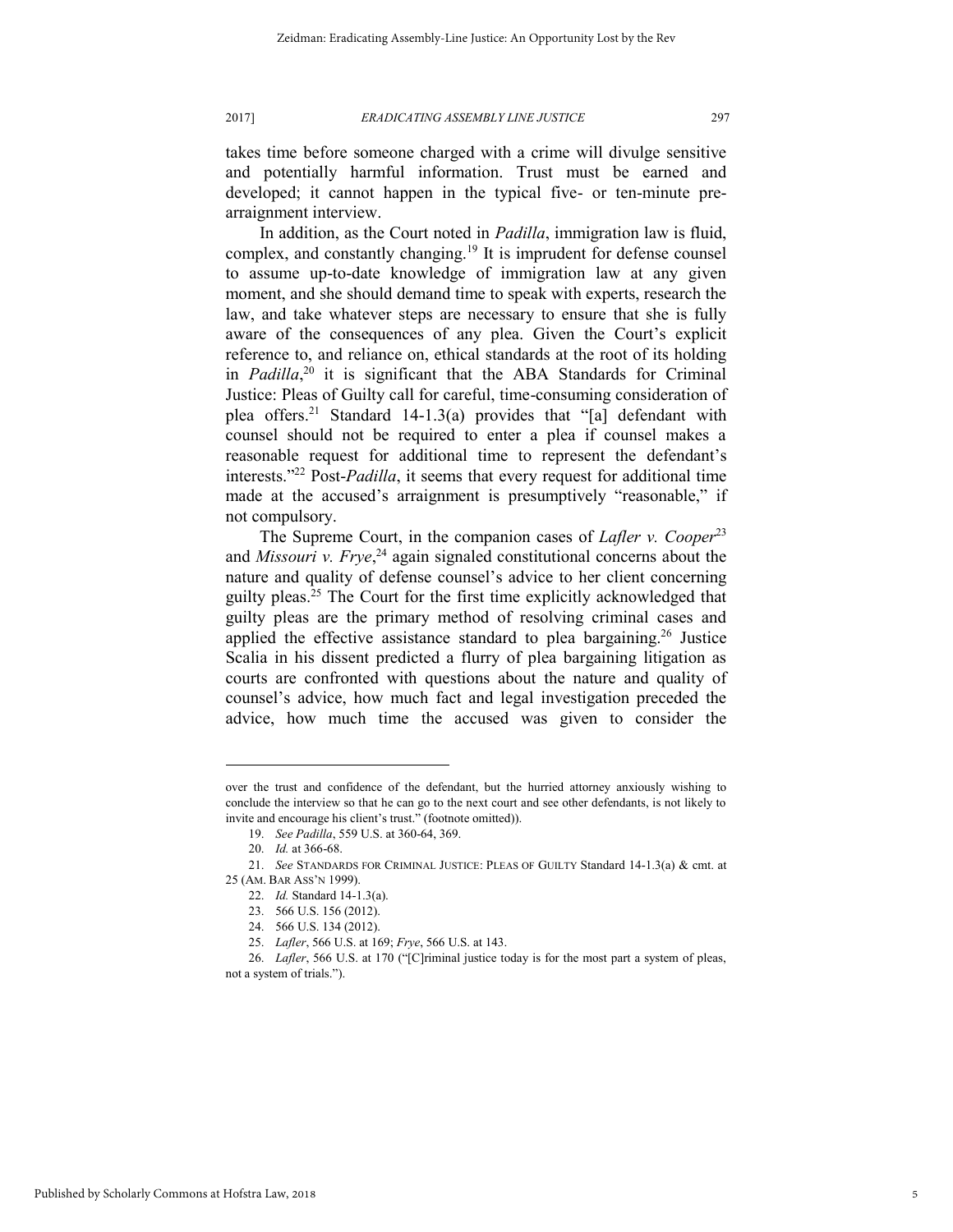advice, etcetera.<sup>27</sup> Subsequent cases will surely demand more from defense counsel than a brief initial interview before advising a client to plead guilty.

If post-*Padilla*, *Lafler*, and *Frye*, arraignment guilty pleas are of questionable constitutional validity, it is imperative that such pleas be condemned by the Standards of professional behavior. While it is sad but true that a defense attorney's conduct could be constitutional and yet in violation of the Standards, it must never be the case that conduct could be unconstitutional yet consistent with the Standards.

Further, the ABA Standards for Criminal Justice are becoming more directly relevant when courts consider whether counsel provided constitutionally required effective assistance. After many years of minimizing the impact of the Standards when analyzing whether an attorney's performance met constitutional muster,<sup>28</sup> the Supreme Court now seems more inclined to take the Standards into active consideration and almost imbue them with constitutional heft.<sup>29</sup> In *Frye*, after deciding

<sup>27.</sup> *Id.* at 175-76 (Scalia, J., dissenting).

<sup>28.</sup> *See, e.g.*, Moran v. Burbine, 475 U.S. 412, 427-28 (1986) ("[O]ur interpretive duties go well beyond deferring . . . to the subconstitutional recommendations of even so esteemed a body as the American Bar Association."); Strickland v. Washington, 466 U.S. 668, 688 (1984) ("Prevailing norms of practice as reflected in the American Bar Association standards . . . are guides to determining what is reasonable, but they are only guides.").

<sup>29.</sup> There are many examples of cases where the Court cited the ABA Standards in support of its holding. *See, e.g.*, Wiggins v. Smith, 539 U.S. 510, 524-25 (2003) ("Counsel's decision not to expand their investigation . . . fell short of the professional standards that prevailed in Maryland in 1989."); INS v. St. Cyr, 533 U.S. 289, 322-23, 323 n.50 (2001) (noting that "competent defense counsel, following the advice of numerous practice guides, would have advised" the defendant about the immigration consequences of his guilty plea). Former Chief Justice Warren Burger, one of the architects of the ABA Standards, believed the Standards had a place in the Court's constitutional analyses. *See* Warren E. Burger, *Introduction: The ABA Standards for Criminal Justice*, 12 AM. CRIM. L. REV. 251, 253 (1974) ("[T]he Justices of the Supreme Court and hundreds of other judges . . . consult the Standards and make use of them whenever they are relevant."). Several scholars suggest that the Court is increasingly incorporating the standards into constitutional questions. *See, e.g.*, Anthony O'Rourke, *Structural Overdelegation in Criminal Procedure*, 103 J. CRIM. L. & CRIMINOLOGY 407, 418 n.40 (2013) ("In addition to fleshing out the meaning of constitutional principles in subsequent cases, the Supreme Court may also invite nonjudicial institutions to help give meaning to constitutional principles through their own regulatory processes. For example, in the Court's recent ineffective assistance of counsel jurisprudence, it has announced with ever-increasing clarity that it will look to 'codified standards of professional practice,' including American Bar Association Guidelines, in determining whether a defense attorney's performance falls below a constitutionally acceptable baseline." (quoting *Frye*, 566 U.S. at 145)); Robert R. Rigg, *The T-Rex Without Teeth: Evolving* Strickland v. Washington *and the Test for Ineffective Assistance of Counsel*, 35 PEPP. L. REV. 77, 97 (2007) (arguing that "the Court has given teeth to the test for ineffective assistance" by beginning to use ABA Standards "as a means to measure a lawyer's performance in death penalty cases"); Roberts, *supra* note 2, at 161 ("Although professional standards on their own may not adequately affect defense-counsel behavior, such standards are also woven into the constitutional landscape.").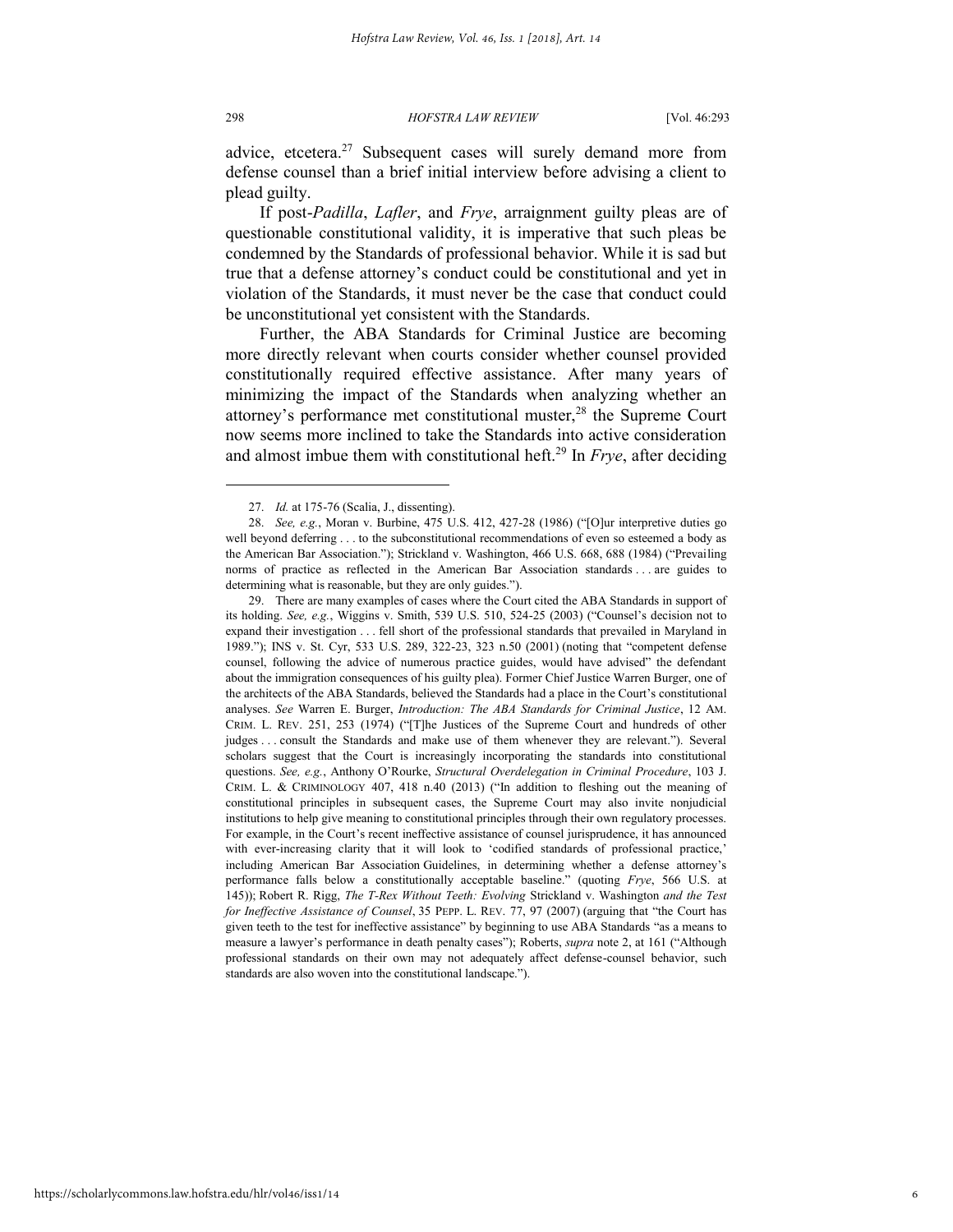that the requirements of effective assistance also applied to counsel's plea bargaining performance, the Court trenchantly observed the following: "The inquiry then becomes how to define the duty and responsibilities of defense counsel in the plea bargain process. This is a difficult question."<sup>30</sup> While the Court decided to kick this "difficult

should serve as "important guides."<sup>31</sup> As courts look to the ABA Standards to define the parameters of effective assistance in the plea bargaining context, it is essential that the Standards take every occasion to finally, clearly, directly and unequivocally condemn meet, greet, and plead.

question" down the road, it specifically noted that the ABA Standards

This Article examines the latest incarnation of the ABA Standards for the Defense Function adopted in  $2015^{32}$  and its impact on meet, greet, and plead. Revising the Standards is an onerous task.<sup>33</sup> The last update of the Defense Function Standards was in  $1993$ .<sup>34</sup> That reality highlights the need to get it right; it will likely be many years before the Standards are revisited. The revisions presented an opportunity, if not a necessity, to make clear that defense counsel should not recommend to a client that he accept a guilty plea at arraignment, and that counsel should advise a client more affirmatively to reject any guilty plea offered at arraignment.<sup>35</sup> In the final analysis, the new Standards send mixed messages and are a lost opportunity to finally rid the criminal justice system of the very symbol of assembly-line justice.

<sup>30.</sup> *Frye*, 566 U.S. at 143-45.

<sup>31.</sup> *Id.* at 145 ("This case presents neither the necessity nor the occasion to define the duties of defense counsel in those respects, however.").

<sup>32.</sup> *See generally* STANDARDS FOR CRIMINAL JUSTICE: PROSECUTION & DEFENSE FUNCTION (AM. BAR ASS'N 2015).

<sup>33.</sup> *See* Martin Marcus, *The Making of the ABA Criminal Justice Standards: Forty Years of Excellence*, CRIM. JUST., Winter 2009, at 10, 14-15.

<sup>34.</sup> STANDARDS FOR CRIMINAL JUSTICE: PROSECUTION & DEFENSE FUNCTION (AM. BAR ASS'N 1993, amended 2015).

<sup>35.</sup> At the outset, it is important to distinguish between first appearances where client and counsel have had adequate time to meet and talk, versus the typical situation involving an indigent defendant and a public defender who likely just met for the first time minutes before the actual first appearance in front of a judge. Arraignment pleas are, obviously, much less of a problem in situations where client and lawyer have had ample time to talk (in addition, the lawyer in those situations very often has had time to conduct at least a preliminary factual and legal investigation) those scenarios cannot rightly be characterized as "meet, greet and plead." *See* NAT'L ASS'N OF CRIMINAL DEF. LAWYERS, *supra* note 2, at 30-31.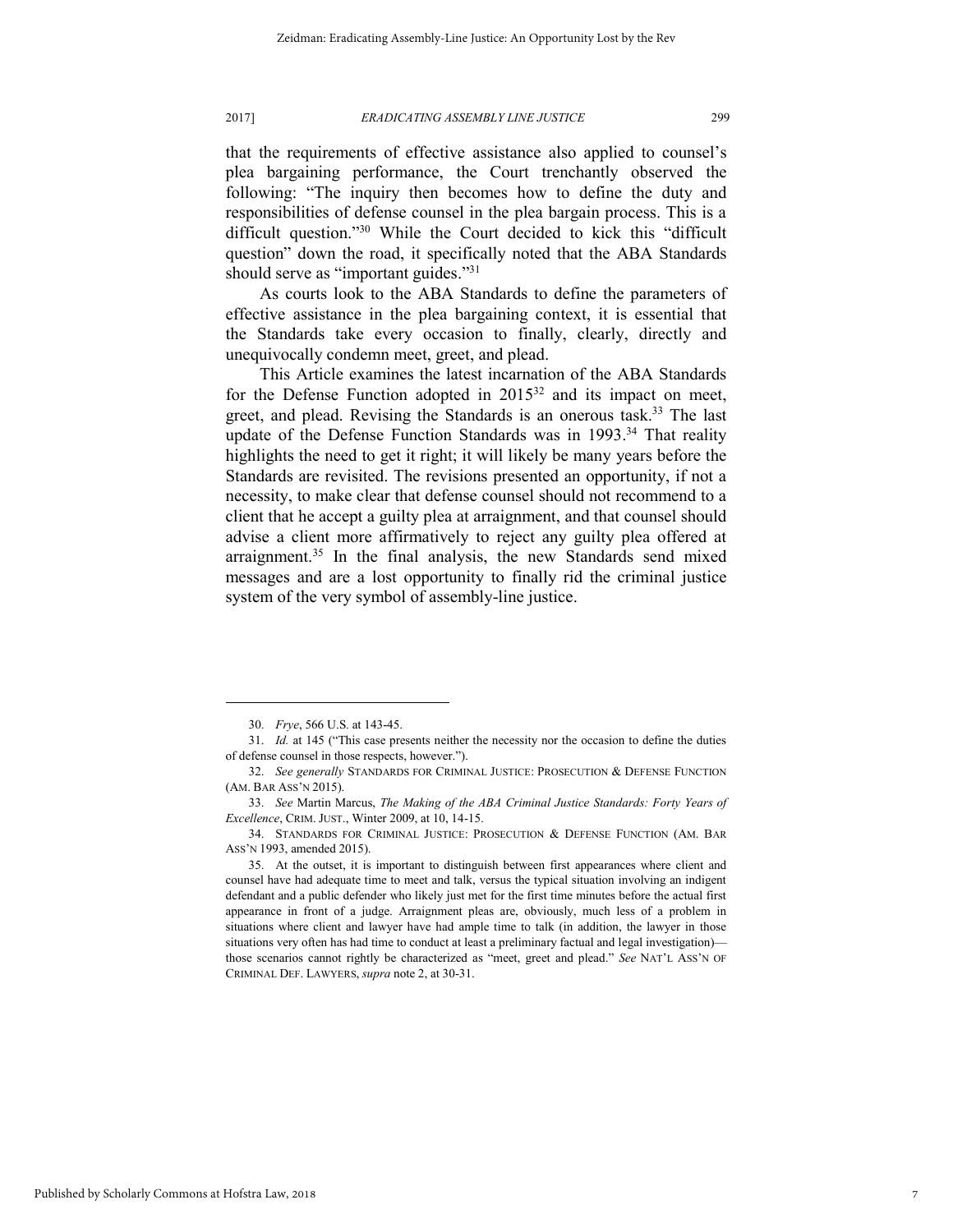#### II. THE ABA DEFENSE FUNCTION STANDARDS

There are more than forty Standards with numerous sections and subsections in the Defense Function Standards, and many of them implicate guilty pleas at arraignments.<sup>36</sup> But ultimately there is one carefully tucked away key sentence regarding guilty pleas at arraignments. While the previous incarnation of the Standards seemed to address and frown upon defense counsel recommending a guilty plea at any time without having first engaged in fact and legal investigation, the new Standards finally refer specifically to guilty pleas at "first appearance," as well as to counsel's affirmative duty to "advise against" those pleas.<sup>37</sup>

Standard 4-6.1 (Duty to Explore Disposition Without Trial) provides in section (b) as follows:

In every criminal matter, defense counsel should consider the individual circumstances of the case and of the client, and should not recommend to a client acceptance of a disposition offer unless and until appropriate investigation and study of the matter has been completed. Such study should include discussion with the client and an analysis of relevant law, the prosecution's evidence, and potential dispositions and relevant collateral consequences. Defense counsel should advise against a guilty plea at the first appearance, unless, after discussion with the client, a speedy disposition is clearly in the client's best interest.<sup>38</sup>

The new Standard 4-6.1(b) contains the very first explicit reference to guilty pleas at arraignment or "first appearance," and, as a result, takes on heightened significance.<sup>39</sup> It begins by considering when it is appropriate for counsel to recommend to a client that he accept a guilty plea offer, and dictates that counsel should not so recommend unless and until she has completed appropriate investigation and study of the case. $40$ While the word "appropriate" seems to qualify the nature of the

<sup>36.</sup> *See* STANDARDS FOR CRIMINAL JUSTICE: PROSECUTION & DEFENSE FUNCTION Standard 4-1.1 to 4-9.6 (AM. BAR ASS'N 2015).

<sup>37.</sup> *Id.* Standard 4-6.1(b).

<sup>38.</sup> *Id.*

<sup>39.</sup> *Compare id.*, *with* STANDARDS FOR CRIMINAL JUSTICE: PROSECUTION & DEFENSE FUNCTION Standard 4-6.2(b) (AM. BAR ASS'N 1993, amended 2015). In fact, given the significance and prevalence of the practice of meet, greet, and plead, it might have been best addressed in a separate and aptly titled Standard.

<sup>40.</sup> STANDARDS FOR CRIMINAL JUSTICE: PROSECUTION & DEFENSE FUNCTION Standard 4-6.1(b) (AM. BAR ASS'N 2015).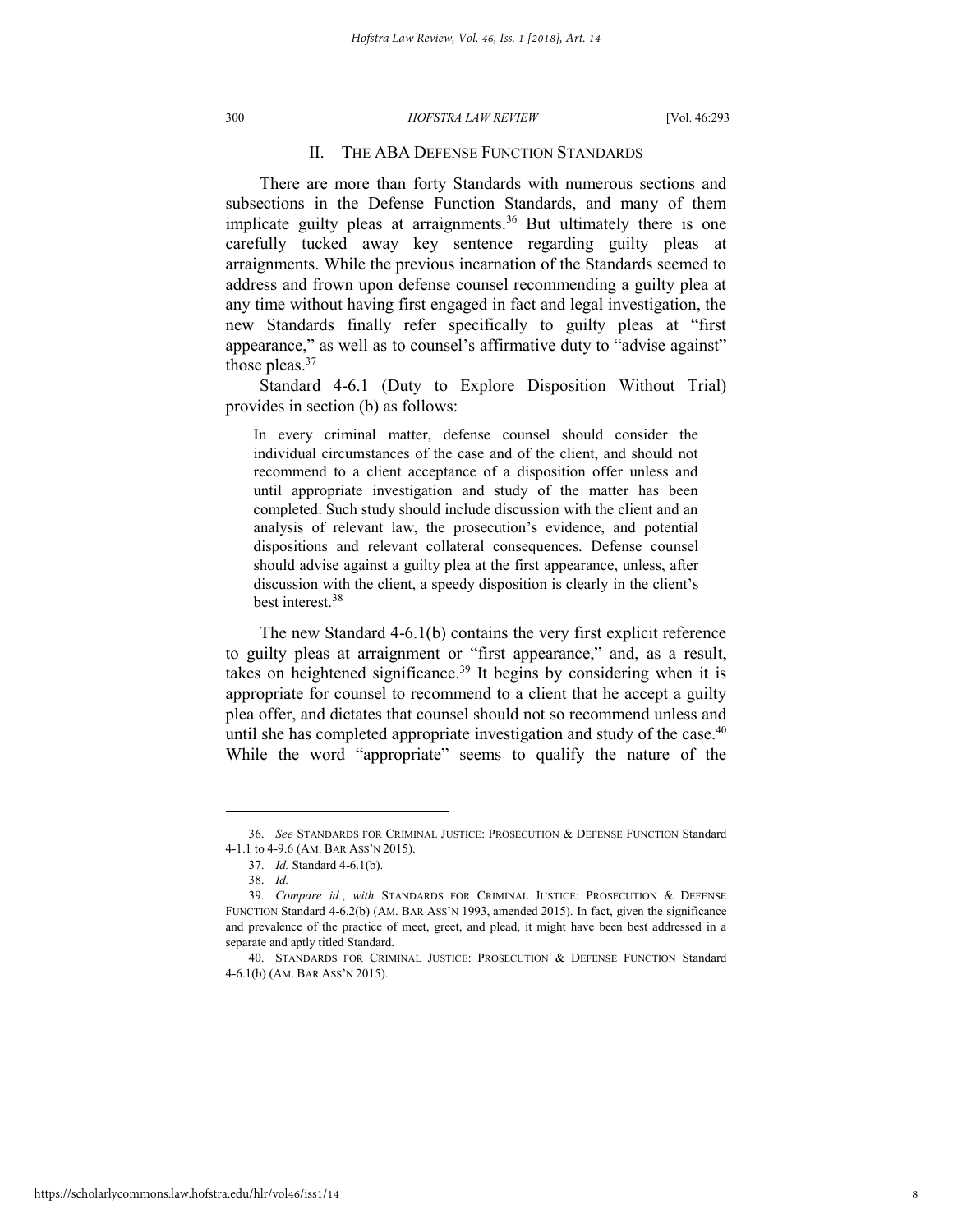investigation and study, it does not eliminate the need for such preadvice efforts.

Although the Standard states plainly that counsel "should not recommend" a guilty plea unless she has concluded appropriate preadvice lawyering tasks, and does not include qualifiers such as "absent rare and unusual circumstances,<sup>341</sup> it is noteworthy that the 1993 version of this section began by stating in no uncertain terms, that "[u]nder no circumstances" should counsel recommend acceptance of a guilty plea offer unless such advice was preceded by appropriate investigation and study of the case.<sup>42</sup> The use of "under no circumstances" suggested that any recommendation to accept a plea must be preceded by some degree of investigation and study. By deleting such a strong and unequivocal admonition, the new Standard sends a less powerful message to defense counsel.

The new Standard 4-6.1 for the first time addresses when it is appropriate for counsel to affirmatively advise a client to reject a guilty plea offer at first appearance.<sup>43</sup> What is the substantive difference between not recommending a guilty plea and advising against a guilty plea? Clearly, the drafters believed it was insufficient to provide solely that lawyers should not recommend guilty pleas unless and until they had completed appropriate investigation. It seems the new language was meant to address the all too common reality of lawyers justifying countless first appearance guilty pleas by saying, in effect, "I didn't recommend it—he wanted to cop out and get it over with." The new Standard instructs lawyers that their counseling responsibilities are not satisfied by simply not recommending acceptance of a guilty plea offer; their duties include specifically advising the client to reject a plea.<sup>44</sup>

While the Standard states plainly that counsel "should advise against a guilty plea at the first appearance," and does not use any qualifiers such as "in most cases," it provides that the direction for counsel to advise against a quick guilty plea can be overridden if "a speedy disposition is clearly in the client's best interest."<sup>45</sup> The Standard now gives with one hand and takes with the other—it is all too easy to imagine attorneys acceding to arraignment pleas and claiming,

<sup>41.</sup> *See id.*

<sup>42.</sup> STANDARDS FOR CRIMINAL JUSTICE: PROSECUTION AND DEFENSE FUNCTION Standard 4-6.1(b) (AM. BAR ASS'N 1993, amended 2015).

<sup>43.</sup> STANDARDS FOR CRIMINAL JUSTICE: PROSECUTION & DEFENSE FUNCTION Standard 4- 6.1(b) (AM. BAR ASS'N 2015).

<sup>44.</sup> *Id.*

<sup>45.</sup> *Id.*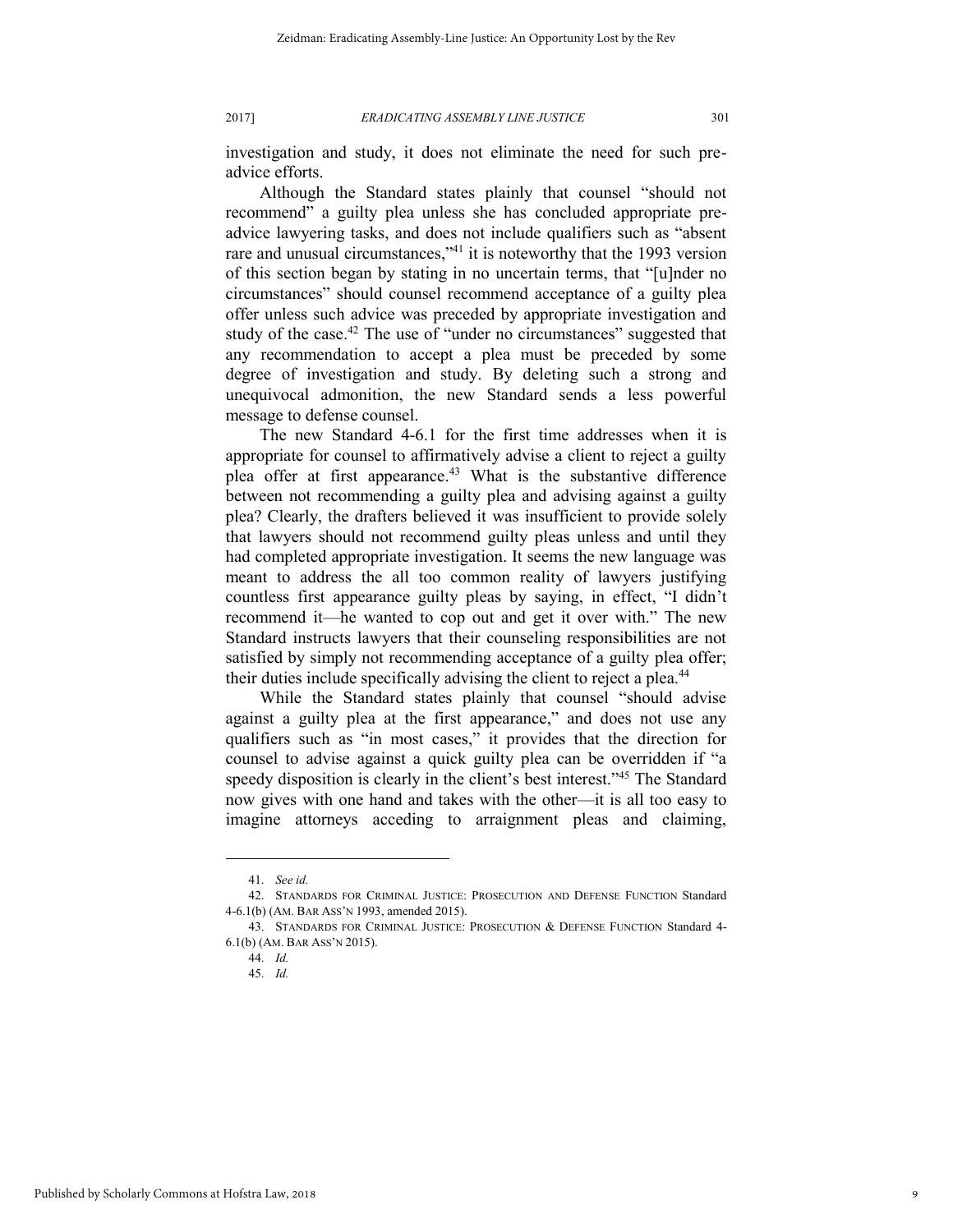repeatedly, that it was "clearly in the client's best interest."<sup>46</sup> That is all too facile an explanation for conduct that seems to run against the current stream of effective assistance of counsel jurisprudence as well as many of the Defense Function Standards themselves.

The phrase "clearly in the client's best interest" is vague and potentially vast. What exactly are those words meant to capture? How clear must it be? How should a lawyer assess what is in her client's best interests, having just met her client, having just read the charges, and not yet having engaged in any investigation and meaningful study of the case?

This Standard most specifically presents a lost opportunity for the ABA Standards to clearly and boldly confront assembly-line justice by stating simply and eloquently, "[d]efense counsel should advise against a guilty plea at the first appearance."<sup>47</sup> The use of the word "should" as opposed to "must" provides sufficient space for defense counsel in rare circumstances to choose not to advise the client to reject a plea offer.

It is crucial to keep in mind that the Standard addresses defense counsel's advising responsibility—ultimately it is, of course, the client's decision whether to accept or reject a plea offer.<sup>48</sup> The Standards should encourage defense counsel to take appropriate steps on behalf of each client to provide and promote individualized and effective representation as opposed to assembly-line justice. Despite the apparent intent of this newly edited Standard, it will, I expect, be honored in the breach arraignment pleas will remain vast and common and yet in arguable compliance with the Standard.

Many other Defense Function Standards directly or indirectly implicate guilty pleas at first appearance or arraignment, and as a result there is no clear guidance for practicing criminal defense lawyers.<sup>49</sup> What follows in chronological fashion are comments on various other recently revised Defense Function Standards, with a focus on how the Standard affects guilty pleas at arraignment.

<sup>46.</sup> *See id.*

<sup>47.</sup> *Id.* 

<sup>48.</sup> Jones v. Barnes, 463 U.S. 745, 751 (1983) ("It is also recognized that the accused has the ultimate authority to make certain fundamental decisions regarding the case, as to whether to plead guilty, waive a jury, testify in his or her own behalf, or take an appeal." (first citing Wainwright v. Sykes, 433 U.S. 72, 93 n.1 (1997) (Burger, C. J., concurring); and then citing STANDARDS FOR CRIMINAL JUSTICE: PROSECUTION AND DEFENSE FUNCTIONS 4-5.2, 21-2.2 (AM. BAR ASS'N 1993, amended 2015)).

<sup>49.</sup> *See, e.g.*, STANDARDS FOR CRIMINAL JUSTICE: PROSECUTION & DEFENSE FUNCTION Standards 4-6.1 to 4-6.4 (AM. BAR ASS'N 2015).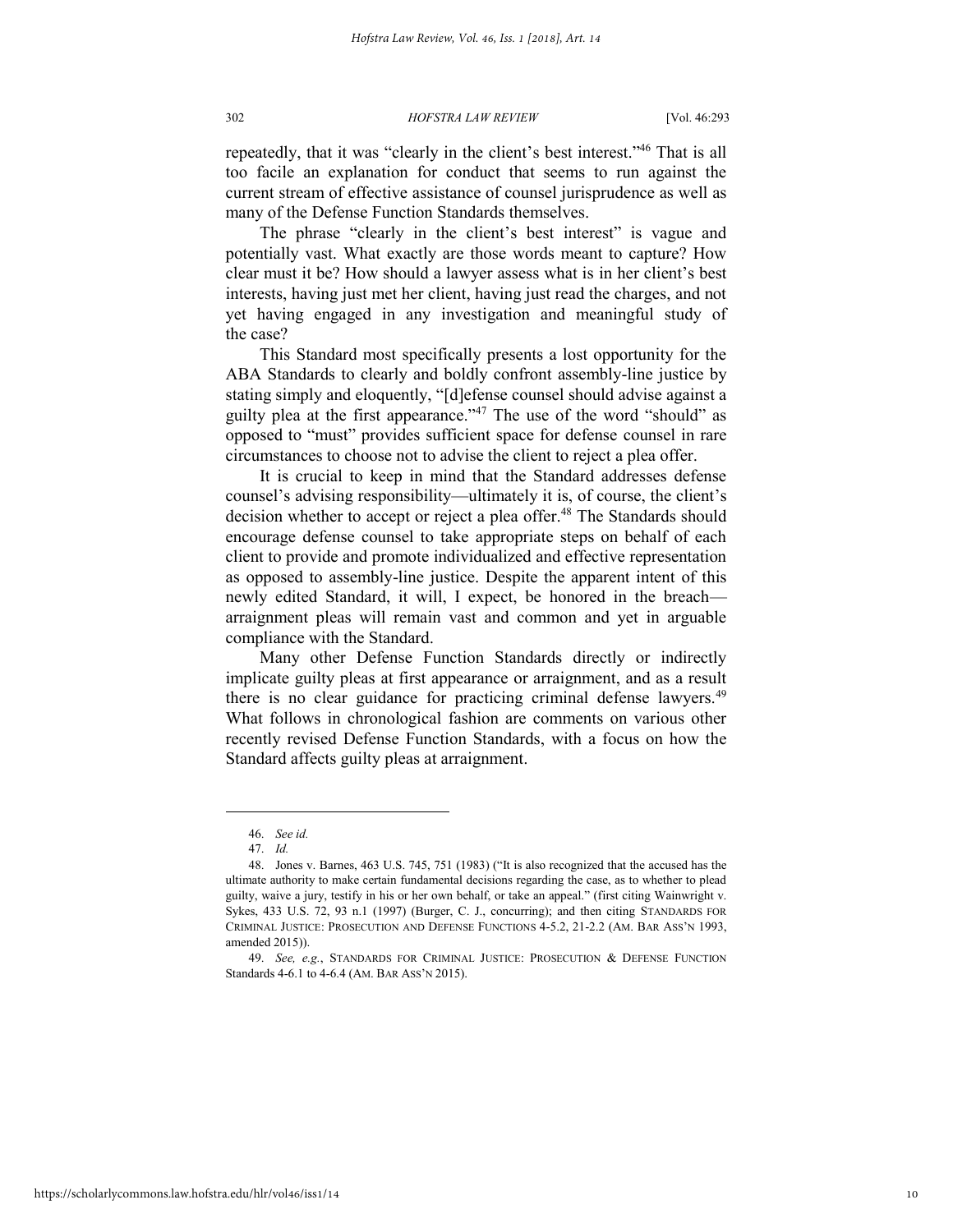### *A. General Standards*

1. Standard 4-1.1: The Scope and Function of These Standards

Section (b) of this very first Defense Function Standard specifies that the Standards are "intended to provide guidance" and are "aspirational or describe 'best practices,'" but that they "may be relevant in judicial evaluation of constitutional claims regarding the right to counsel."<sup>50</sup>

Section (c) builds on the Standards "are aspirational" theme by declaring that "the words 'should' or 'should not' are used . . . rather than mandatory phrases such as 'shall' or 'shall not,' to describe the conduct of lawyers that is expected or recommended."<sup>51</sup>

While the Standards do not create substantive rights for the accused, $52$  and the Supreme Court has said on many occasions that the Standards are "guides" in the ineffective assistance of counsel context,<sup>53</sup> why should this Standard set the bar so low? Why shouldn't the Standards do more than merely "provide guidance," and if the Standards are aspirational and meant to capture "best practices," then why start off by so purposefully and clearly limiting their impact?

Section (d) instructs defense counsel to consult other ABA Criminal Justice Standards "for more detailed consideration of the performance of criminal defense counsel in specific areas."<sup>54</sup>

Most relevant here are the Pleas of Guilty Standards,<sup>55</sup> last revised in 1999, an obvious and necessary place to look when analyzing the ethical responsibilities of counsel taking guilty pleas at arraignment or initial appearance.<sup>56</sup>

2*.* Standard 4-1.2: Functions and Duties of Defense Counsel

Section (b) of Standard 4-1.2 specifies that among the "primary duties" defense counsel owe to their clients is the duty "to ensure that constitutional and other legal rights of their clients are protected; and to render effective, high-quality legal representation."<sup>57</sup>

<sup>50.</sup> *See id.* Standard 4-1.1(b).

<sup>51.</sup> *See id.* Standard 4-1.1(c).

<sup>52.</sup> *See id.* Standard 4-1.1(b).

<sup>53.</sup> *See, e.g.*, Strickland v. Washington, 466 U.S. 668, 688 (1984).

<sup>54.</sup> STANDARDS FOR CRIMINAL JUSTICE: PROSECUTION & DEFENSE FUNCTION Standard 4-  $1.1(d)$ .

<sup>55.</sup> STANDARDS FOR CRIMINAL JUSTICE: PLEAS OF GUILTY (AM. BAR ASS'N 1999).

<sup>56.</sup> *See infra* Part III.

<sup>57.</sup> STANDARDS FOR CRIMINAL JUSTICE: PROSECUTION & DEFENSE FUNCTION Standard 4- 1.2(b).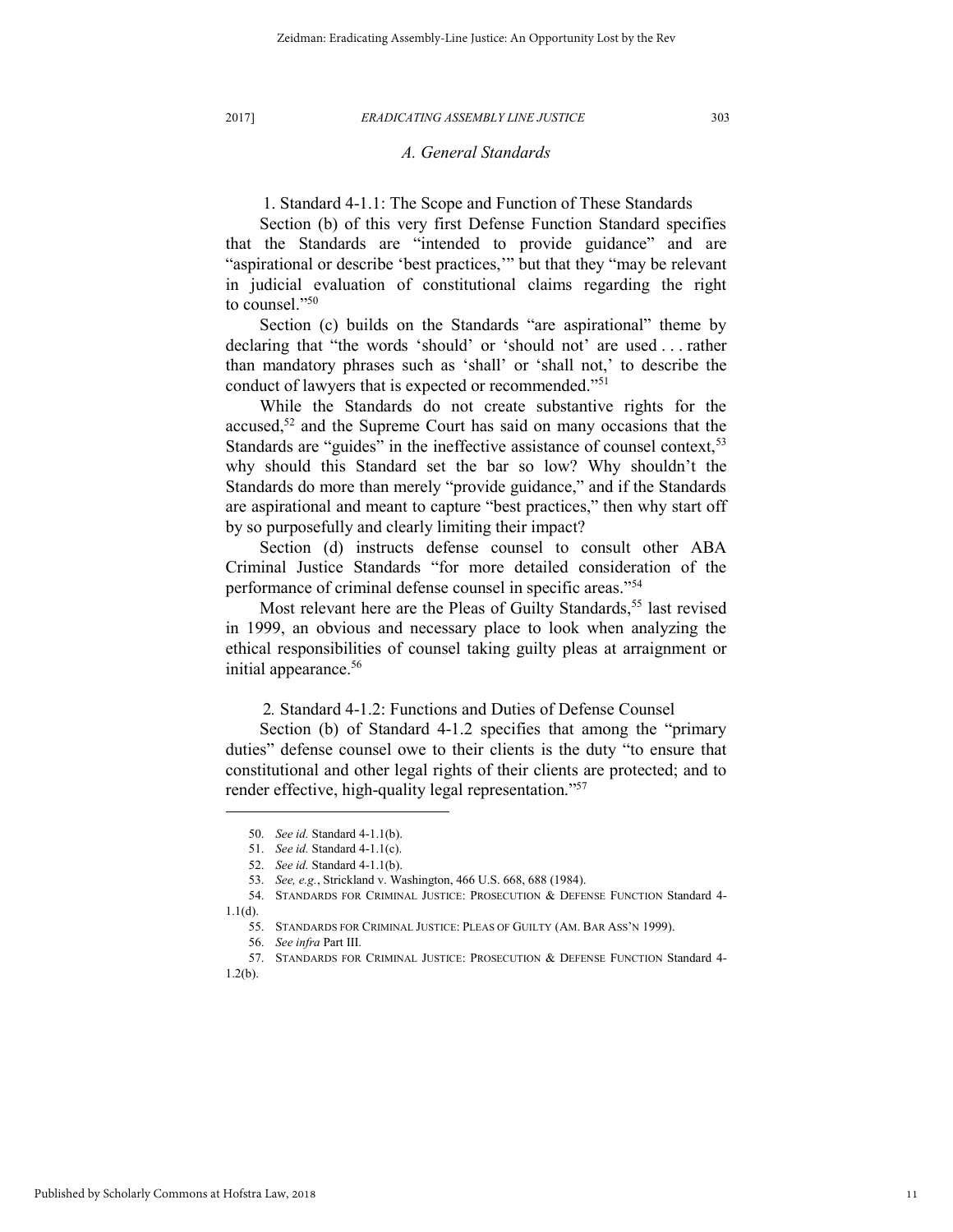How do arraignment guilty pleas comport with this standard? On the contrary, pleas entered at the client's first appearance, after defense counsel met her client briefly for the first time moments before, reflect little concern for constitutional rights. Basic constitutional questions concerning the legality of the seizure, search, and arrest are left unexamined, as are any inquiries about any interrogation or identification procedures. It is telling that the New York City Police Department's rampant stop-and-frisk practices were condemned as unconstitutional by a federal judge;<sup>58</sup> the practice was barely examined in New York City's criminal courts.<sup>59</sup>

While the new Standard calls for "high-quality" representation, could not even the aspirational bar be set higher? It is true that commentators and even a Supreme Court Justice have opined that defendants do not have a right to a "Cadillac" defense.<sup>60</sup> The Standards, however, should aim for excellence. Contrast the call for "high-quality" with the language used in Standard  $4-1.2(g)$  that counsel in death penalty cases should make "extraordinary efforts on behalf of the accused."<sup>61</sup> The ABA Standards should urge "extraordinary efforts" in all cases.

Section (c) provides that defense counsel "should know and abide by the standards of professional conduct."<sup>62</sup>

How then can any Standard in any way permit arraignment guilty pleas, which, as will be discussed below, $63$  are contrary to numerous Standards?

3. Standard 4-1.3: Continuing Duties of Defense Counsel

Section (h) of Standard 4-1.3 explicitly states that defense counsel has an ongoing "duty to consider the collateral consequences of decisions and actions, including but not limited to the collateral consequences of conviction."<sup>64</sup>

<sup>58.</sup> *See* Floyd v. City of New York, 959 F. Supp. 2d 540, 658-67 (S.D.N.Y. 2013).

<sup>59.</sup> *See generally* Steven Zeidman, *Whither the Criminal Court: Confronting Stops-and-Frisks*, 76 ALB. L. REV. 1187 (2012/2013).

<sup>60.</sup> *See* Debra Cassens Weiss, *Kagan Says Poor Defendants Are Entitled to a 'Ford Taurus' Defense*, A.B.A. J. (Mar. 19, 2013, 12:00 PM), http://www.abajournal.com/news/article/ kagan says poor defendants are entitled to a ford taurus defense.

<sup>61.</sup> *Compare* STANDARDS FOR CRIMINAL JUSTICE: PROSECUTION & DEFENSE FUNCTION Standard 4-1.2(b) (instructing defense counsel to provide "high-quality legal representation"), *with id.* Standard 4-1.2(g) (instructing defense counsel in capital cases to "make extraordinary efforts on behalf of the accused").

<sup>62.</sup> *Id.* Standard 4-1.2(c).

<sup>63.</sup> *See infra* Part II.A.3–F.

<sup>64.</sup> STANDARDS FOR CRIMINAL JUSTICE: PROSECUTION & DEFENSE FUNCTION Standard 4- 1.3(h).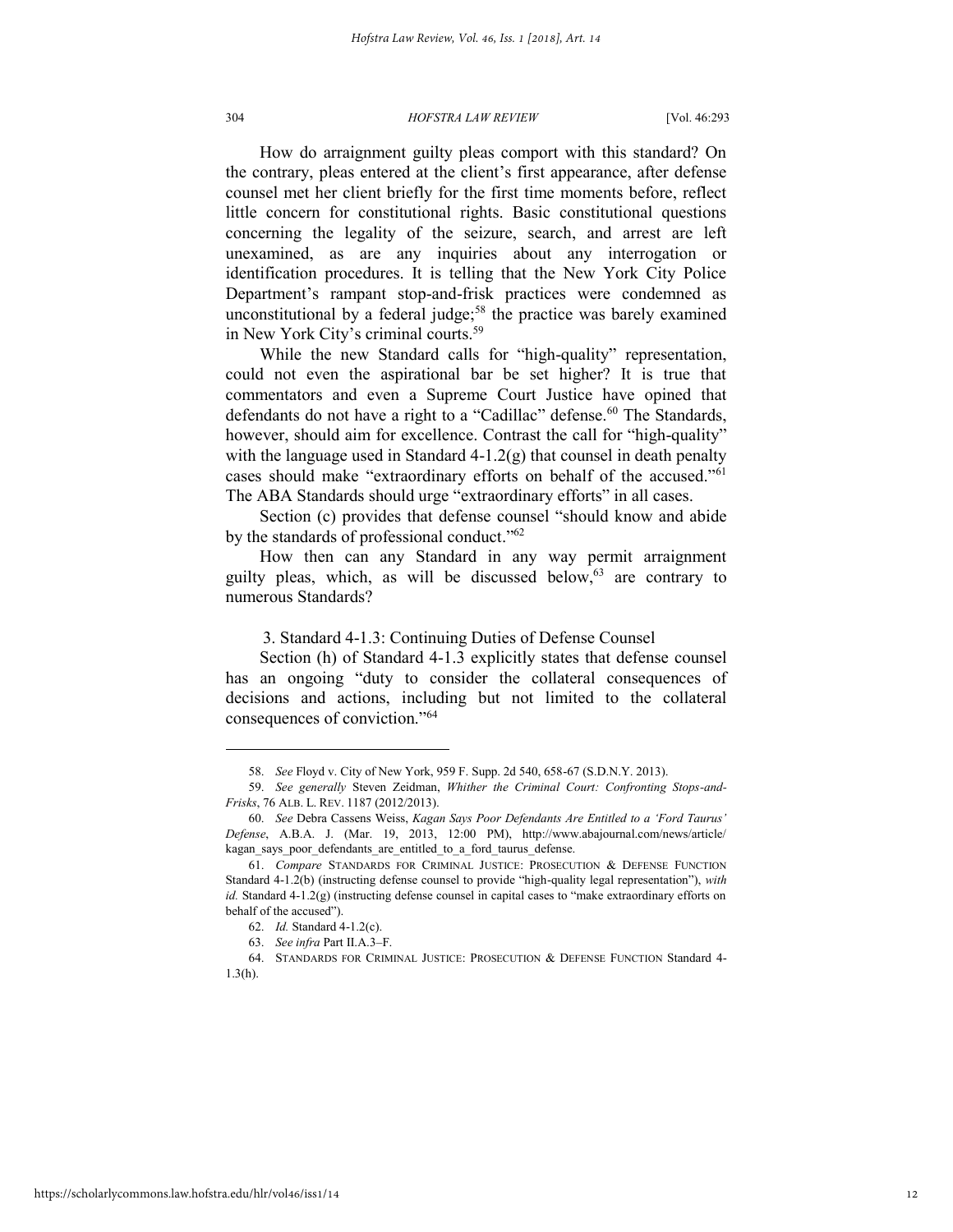In addition to the ever present potential immigration consequences of a guilty plea, there are vast other disastrous effects that attach to a conviction—a guilty plea can result in eviction, inability to obtain loans, sex offender and domestic violence registration, and loss of myriad licenses, "parental rights, public benefits, and employment opportunities." <sup>65</sup> The awesome and time-consuming duty to consider the full range of potential consequences cannot be effectively carried out in time before an arraignment plea.<sup>66</sup>

4. Standard 4-1.5 Duty to Preserve the Record

Standard 4-1.5 states: "At every stage of representation, defense counsel should take steps necessary to make a clear and complete record for potential review."<sup>67</sup>

The intent and purpose of this new Standard is clear, but arraignment pleas serve instead to insulate and shield cases from any meaningful review.

#### *B. Access to Defense Counsel*

# 1. Standard 4-2.3: Right to Counsel at First and Subsequent Judicial Appearances

Standard 4-2.3 provides the following: "A defense counsel should be made available in person to a criminally-accused person for consultation at or before any appearance before a judicial officer, including the first appearance."<sup>68</sup>

It is indeed critical that defense counsel be made available inperson to the accused for consultation at or before any appearance before a judicial officer, including the first appearance.<sup>69</sup> However, the larger question is what will those lawyers actually do? Providing counsel is "a

<sup>65.</sup> *See* Gabriel J. Chin, *The New Civil Death: Rethinking Punishment in the Era of Mass Conviction*, 160 U. PENN. L. REV. 1789, 1791 (2012).

<sup>66.</sup> *But see id.* at 1827 ("[C]ourts have held that neither the court nor counsel had a duty to advise clients of collateral consequences at the time of a plea."). Nevertheless, it is not unusual to find cases where defense counsel was deemed to be ineffective for failing to provide adequate advice about the impact of a guilty plea on matters like sex offender registration, *Taylor v. State*, 698 S.E.2d 384, 385, 388 (Ga. Ct. App. 2010), or parole eligibility, *Pridham v. Commonwealth*, No. 2008-CA-002190-MR, 2010 WL 4668961, at \*1-2 (Ky. Ct. App. Nov. 19, 2010).

<sup>67.</sup> STANDARDS FOR CRIMINAL JUSTICE: PROSECUTION & DEFENSE FUNCTION Standard  $4-1.5$ 

<sup>68.</sup> *Id.* Standard 4-2.3.

<sup>69.</sup> *See, e.g.*, Robert Patrick, *Public Defender Rules Are Set to Change. Lawyers Say It's Unethical to Represent Some with So Little Time to Prepare*, ST. LOUIS POST-DISPATCH, July 3, 2005, at E1 (discussing potential consequences associated with "pleading people out").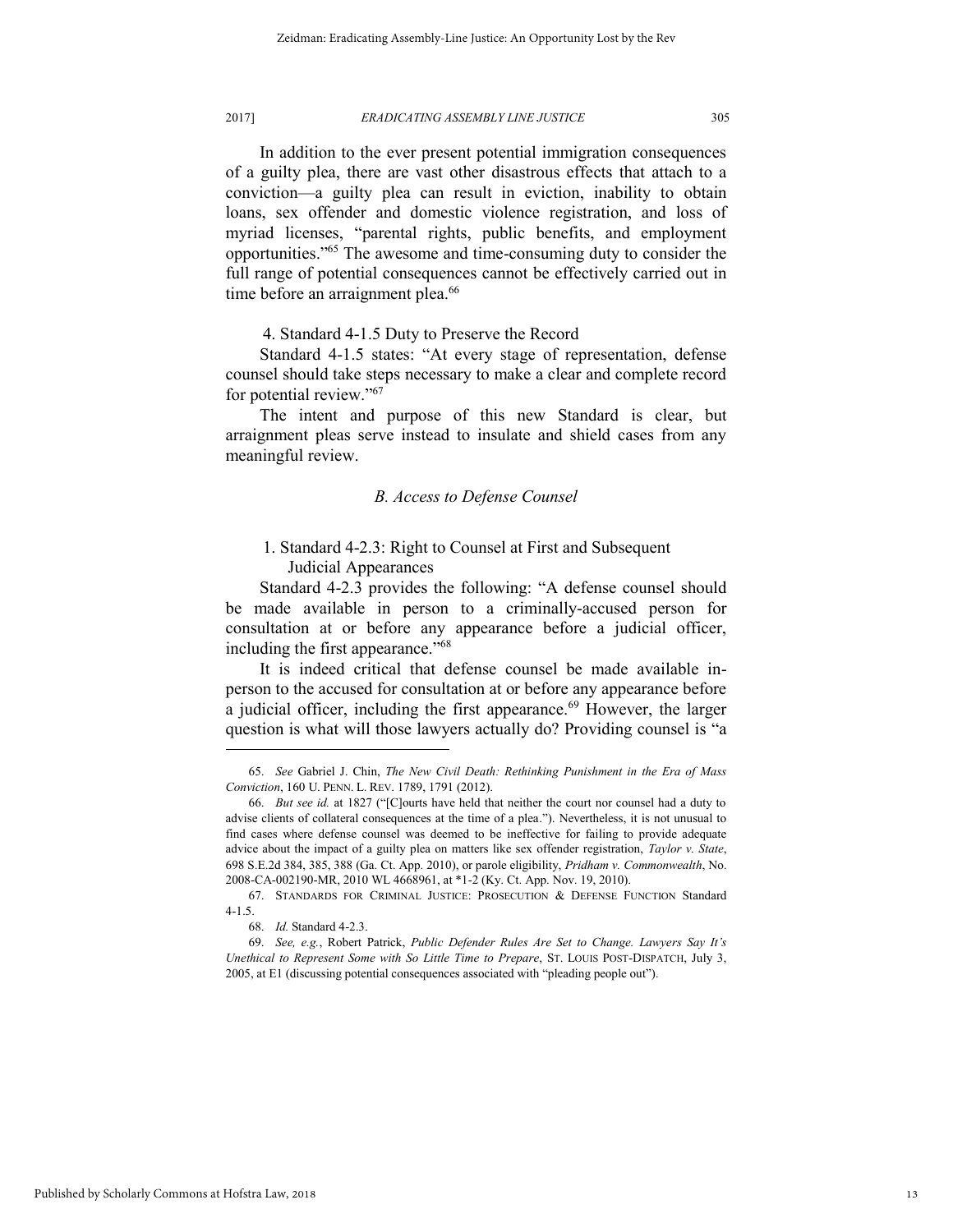necessary but not sufficient step." <sup>70</sup> If the lawyers provided at initial appearance simply enter guilty pleas, then they are little more than window-dressing.<sup>71</sup> Hence, there is a critical need for the Standards to speak loudly, clearly, and uniformly against arraignment pleas.

#### *C. Lawyer-Client Relationship*

### 1. Standard 4-3.1: Establishing and Maintaining an Effective Client Relationship

Section (a) of Standard 4-3.1 urges that "[i]mmediately upon appointment or retention, defense counsel should work to establish a relationship of trust and confidence with each client."<sup>72</sup>

The use of the word "work" in the context of endeavoring to establish the critical relationship between lawyer and client is tacit recognition that developing such relationships, especially when counsel is publicly appointed versus privately retained, takes time and effort. The commentary to the comparable 1993 Standard refers to the need for "early and frequent discussions" to help build that relationship "for which defense counsel should strive."<sup>73</sup> Arraignment guilty pleas, typically entered after brief client interviews, are hardly consistent with this essential goal.

#### 2. Standard 4-3.3: Interviewing the Client

Section (a) of Standard 4-3.3 provides that "[i]n the initial meeting with a client, defense counsel should begin the process of establishing an effective attorney-client relationship."<sup>74</sup>

As noted in the commentary to Standard 4-3.1 above, an "effective attorney-client relationship" does indeed require time.<sup>75</sup> That relationship typically cannot be, and is not, developed at the initial

<sup>70.</sup> Andrew Karmen, *Poverty, Crime, and Criminal Justice*, *in* FROM SOCIAL JUSTICE TO CRIMINAL JUSTICE: POVERTY AND THE ADMINISTRATION OF CRIMINAL LAW 25, 44 (William C. Heffernan & John Kleinig eds., 2000).

<sup>71.</sup> Lisa C. Wood et al., *Meet-and-Plead: The Inevitable Consequence of Crushing Public Defender Workloads*, 42 LITIG. 20, 23-24 (2015).

<sup>72.</sup> STANDARDS FOR CRIMINAL JUSTICE: PROSECUTION & DEFENSE FUNCTION Standard 4- 3.1(a).

<sup>73.</sup> STANDARDS FOR CRIMINAL JUSTICE: PROSECUTION & DEFENSE FUNCTION Standard 4-3.1 cmt. at 148-49 (AM. BAR ASS'N 1993, amended 2015).

<sup>74.</sup> STANDARDS FOR CRIMINAL JUSTICE: PROSECUTION & DEFENSE FUNCTION Standard 4- 3.3(a) (AM. BAR ASS'N 2015).

<sup>75.</sup> *See* STANDARDS FOR CRIMINAL JUSTICE: PROSECUTION & DEFENSE FUNCTION Standard 4-3.1 cmt. at 148-49 (AM. BAR ASS'N 1993, amended 2015).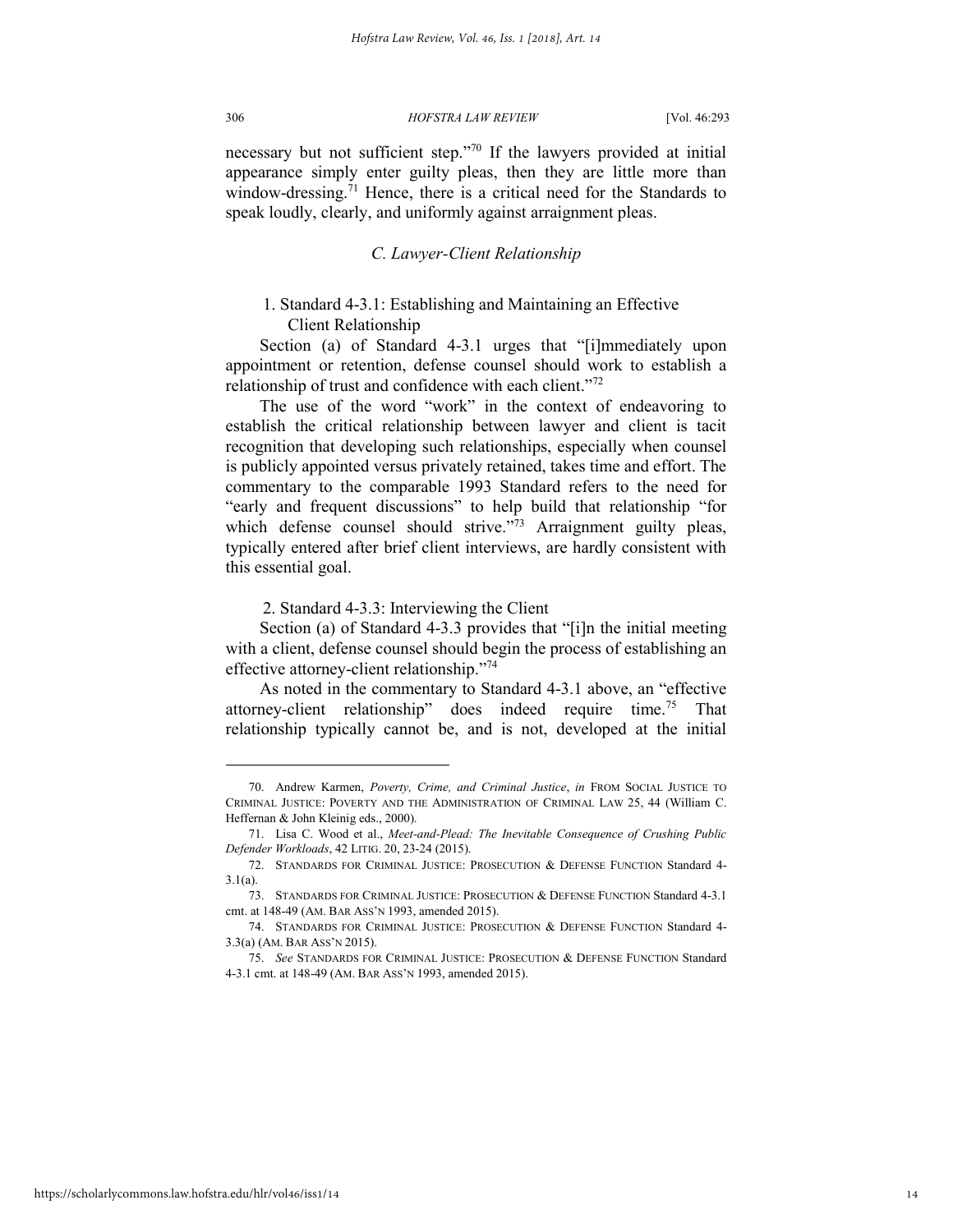meeting, especially one that lasts only a few minutes in the moments before the client's arraignment.<sup>76</sup> The full text of section (a) describes several important matters (for example, the client's objectives, evidentiary matters, and confidentiality) that lawyers should discuss with their clients.<sup>77</sup> These necessary conversations require, as contemplated by section (b), multiple interviews.<sup>78</sup>

Section (b) states that "[c]ounsel should interview the client as many times as necessary for effective representation, which in all but the most simple and routine cases will mean more than once."<sup>79</sup>

Here is where the Standards first capitulate to meet, greet, and plead. Use of the phrase "simple and routine cases"<sup>80</sup> provides an opening for the meet, greet, and plead train to run through. With the growth of collateral consequences, as reflected in the numerous references to collateral consequences in these very Standards,<sup>81</sup> there are virtually no "simple and routine cases." "[H]igh-quality" representation mandates that counsel interview all of his or her clients as often as possible, certainly "more than once."<sup>82</sup> The permission to hold just one interview is especially troubling given the laundry list of important items spelled out in sections  $(c)(i)$ –(viii) that defense counsel should review with his or her client.<sup>83</sup>

Sections  $(c)(i)$ – $(viii)$  provide a detailed list of all the matters defense counsel should discuss with the client "[a]s early as practicable in the representation."<sup>84</sup> Section (c)(i) provides that defense counsel should "determine in depth the client's view of the facts and other relevant facts known to the client," $85$  and section (c)(viii) specifies the need to discuss "relevant collateral consequences resulting from the current situation as well as from possible resolutions of the matter."<sup>86</sup>

The list of matters to be discussed "[a]s early as practicable" is significantly more detailed than the 1993 version of the Standard,

<sup>76.</sup> *See* STANDARDS FOR CRIMINAL JUSTICE: PROSECUTION & DEFENSE FUNCTION Standard 4-3.3(a)-(b) (AM. BAR ASS'N 2015).

<sup>77.</sup> *Id.* Standard 4-3.3(a).

<sup>78.</sup> *See infra* notes 79-83 and accompanying text.

<sup>79.</sup> STANDARDS FOR CRIMINAL JUSTICE: PROSECUTION & DEFENSE FUNCTION Standard 4-  $3.3(b)$ .

<sup>80.</sup> *Id.* Standard 4-3.3(b).

<sup>81.</sup> *See, e.g.*, *id.* Standards 4-1.3(h), 4-1.12(b), 4-3.3(c)(viii), 4-5.4, 4-6.1(b), 4-6.2(c), 4-  $6.3(e)$ ,  $4-8.3(b)$ ,  $(h)$ .

<sup>82.</sup> *See id.* Standards 4-1.2(b), 4-3.3(b).

<sup>83.</sup> *Id.* Standard 4-3.3(c)(i)–(viii).

<sup>84.</sup> *Id.* Standard 4-3.3(c).

<sup>85.</sup> *Id.* Standard 4-3.3(c)(i).

<sup>86.</sup> *Id.* Standard 4-3.3(c)(viii).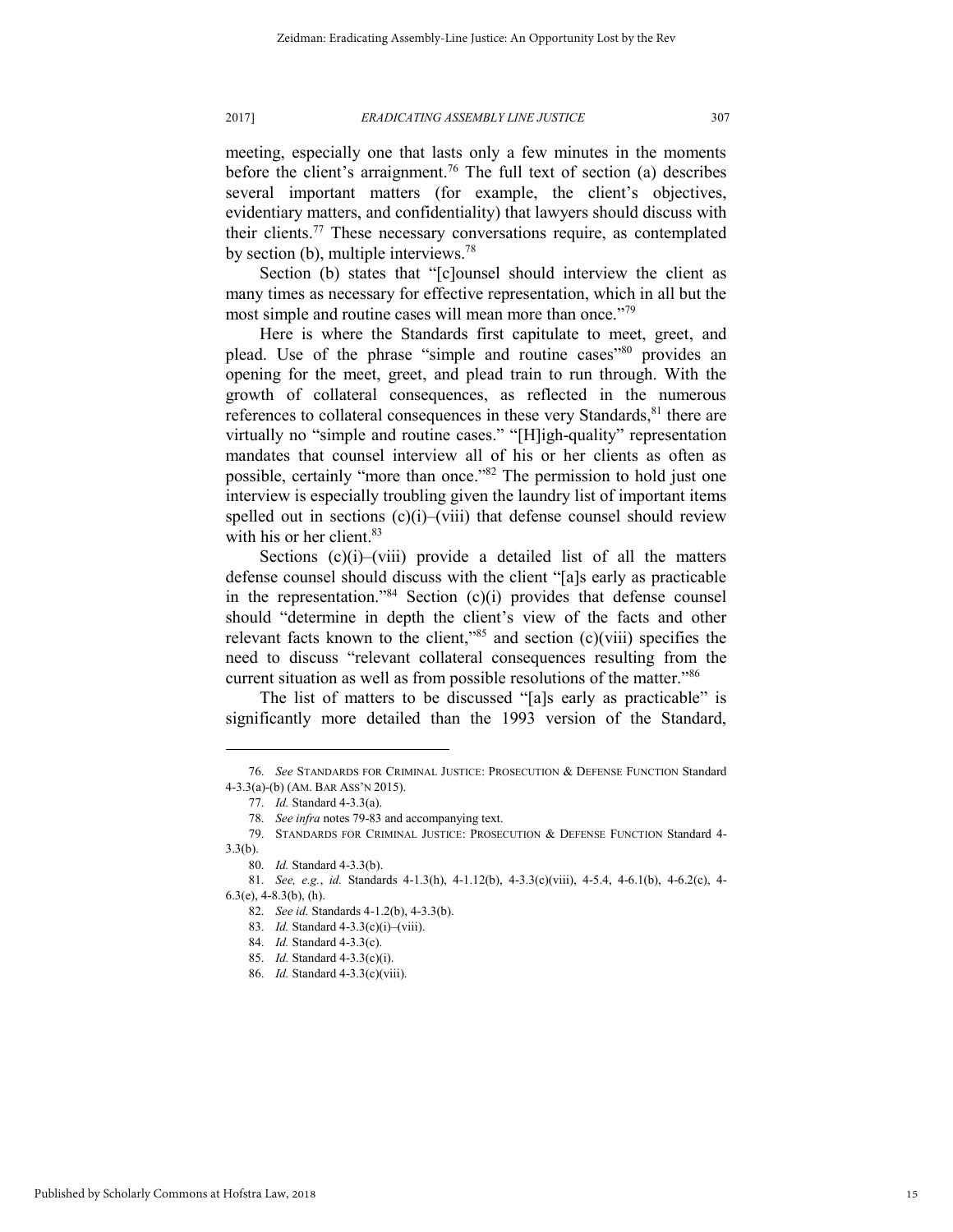thereby reflecting a more thorough understanding of all that must be achieved in the client interview.<sup>87</sup> Of particular significance is the direction that defense counsel should "determine in depth the client's view of the facts" and discuss "relevant collateral consequences resulting from the current situation."88 It seems apparent that this thoughtful and appropriate approach to the interview is at odds with one quick interview that results in an even quicker guilty plea.

3. Standard 4-3.7: Prompt and Thorough Actions to Protect the Client

Section (b) of Standard 4-3.7 provides as follows:

Defense counsel should promptly seek to obtain and review all information relevant to the criminal matter, including but not limited to requesting materials from the prosecution. Defense counsel should, when relevant, take prompt steps to ensure that the government's physical evidence is preserved at least until the defense can examine or evaluate it.<sup>89</sup>

Section (c) provides the following: "Defense counsel should work diligently to develop, in consultation with the client, an investigative and legal defense strategy, including a theory of the case. As the matter progresses, counsel should refine or alter the theory of the case as necessary, and similarly adjust the investigative or defense strategy."<sup>90</sup>

Section (f) states: "For each matter, defense counsel should consider what procedural and investigative steps to take and motions to file, and not simply follow rote procedures learned from prior matters."<sup>91</sup>

Once again, the list of "prompt and thorough" actions that defense counsel should take reveals all that is required for the effective defense of a criminal charge, and does not seem to contemplate, or even imagine, an immediate guilty plea.

Section (f)'s call for defense lawyers to refrain from a "rote" approach to lawyering speaks directly to the assembly-line nature of

<sup>87.</sup> *Compare id.* Standard 4-3.3(c) (instructing defense counsel to discuss, inter alia, relevant facts, length of proceedings, sources of information, the client's wishes, legal options, potential outcomes, costs and benefits, and collateral consequences), *with* STANDARDS FOR CRIMINAL JUSTICE: PROSECUTION & DEFENSE FUNCTION Standard 4-3.2 (AM. BAR ASS'N 1993, amended 2015) (instructing defense counsel to discuss relevant facts).

<sup>88.</sup> STANDARDS FOR CRIMINAL JUSTICE: PROSECUTION & DEFENSE FUNCTION Standard 4- 3.3(c)(i), (viii) (AM. BAR ASS'N 2015).

<sup>89.</sup> *Id.* Standard 4-3.7(b).

<sup>90.</sup> *Id.*

<sup>91.</sup> *Id.* Standard 4-3.7(f).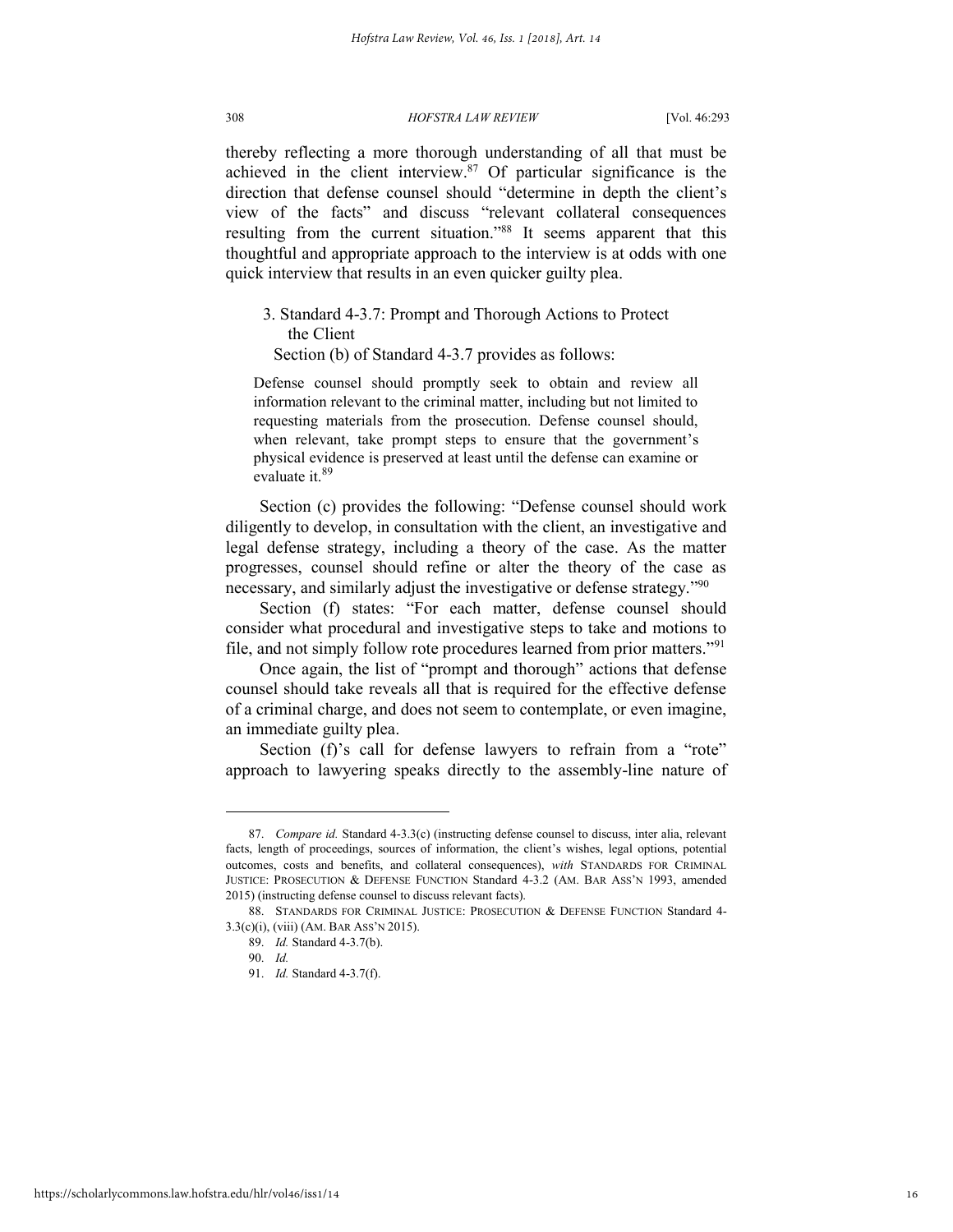much of criminal defense practice,  $92$  particularly the automatic assumption that a case is readily disposable by a guilty plea. An early study of public defenders found that most defined their task as defending guilty clients, such that "[t]he situation is construed as 'standard,' and, therefore, pre-established organizational routines can be executed."<sup>93</sup> One scholar described the way that public defenders quickly classify cases into various "normal crimes" and resolve those cases according to standard operating procedures.<sup>94</sup> These routines and standard operating procedures include a quick assessment of the going rate of a misdemeanor case that in turn leads to ready acceptance of a plea offer that conforms to that expectation.<sup>95</sup>

4. Standard 4-3.9: Duty to Keep Client Informed and Advised About the Representation

Section (a) of Standard 4-3.9 provides that "[d]efense counsel should keep the client reasonably and currently informed about developments in and the progress of the lawyer's services, including developments in pretrial investigation, discovery, disposition negotiations, and preparing a defense. Information should be sufficiently detailed so that the client can meaningfully participate in the representation."<sup>96</sup>

Put simply, this Standard recognizes what should be obvious clients can only "meaningfully participate" if they receive sufficiently detailed information from their lawyers. $97$  The commentary to the comparable 1993 Standard refers to "anxious" clients, the difficulty in establishing a relationship of trust and confidence, and the necessity and benefits of making sure that clients are fully informed about all aspects of their cases.<sup>98</sup>

<sup>92.</sup> *Id.* 

<sup>93.</sup> Dennis R. Eckart & Robert V. Stover, *Public Defenders and Routinized Criminal Defense Procedures*, 51 J. URB. L. 665, 677 (1974).

<sup>94.</sup> David Sudnow, *Normal Crimes: Sociological Features of the Penal Code in a Public Defender Office*, 12 SOC. PROBS. 255, 260, 264-70 (1965).

<sup>95.</sup> *See* Zeidman, *supra* note 18, at 913-14, 914 n.253 ("For most institutional defenders, learning what a case is 'worth' is a critical step toward developing competence. New cases are compared with prior ones to determine whether a proposed offer approximates the norm and is therefore acceptable.").

<sup>96.</sup> STANDARDS FOR CRIMINAL JUSTICE: PROSECUTION & DEFENSE FUNCTION Standard 4- 3.9(a).

<sup>97.</sup> *Id.*

<sup>98.</sup> STANDARDS FOR CRIMINAL JUSTICE: PROSECUTION & DEFENSE FUNCTION Standard 4-3.8 cmt. at 177 (AM. BAR ASS'N 1993, amended 2015).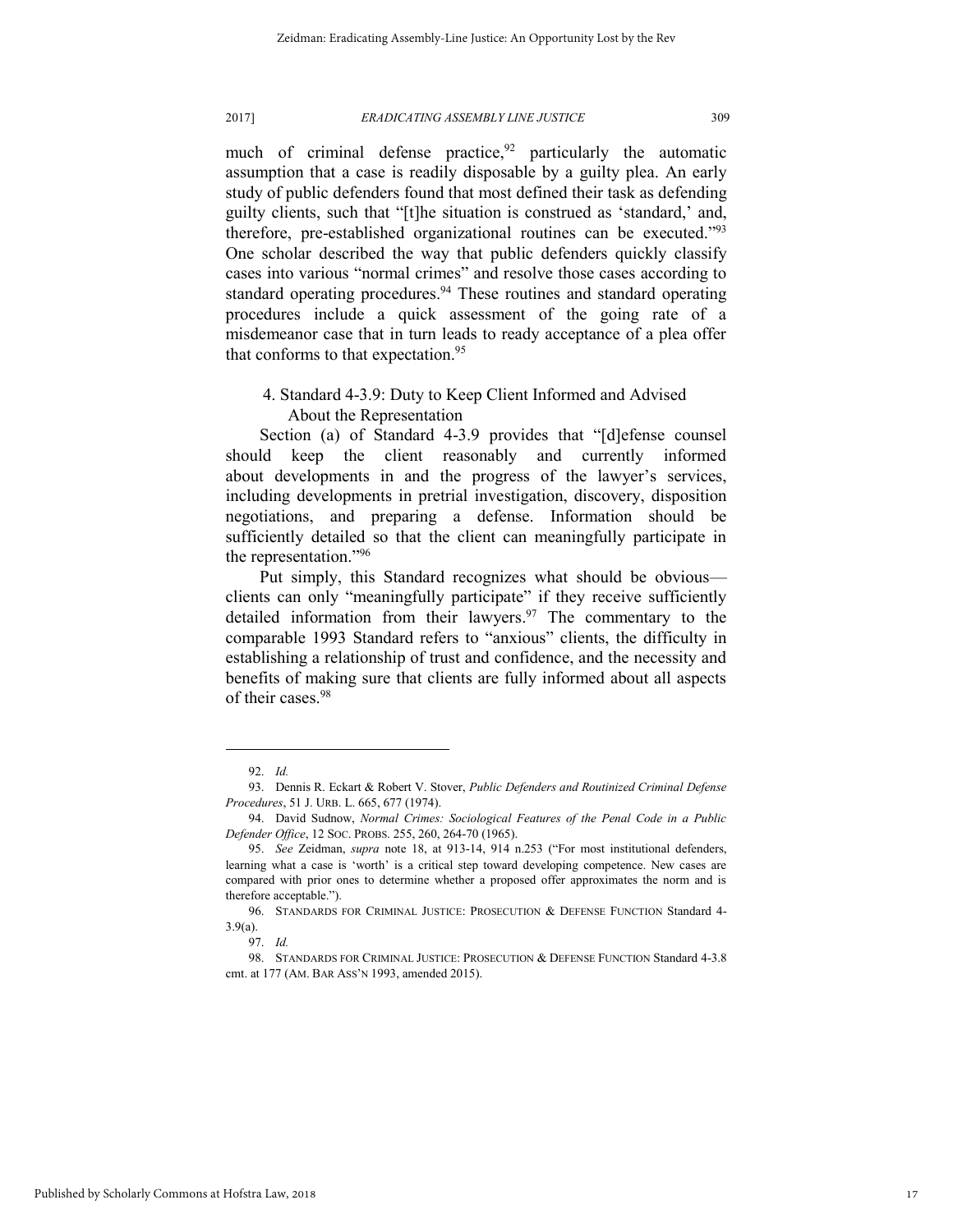#### *D. Investigation and Preparation*

1. Standard 4-4.1: Duty to Investigate and Engage Investigators

Section (a) of Standard 4-4.1 states that "[d]efense counsel has a duty to investigate in all cases, and to determine whether there is a sufficient factual basis for criminal charges."99

There is no exception for arraignment guilty pleas and that is as it must be—counsel has a duty to investigate in all cases, no matter how seemingly routine. The 1993 commentary refers appropriately to investigation as "essential."<sup>100</sup> Even the Supreme Court has recognized the indispensable nature of investigation. $101$ 

Section (b) pointedly makes clear that "[t]he duty to investigate is not terminated by factors such as the apparent force of the prosecution's evidence, a client's alleged admissions to others of facts suggesting guilt, a client's expressed desire to plead guilty or that there should be no investigation, or statements to defense counsel supporting guilt."<sup>102</sup>

As if speaking directly to the practice of arraignment guilty pleas, this section mandates that counsel must engage in investigation even if the client wishes to plead guilty and even if the client opposes investigation, two of the most common rationales offered by defense attorneys for entering guilty pleas at arraignments.<sup>103</sup>

Section (c) states:

Defense counsel's investigative efforts should commence promptly and should explore appropriate avenues that reasonably might lead to information relevant to the merits of the matter, consequences of the criminal proceedings, and potential dispositions and penalties. Although investigation will vary depending on the circumstances, it should always be shaped by what is in the client's best interests, after consultation with the client. Defense counsel's investigation of the merits of the criminal charges should include efforts to secure relevant information in the possession of the prosecution, law enforcement authorities, and others, as well as independent investigation.<sup>104</sup>

<sup>99.</sup> STANDARDS FOR CRIMINAL JUSTICE: PROSECUTION & DEFENSE FUNCTION Standard 4- 4.1(a) (AM. BAR ASS'N 2015).

<sup>100.</sup> STANDARDS FOR CRIMINAL JUSTICE: PROSECUTION & DEFENSE FUNCTION Standard 4-4.2 cmt. at 183 (AM. BAR ASS'N 1993, amended 2015).

<sup>101.</sup> *See* Rompilla v. Beard, 545 U.S. 374, 387 (2005).

<sup>102.</sup> STANDARDS FOR CRIMINAL JUSTICE: PROSECUTION & DEFENSE FUNCTION Standard 4- 4.1(b) (AM. BAR ASS'N 2015).

<sup>103.</sup> *See id.*

<sup>104.</sup> *Id.* Standard 4-4.1(c).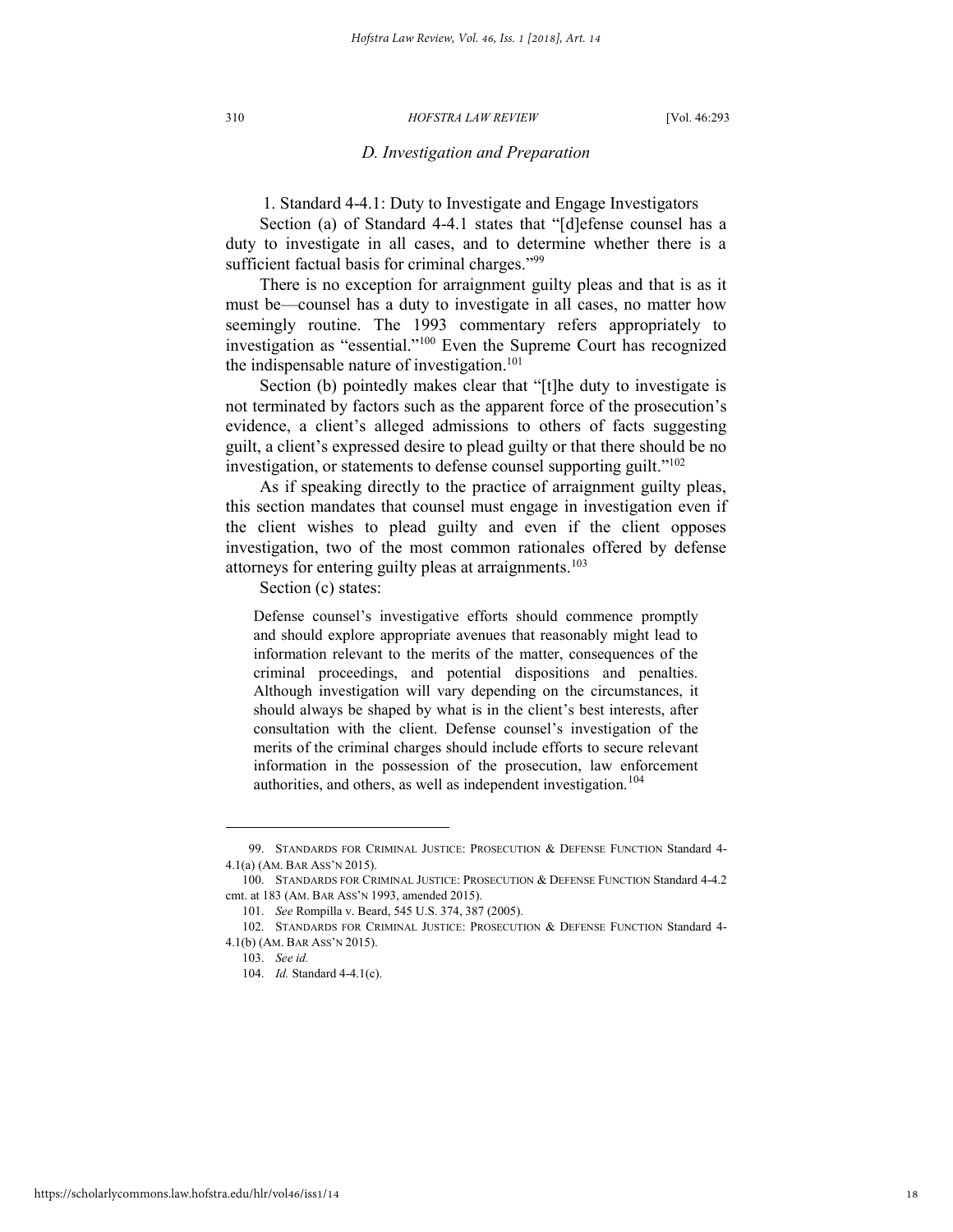Again, there is no exception for arraignment guilty pleas. While the nature of the investigation will necessarily "vary," the obligation to investigate is manifest.

#### *E. Control and Direction of Litigation*

# 1. Standard 4-5.1: Advising the Client Section (b) of Standard 4-5.1 dictates:

Defense counsel should keep the client reasonably and regularly informed about the status of the case. Before significant decisionpoints, and at other times if requested, defense counsel should advise the client with candor concerning all aspects of the case, including an assessment of possible strategies and likely as well as possible outcomes. Such advisement should take place after counsel is as fully informed as is reasonably possible in the time available about the relevant facts and law. Counsel should act diligently and, unless time does not permit, advise the client of what more needs to be done or considered before final decisions are made.<sup>105</sup>

This section speaks deliberately and directly to the lawyer's role as advisor. It begins by making clear that the lawyer should advise the client about "all aspects of the case" before any significant decisions must be made, and that this advice should occur only after counsel has become "fully informed" about the relevant facts and law.<sup>106</sup> It is hard to imagine otherwise.

And yet, inexplicably, the section takes pains to limit this basic and crucial component of a lawyer's job by providing that counsel's obligation to become fully informed about the relevant facts and law may be dispensed with due to time constraints, and that, similarly, counsel's duty to advise about "what more needs to be done or considered before final decisions are made" can be ignored if "time does not permit."<sup>107</sup> By limiting the lawyer's most basic advising functions with vague notions of time constraints, this Standard seems to expressly permit, if not condone, the hurried guilty pleas taken at arraignments.

Section (e) states that "[d]efense counsel should provide the client with advice sufficiently in advance of decisions to allow the client to

<sup>105.</sup> *Id.* Standard 4-5.1(b).

<sup>106.</sup> *Id.* 

<sup>107.</sup> *Id.*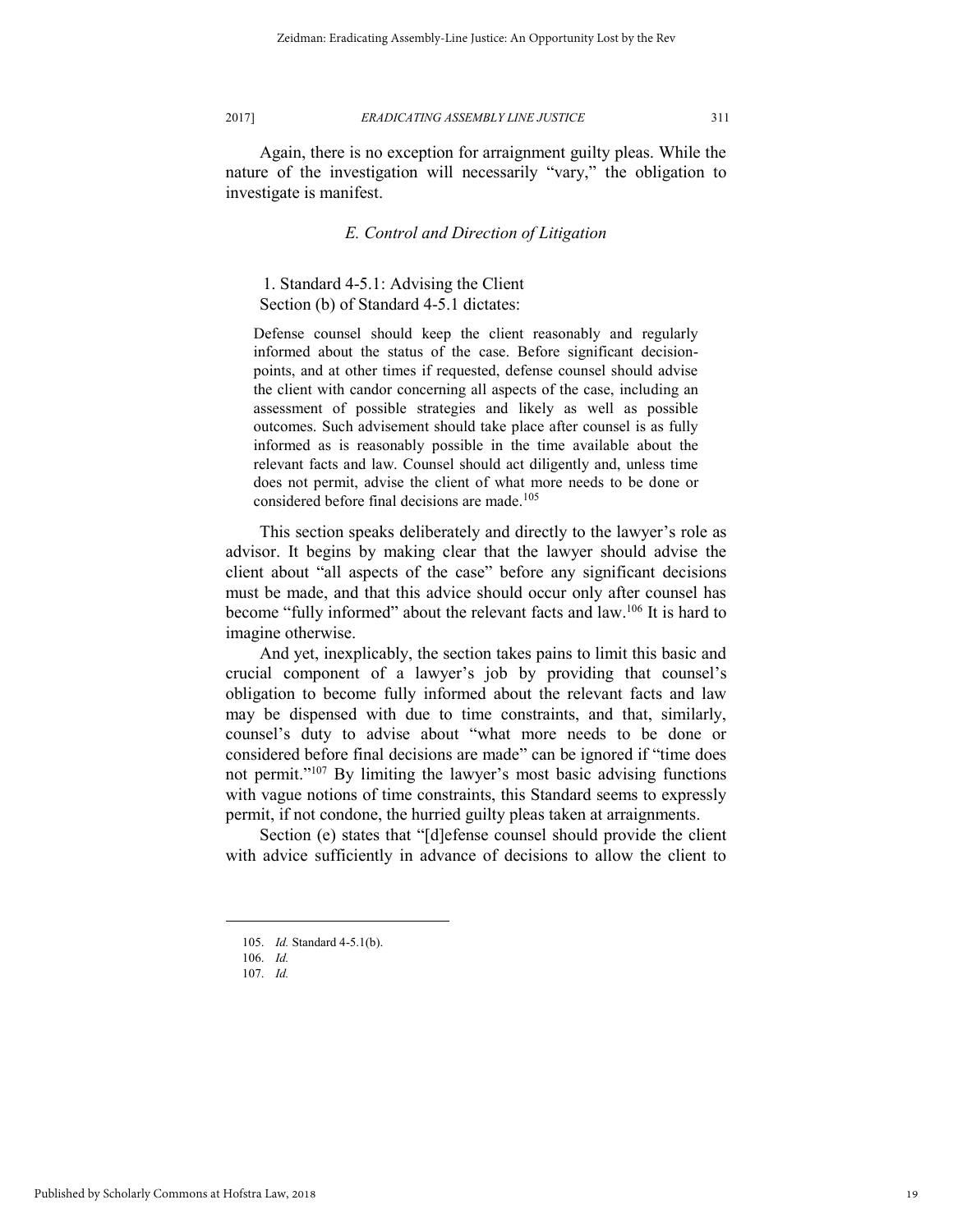consider available options, and avoid unnecessarily rushing the accused into decisions."<sup>108</sup>

This section, in contrast to section (b), recognizes what should be abundantly obvious—the accused should be provided with advice well before having to make significant decisions so as to avoid hurried and ill-considered decision-making.<sup>109</sup> Arraignment guilty pleas are the very embodiment of the rushed decisions expressly disfavored by this section.

2. Standard 4-5.4: Consideration of Collateral Consequences Section (a) of Standard 4-5.4 provides the following:

Defense counsel should identify, and advise the client of, collateral consequences that may arise from charge, plea or conviction. Counsel should investigate consequences under applicable federal, state, and local laws, and seek assistance from others with greater knowledge in specialized areas in order to be adequately informed as to the existence and details of relevant collateral consequences. Such advice should be provided sufficiently in advance that it may be fairly considered in a decision to pursue trial, plea, or other dispositions. $110$ 

This Standard, as with Standard 4-5.1(e) above, appropriately recognizes that advice must be given "sufficiently in advance" so that decisions, like the decision whether to accept or reject a plea offer, can be "fairly considered."<sup>111</sup> The contrast with the quick and dirty arraignment plea is obvious.

3. Standard 4-5.5: Special Attention to Immigration Status and Consequences

Section (b) of Standard 4-5.5 provides the following: "If defense counsel determines that a client may not be a United States citizen, counsel should investigate and identify particular immigration consequences that might follow possible criminal dispositions. Consultation or association with an immigration law expert or knowledgeable advocate is advisable in these circumstances."<sup>112</sup>

Section (c) further provides the following:

After determining the client's immigration status and potential adverse consequences from the criminal proceedings, including removal,

<sup>108.</sup> *Id.* Standard 4-5.1(e).

<sup>109.</sup> *Compare id.* Standard 4-5.1(b), *with id.* Standard 4-5.1(e).

<sup>110.</sup> *Id.* Standard 4-5.4(a).

<sup>111.</sup> *Compare id.*, *with id.* Standard 4-5.1(e).

<sup>112.</sup> *Id.* Standard 4-5.5(b).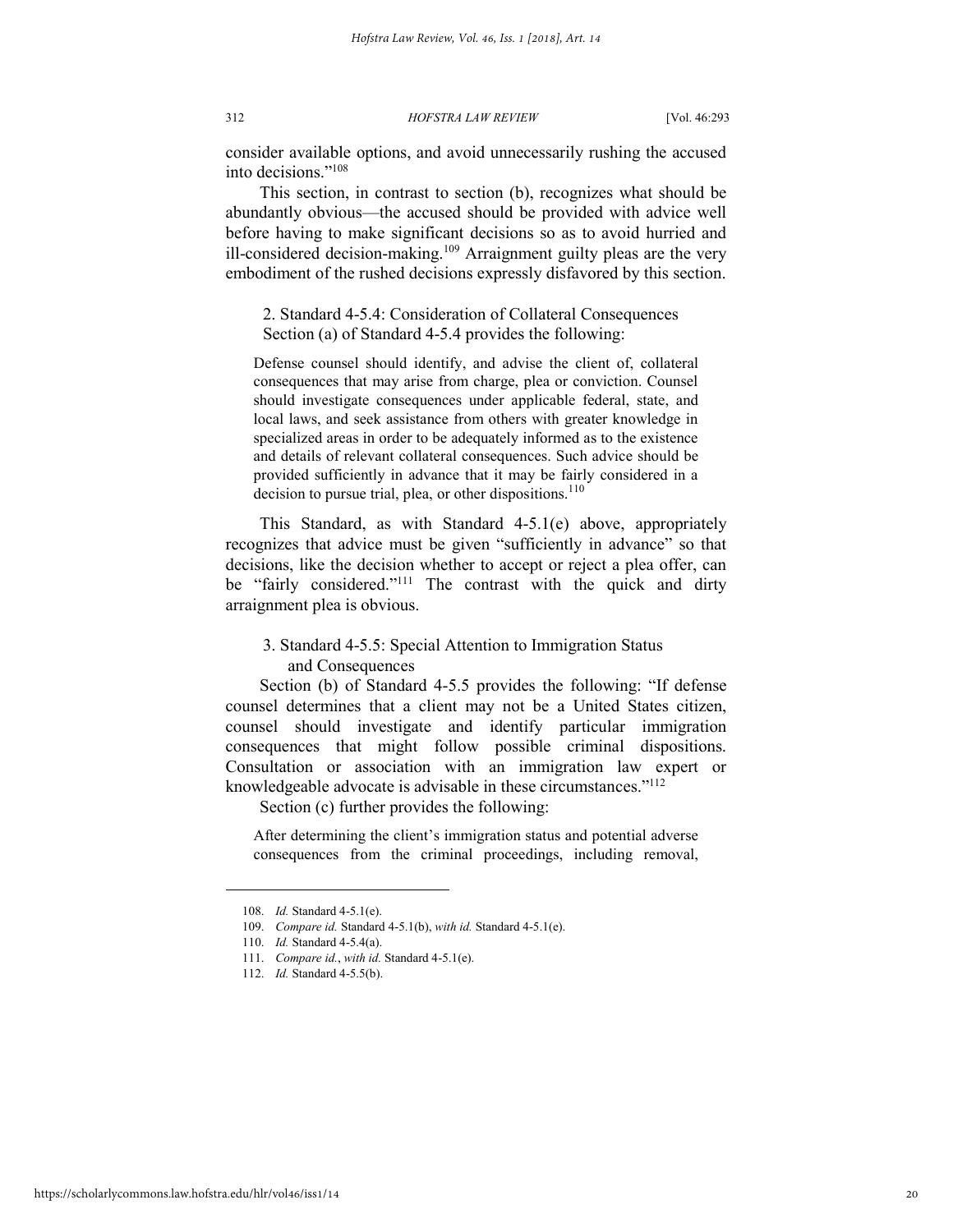exclusion, bars to relief from removal, immigration detention, denial of citizenship, and adverse consequences to the client's immediate family, counsel should advise the client of all such potential consequences and determine with the client the best course of action for the client's interests and how to pursue it. $^{113}$ 

As with Standard 4-5.4, counsel cannot measure up to this Standard when resolving cases via arraignment guilty pleas.

## *F. Disposition Without Trial*

1. Standard 4-6.2: Negotiated Disposition Discussions

Section (d) of Standard 4-6.2 states the following: "Defense counsel should not recommend to a defendant acceptance of a disposition without appropriate investigation. Before accepting or advising a disposition, defense counsel should request that the prosecution disclose any information that tends to negate guilt, mitigates the offense or is likely to reduce punishment."<sup>114</sup>

As with Standard 4-6.1, counsel is admonished not to recommend acceptance of a guilty plea unless having engaged in appropriate investigation, including seeking any and all exculpatory information from the prosecution.<sup>115</sup> Given that the prosecution at first appearance may well be unaware of the existence of any such information, this Standard also does not contemplate speedy guilty pleas.

# III. THE ABA PLEAS OF GUILTY STANDARDS

The ABA Standards for Criminal Justice include a separate volume devoted specifically to guilty pleas, aptly named the "Pleas of Guilty" Standards.<sup>116</sup> Although these Standards have not been revised in nearly twenty years,<sup>117</sup> any study of the ethics of guilty pleas at arraignments must include an examination of that volume and whether the Standards therein are consistent with the newly revised Defense Function Standards.

<sup>113.</sup> *Id.* Standard 4-5.5(c).

<sup>114.</sup> *Id.* Standard 4-5.5(d).

<sup>115.</sup> *Compare id.* Standard 4-6.1, *with* Brady v. Maryland, 373 U.S. 83, 87 (1963) (regarding the prosecution's obligation to provide evidence favorable to the accused that is material to guilt or punishment).

<sup>116.</sup> STANDARDS FOR CRIMINAL JUSTICE: PLEAS OF GUILTY (AM. BAR ASS'N 1999).

<sup>117.</sup> Given the Supreme Court's recent attention to plea bargaining, it behooves the ABA to reevaluate and revise these Standards.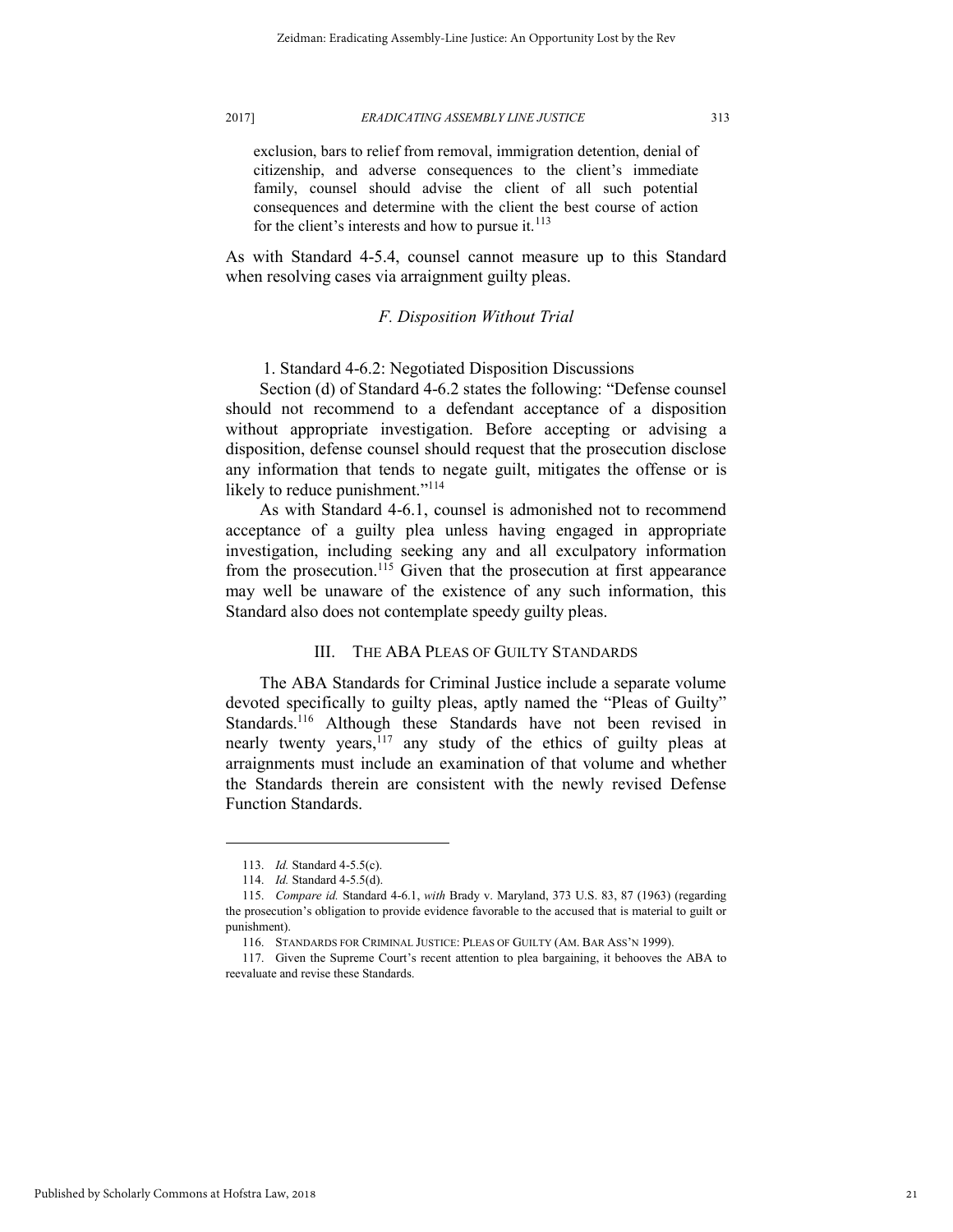What follows is a chronological analysis of the Pleas of Guilty Standards as they apply to meet, greet, and plead, and how they relate to the revised Defense Function Standards.<sup>118</sup> Unlike the extant Defense Function Standards, the current edition of the Pleas of Guilty Standards includes an overall introduction and the history and commentary relative to each specific standard.<sup>119</sup>

#### *A. Introduction to the Standards*

The Pleas of Guilty Standards includes the following introduction:

In the twenty years since these standards were last considered, the context in which guilty pleas are negotiated and entered has changed in important ways. . . . [T]he collateral consequences of convictions, including guilty pleas, have increased dramatically . . . . This has diminished the significance of the distinction between pleading guilty to a felony or a misdemeanor, as the latter may also carry significant future consequences for the defendant.<sup>120</sup>

This language highlights the explosion of collateral consequences and recognizes that the potential harm is not limited to "serious" charges. This speaks squarely to the rampant pleas at arraignments to socalled "lesser" offenses, and calls into question the language in Defense Function Standard 4-3.3(b) regarding "simple and routine cases."<sup>121</sup>

Moreover, "[a]s the direct and collateral consequences of guilty pleas have increased, practices in this area have likewise changed and evolved. . . . The importance of defense counsel's role in advising his or her client has grown—as has the difficulty of fulfilling that task  $\dots$ ."<sup>122</sup>

 As the potential devastating impact of a guilty plea has expanded, counsel's advice-giving function has never been more important or more difficult. Fulfilling this vital function requires more than one, brief initial client interview.

<sup>118.</sup> *See infra* Parts III–IV.

<sup>119.</sup> *Compare* STANDARDS FOR CRIMINAL JUSTICE: PROSECUTION & DEFENSE FUNCTION, *with*  STANDARDS FOR CRIMINAL JUSTICE: PLEAS OF GUILTY intro. As of this writing, the corresponding introduction, history, and commentary for the Defense Function Standards are still being drafted. *See Defense Function*, A.B.A., https://www.americanbar.org/groups/criminal\_justice/standards/ DefenseFunctionFourthEdition-TableofContents.html (last visited Nov. 15, 2017).

<sup>120.</sup> *See* STANDARDS FOR CRIMINAL JUSTICE: PLEAS OF GUILTY intro. at xi.

<sup>121.</sup> *Compare id.* intro. at xi-xii, *with* STANDARDS FOR CRIMINAL JUSTICE: PROSECUTION & DEFENSE FUNCTION Standard 4-3.3(b).

<sup>122.</sup> STANDARDS FOR CRIMINAL JUSTICE: PLEAS OF GUILTY intro. at xi.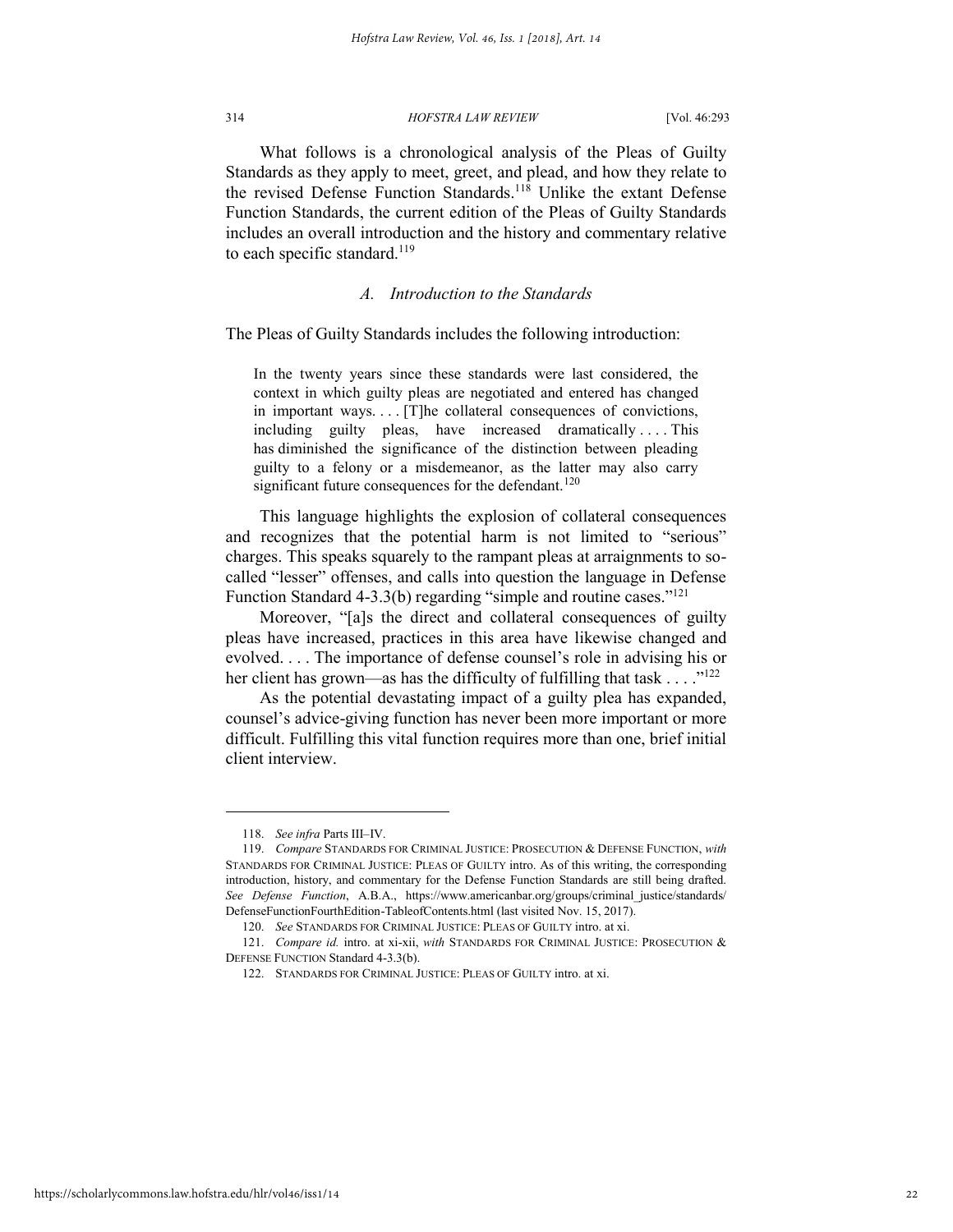The introduction also considers the impact of guilty pleas on the public's perception of the legitimacy of the criminal justice system:

[T]he broad reliance of the criminal justice system on guilty pleas as a means of resolving cases has increased the importance of such resolutions. Guilty pleas also continue to have a significant effect in shaping public perceptions of the criminal justice system. Given the dominance of this mode of conviction, public confidence in the fair and effective administration of justice requires that the plea process itself be viewed as legitimate.<sup>123</sup>

Over the course of many years, through agencies like the former United States Information Agency, I have had the opportunity to guide foreign dignitaries on tours of the New York City criminal courts. In every case, after observing a few hours of arraignments and numerous swiftly entered guilty pleas, there were abundant questions raised about due process, right to counsel, and jury trials. Locally, I have escorted corporate law members of the Bar Association through the criminal court and they voiced similar concerns. There is ample and obvious evidence that the practice of meet, greet, and plead most certainly does not engender public confidence in the fair administration of justice, quite to the contrary.

1. Development of the Third Edition Standards

This "Edition seeks to clarify the roles, and responsibilities, of the . . . defense attorney . . . . In addition, the proposed Standards include refinements of the role of ... defense counsel ... ."<sup>124</sup>

This language makes clear that one of the explicitly stated purposes of this edition of the Pleas of Guilty Standards was to clarify and refine counsel's role specifically with respect to guilty pleas.<sup>125</sup>

2. Philosophy of the Guilty Plea Standards

The philosophy underlying the Guilty Plea Standards includes the following: "The procedures for negotiation of plea agreements, and for the acceptance of guilty . . . pleas, should be designed to ensure that the defendant is provided with the information and legal advice necessary to make an informed and voluntary plea."<sup>126</sup>

<sup>123.</sup> *Id.* intro. at xii.

<sup>124.</sup> *Id.* intro. at xiii.

<sup>125.</sup> *See id.* 

<sup>126.</sup> *Id.*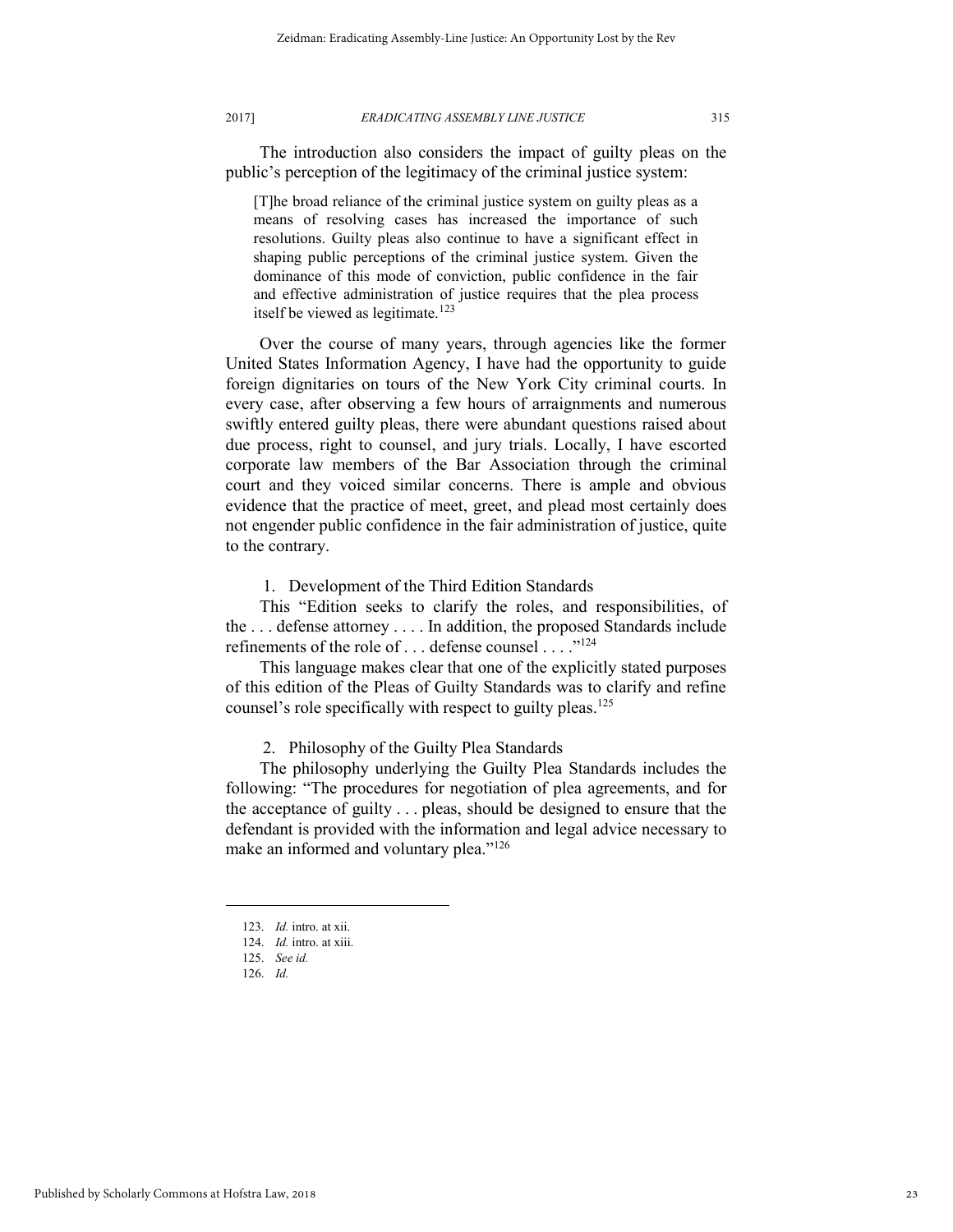It is hard to seriously argue that arraignment pleas are informed and voluntary and based on anything beyond the bare minimum of legal advice and information. Further, "[t]he objective of the [Guilty Plea Standards] is . . . to formulate procedures that will maximize the fairness of the process and the likelihood that the defendant has entered such a plea knowingly and voluntarily, fully understanding the consequences."<sup>127</sup>

Taken together, the philosophy and objective of the Pleas of Guilty Standards reflect noble and critical goals ensuring that any guilty plea is based on information and legal advice sufficient to maximize the fairness of the process such that any guilty plea is informed, voluntary, knowing, and with full understanding of all the consequences. To fulfill these goals, counsel should not recommend, but should actively advise against entering, a guilty plea at arraignments.

# *B. Black-Letter Pleas of Guilty Standards: Receiving and Acting upon the Plea*

1. Standard 14-1.3: Aid of Counsel; Time for Deliberation

Section (a) of Standard 14-1.3 states "[a] defendant should not be called upon to plead until . . . counsel has been appointed . . . . A defendant with counsel should not be required to enter a plea if counsel makes a reasonable request for additional time to represent the defendant's interests." 128

The commentary for Standard 14-1.3(a) provides the following:

Such a provision, similarly, is necessary as a constitutional and practical matter. Just as a defendant is denied the effective assistance of counsel guaranteed by the Sixth Amendment if counsel is not afforded an adequate opportunity to prepare for trial, a violation of the Sixth Amendment may also occur where a defendant is called upon to plead but his or her counsel has not had sufficient chance to engage in plea discussions with the prosecuting attorney. Moreover, it is seldom possible to engage in effective negotiations minutes before the defendant is called upon to plead. Instead, a reasonable interval should elapse between assignment of counsel and the pleading stage. Allowing for such "additional time" will permit plea discussions to go forward, where appropriate, and will also provide the time necessary

<sup>127.</sup> *Id.* intro. at xvi.

<sup>128.</sup> *Id.* Standard 14-1.3(a).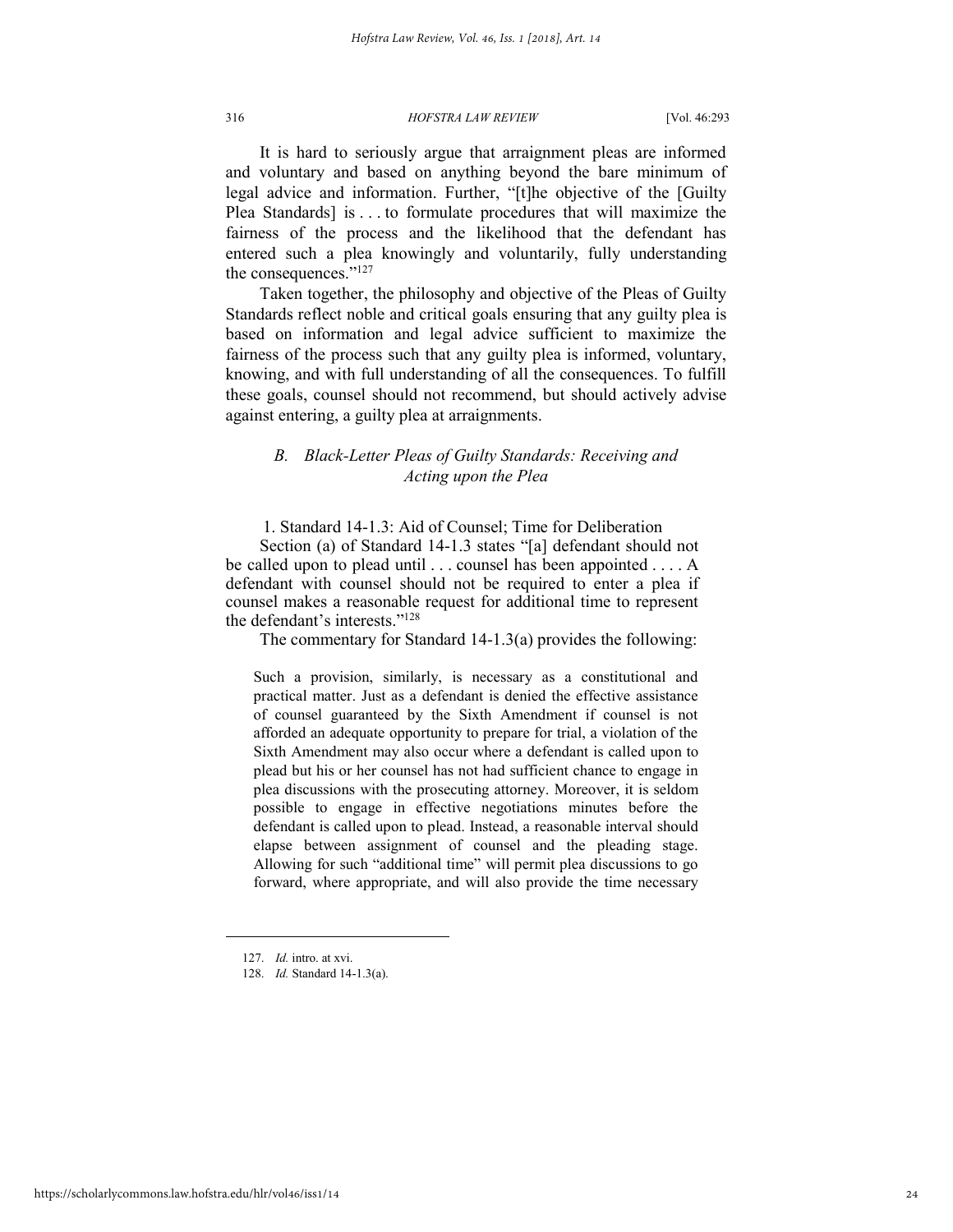for legal and factual investigation and for client-counsel discussions as to what plea would be most appropriate.<sup>129</sup>

As elucidated in the commentary, this Standard, without specifically referencing arraignment pleas, seems to speak directly to the issues they raise. It calls, clearly and simply, for time—time for defense counsel to adequately represent his or her client's interests.<sup>130</sup> By stating that "it is seldom possible to engage in effective negotiations minutes before the defendant is called upon to plead," the commentary calls out and disapproves the exact type of "negotiations" that characterize arraignments.<sup>131</sup> It is particularly noteworthy that there is a direct reference to the constitutional right to effective assistance to highlight the importance of time.<sup>132</sup> The commentary presents a stark contrast to Defense Function Standard 4-5.1 that capitulates to and accepts time constraints on counsel's ability to investigate and to advise.<sup>133</sup>

2. Standard 14-1.4: Defendant To Be Advised

This Standard provides a lengthy laundry list of all the "advice" the court must give to the defendant before accepting a plea.<sup>134</sup> It obviously presupposes that defense counsel has informed and discussed with her client all the listed items (for example, nature and elements of the offense; maximum possible sentence; the many constitutional rights the defendant is waiving by pleading guilty; and potential collateral consequences).

The commentary provides as follows:

Ordinarily, the primary burden to ensure that the defendant is aware of any collateral consequences that may apply in his or her case must fall on the defense counsel. A new provision outlining this responsibility has also been included in Standard 14-3.2, governing the duties of defense counsel. It is also appropriate that the court take a role in this area, however, because of the number and extent of such collateral effects, which may be critical considerations to an individual defendant in deciding whether to enter a plea. In some cases, the collateral

<sup>129.</sup> *Id.* Standard 14-1.3(a) cmt. at 27 (footnotes omitted) (first citing Powell v. Alabama, 287 U.S. 45, 71 (1932); then citing State v. Borchert, 934 P.2d 170 (Mont. 1997); and then citing *In re*  Hawley, 433 P.2d 919 (Cal. 1967)).

<sup>130.</sup> *See id.* Standard 14-1.3(a) cmt. at 26.

<sup>131.</sup> *Id.* Standard 14-1.3(a) cmt. at 27.

<sup>132.</sup> *See id.*

<sup>133.</sup> *Compare id.*, *with* STANDARDS FOR CRIMINAL JUSTICE: PROSECUTION & DEFENSE FUNCTION Standard 4-5.1 (AM. BAR ASS'N 2015).

<sup>134.</sup> *See* STANDARDS FOR CRIMINAL JUSTICE: PLEAS OF GUILTY Standard 14-1.4 (AM. BAR ASS'N 1999).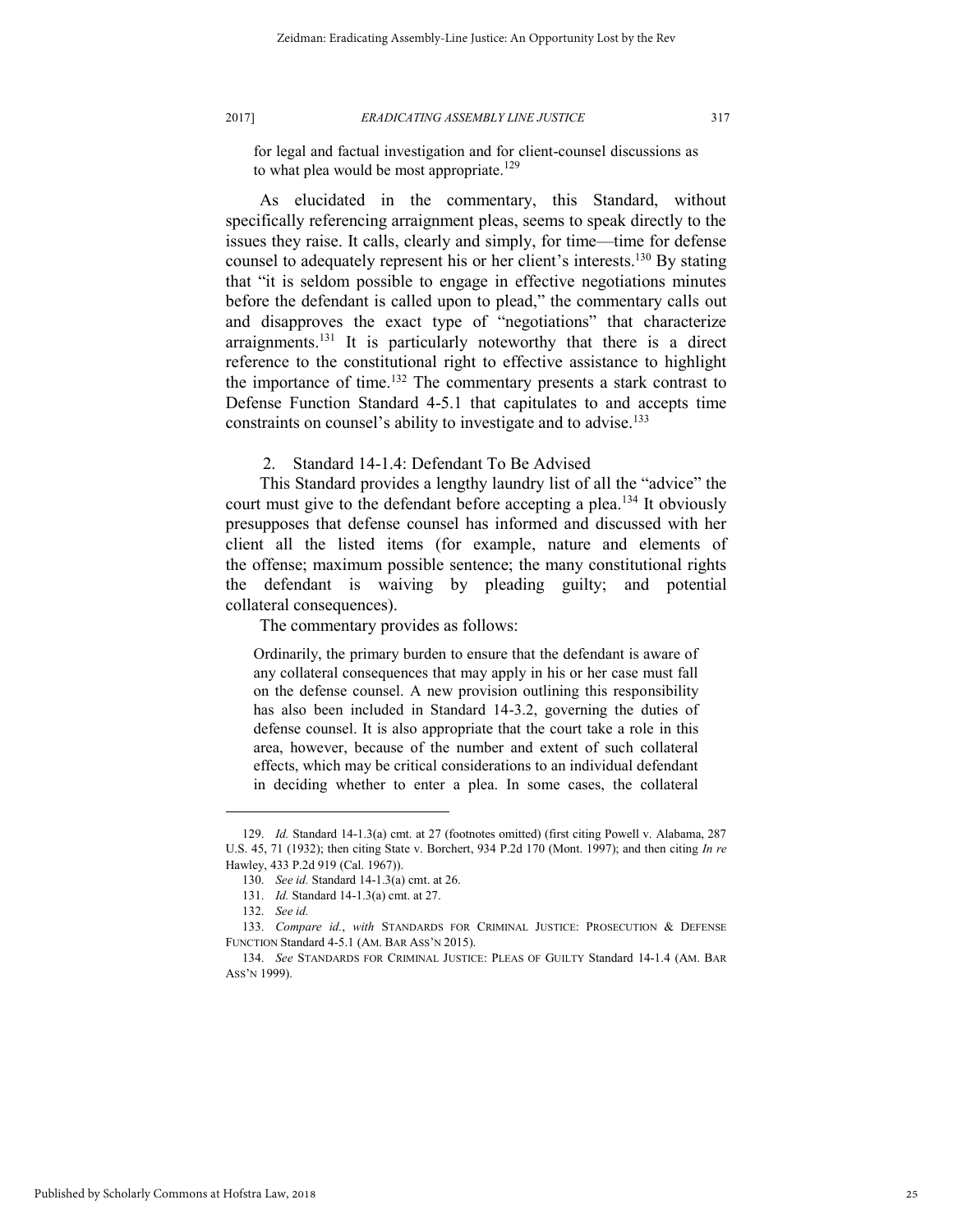consequences may be far disproportionate to the direct effects of the conviction itself.<sup>135</sup>

The clear message from the Standard and corresponding commentary is that defense counsel must devote considerable time and attention to client interviews in order to effectively counsel her clients about the myriad consequences that may flow from a plea.

## *C. Plea Discussions and Plea Agreements*

 Standard 14-3.2, Responsibilities of Defense Counsel section (b) provides the following:

To aid the defendant in reaching a decision, defense counsel, after appropriate investigation, should advise the defendant of the alternatives available and address considerations deemed important by defense counsel or the defendant in reaching a decision. Defense counsel should not recommend to a defendant acceptance of a plea unless appropriate investigation and study of the case has been completed.<sup>136</sup>

Section (f) states, "To the extent possible, defense counsel should determine and advise the defendant, sufficiently in advance of the entry of any plea, as to the possible collateral consequences that might ensue from entry of the contemplated plea."<sup>137</sup>

1. History of Standard 14-3.2

"Subsection (b) has been amended to include language making clear that defense counsel 'should not recommend to a defendant acceptance of a plea unless appropriate investigation and study of the case has been completed.""<sup>138</sup>

The fact that this Standard was specifically amended to "mak[e] clear" that counsel should not recommend acceptance of a plea "unless appropriate investigation and study of the case has been completed" speaks volumes about the obligation of counsel to engage in adequate investigation prior to providing advice.<sup>139</sup>

In addition, "[n]ew subsection (f) is included, concerning defense counsel's duty, to the extent possible, to advise the client in advance of

139. *Id.*

<sup>135.</sup> *Id.* Standard 14-1.4 cmt. at 59-60.

<sup>136.</sup> *Id.* Standard 14-3.2(b).

<sup>137.</sup> *Id.* Standard 14-3.2(f).

<sup>138.</sup> *Id.* Standard 14-3.2 hist. at 117.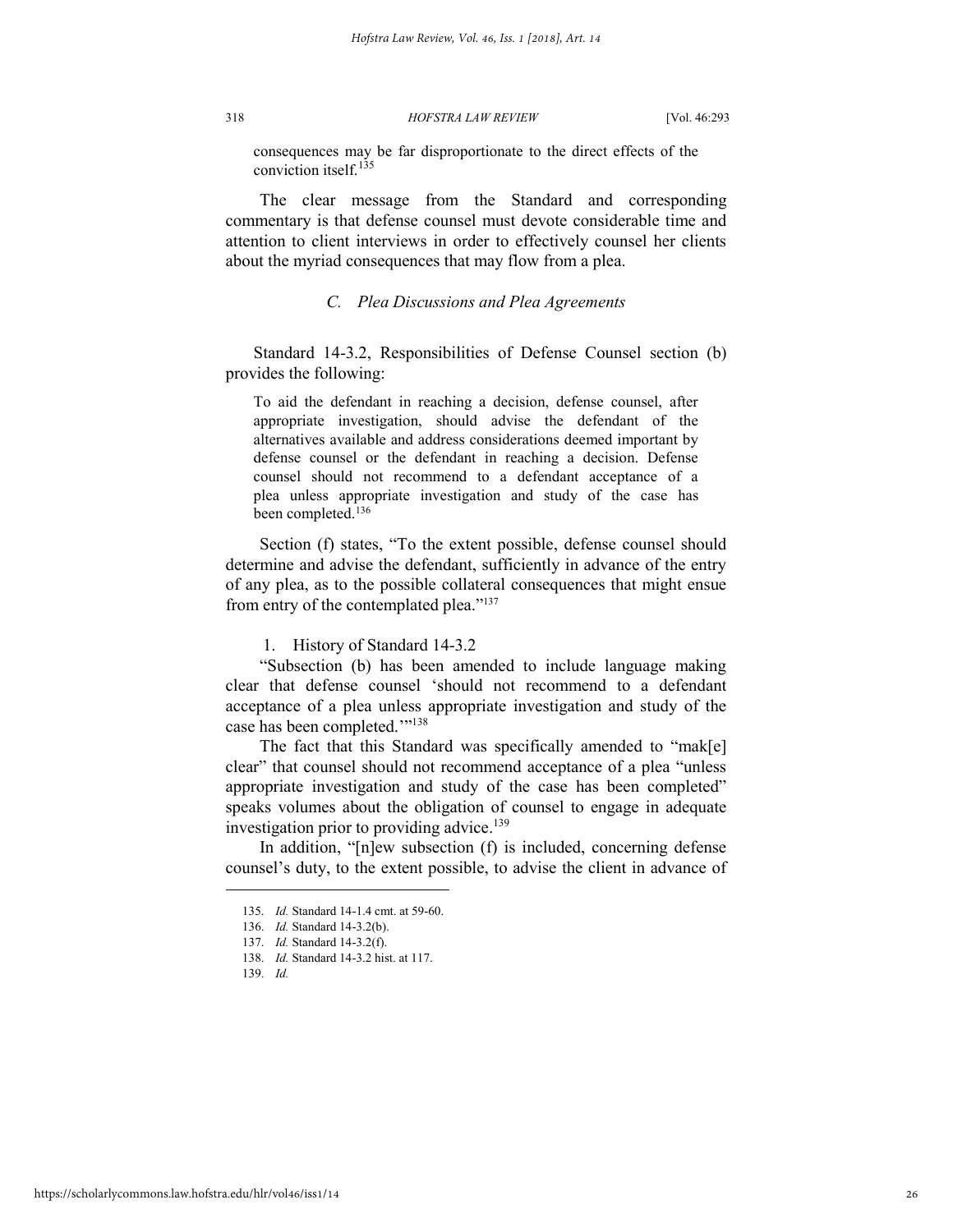the entry of any guilty plea concerning the 'possible collateral consequences that might ensue from the entry of the contemplated guilty plea."<sup>140</sup>

Here is one of the few places where the Pleas of Guilty Standards send conflicting messages. Use of the phrase "to the extent possible" in regard to counsel's advice concerning potential collateral consequences is confusing, troubling, and inconsistent with the emphasis in the commentary to Standard 14-1.3(a) on making sure counsel has the time she needs to adequately advise her clients.<sup>141</sup>

2. Commentary of Standard 14-3.2

The commentary of Standard 14-3.2 provides the purpose of this Standard:

Standard 14-3.2 addresses the responsibilities of defense counsel in connection with the process of negotiating and entering a plea of guilty . . . . This is a critical standard because the system relies, at heart, on a defense counsel to ensure that a defendant's guilty plea is truly knowing and voluntary and is entered in his or her best interests.<sup>142</sup>

Recognizing the central role guilty pleas play in the criminal justice system, the commentary highlights that it is "critical" for defense counsel to guarantee that her clients' guilty pleas are truly knowing and voluntary.<sup>143</sup> That, by definition, presupposes that all advice given is based on factual and legal investigation, and that the client has had sufficient time to weigh all options. However, the commentary acknowledges the following:

This standard is not, of course, intended to be a comprehensive list of all of defense counsel's duties to the client, which are set out fully in the ABA Standards on the Defense Function and which should be read in conjunction with these standards. Rather, they are intended more narrowly, to address the particular duties that defense counsel has in connection with the negotiation and entry of guilty pleas, and advising the client in connection therewith.<sup>144</sup>

<sup>140.</sup> *Id.*

<sup>141.</sup> *Compare id.* Standard 14-1.3 cmt. at 27, *with id.* Standard 14-3.2(f).

<sup>142.</sup> *Id.* Standard 14-3.2 cmt. at 117.

<sup>143.</sup> *Id.*

<sup>144.</sup> *Id.* Standard 14-3.2 cmt. at 118.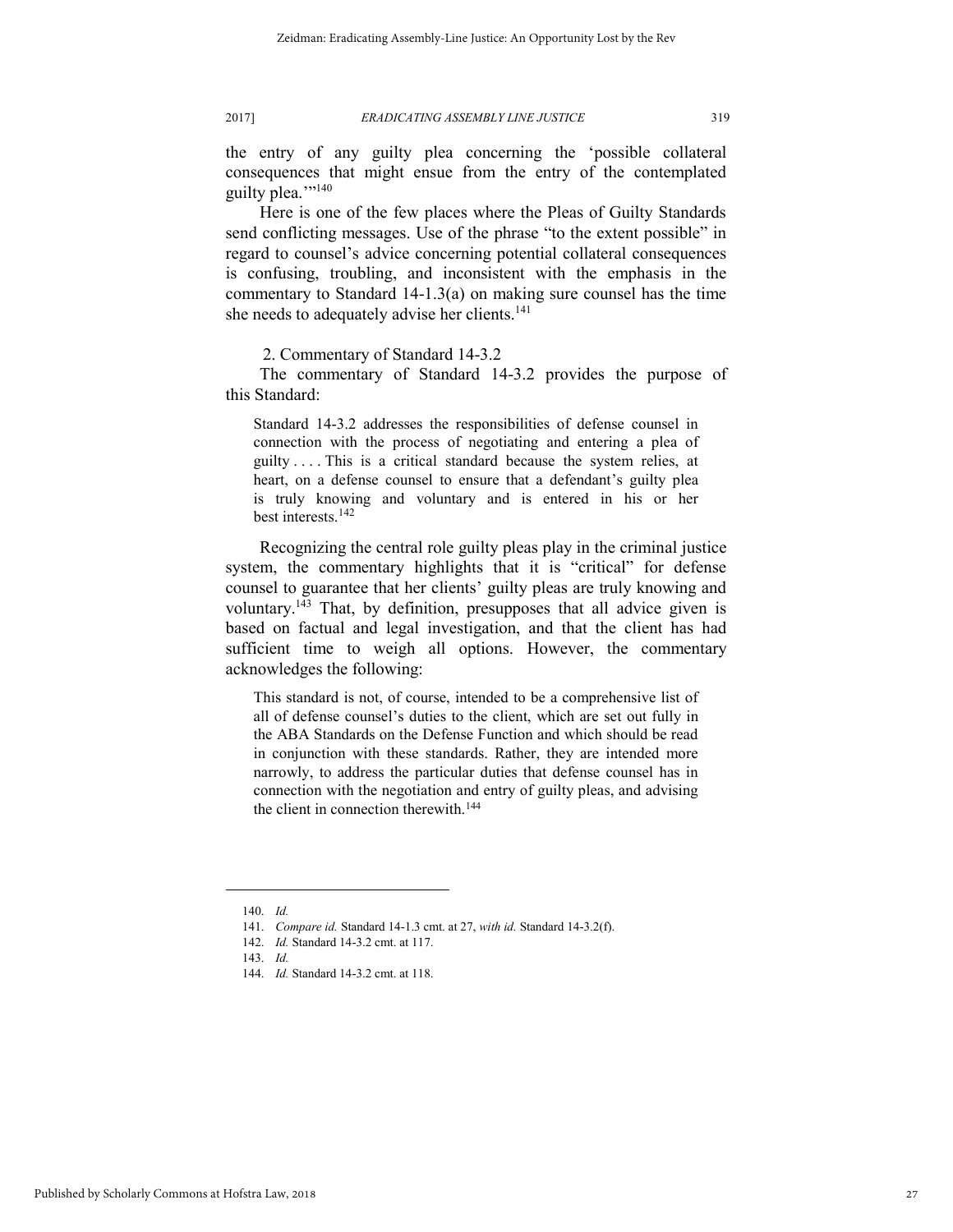Since we are instructed that the Pleas of Guilty Standards should be read "in conjunction" with the Defense Function Standards,<sup>145</sup> it is imperative that the Standards are not in conflict. The Pleas of Guilty Standards more explicitly disapprove arraignment pleas. The Defense Function Standards should follow suit.

The Pleas of Guilty Standards provide that "[t]he obligations reflected in . . . Standard 14-3.2(b) . . . concern[] defense counsel's duty to provide effective assistance of counsel to the defendant."<sup>146</sup>

By using "effective assistance" language, the commentary signals that these obligations are constitutional, as well as ethical.

The commentary also suggests the following:

By necessity, defense counsel is charged with the primary responsibility to ensure that the defendant fully understands the plea that is being offered, including all terms of the sentence that could be imposed and other ramifications of that plea.

 Given the importance of this decision for the defendant and the defendant's family, and the serious and lasting collateral consequences that may flow from the conviction, defense counsel is, in effect, acting as a fiduciary for the client. The obligation to communicate with a criminal client in this situation is not simply a formal one that may be satisfied in each particular case by giving a client a rote checklist of factors worth considering in deciding whether to plead guilty. In evaluating the information necessary to provide meaningful advice prior to a plea, individualized consideration should be given to such factors as the particular circumstances of the defendant, the particular offense(s) at issue, the level and quality of the defendant's education and cognition, the client's familiarity with the legal system, and the like. This presupposes that counsel has a duty to conduct a sufficient investigation to understand the unique issues that confront each client and the client's particular concerns. Such inquiries may be difficult when the defendant's English language skills are poor, and counsel may require the assistance of a translator both to ask the necessary questions and to convey the requisite information for a fully informed guilty plea.<sup>147</sup>

This language leaves little doubt that the Standard presupposes that counsel engage in personalized and thorough factual and legal investigation prior to giving plea advice.

<sup>145.</sup> *Id.*

<sup>146.</sup> *Id.* Standard 14-3.2(a) cmt. at 118-19.

<sup>147.</sup> *Id.* Standard 14-3.2(a) cmt. at 120.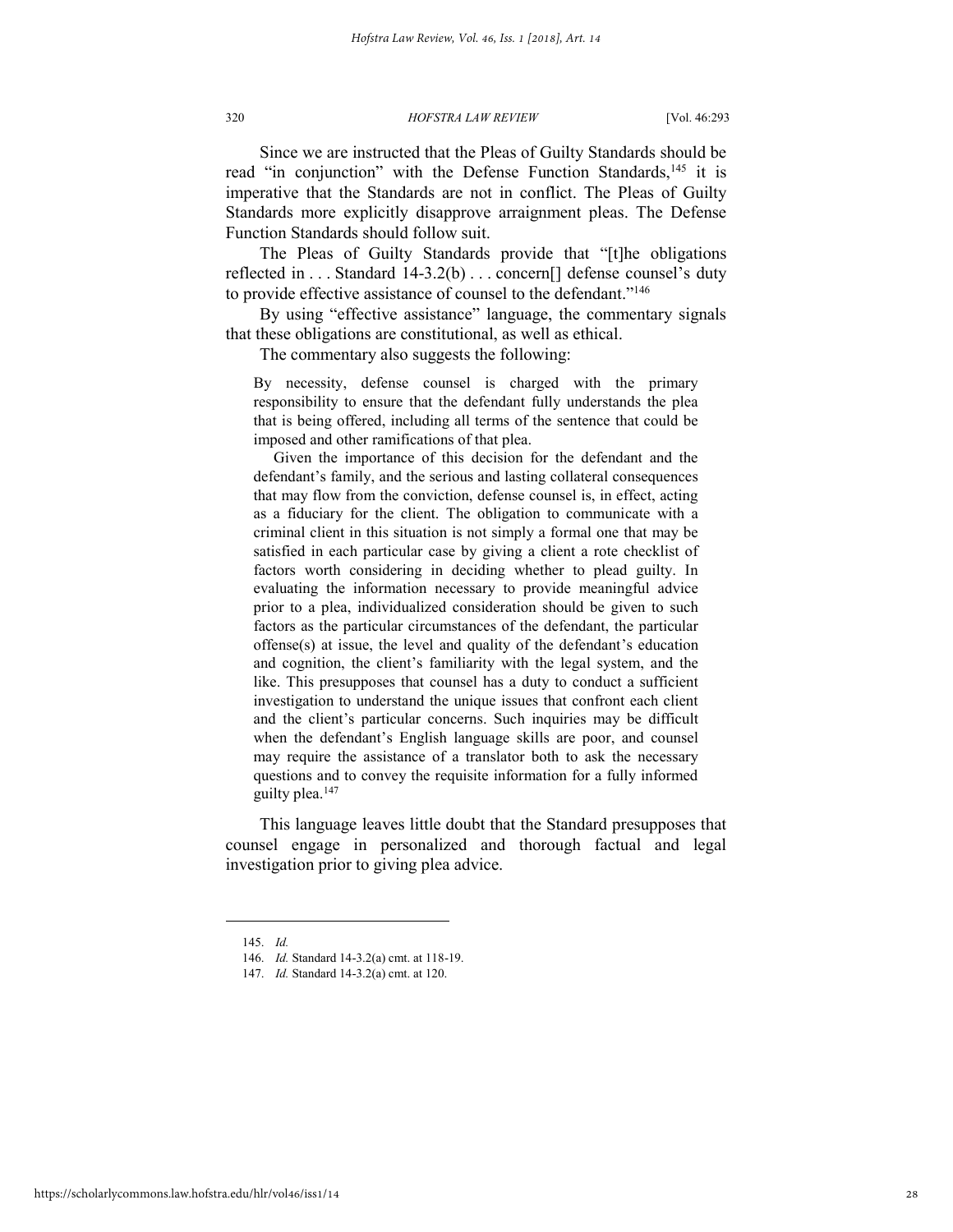Standard 14-3.2(b) concerns defense counsel's duty adequately to "advise" the defendant concerning the plea decision. As part of the third edition, this provision has been expanded explicitly to include the duty of defense counsel to conduct "appropriate investigation and study" of the case before recommending acceptance of a plea offer. This advice should, of course, include discussion of any affirmative defenses that may be available to the defendant.<sup>148</sup>

The commentary highlights, as did the history, that this Standard was "expanded explicitly" to address counsel's duty "to conduct 'appropriate investigation and study' of the case before recommending acceptance of a plea offer." $149$  The point that investigation is a precondition to providing advice could not be more clearly made.

As a matter of constitutional law, a plea is not deemed voluntary and intelligent "if the advice given by defense counsel on which the defendant relied in entering the plea falls below the level of reasonable competence such that the defendant does not receive effective assistance of counsel." 150

Once again, the intentional reference to constitutional requirements in the context of ethical duties is particularly noteworthy:

It should be emphasized that this Standard requires counsel to do more than the constitutional minimum; it mandates that a defendant should be informed fully by defense counsel and provided with a realistic appraisal of the value of any concessions offered by the prosecutor.<sup>151</sup>

To the extent one engages in a constitutional versus ethical analysis, the commentary makes clear that the Standard sets a higher bar:

Equally important, Standard 14-3.2(b) recognizes defense counsel's duty to investigate the case before recommending acceptance of a guilty plea. It provides that defense counsel "should not recommend to a defendant acceptance of a plea unless appropriate investigation and study of the case has been completed." In most cases, an "appropriate" investigation will include not only an analysis of controlling law and the evidence likely to be introduced at trial, but also consideration of any applicable discovery rules, and a determination whether it would

<sup>148.</sup> *Id.* Standard 14-3.2(b) cmt. at 120.

<sup>149.</sup> *Id.* Standard 14-3.2 hist. at 116-17, cmt. at 120.

<sup>150.</sup> *Id.* Standard 14-3.2(b) cmt. at 120-21.

<sup>151.</sup> *Id.* Standard 14-3.2(b) cmt. at 122.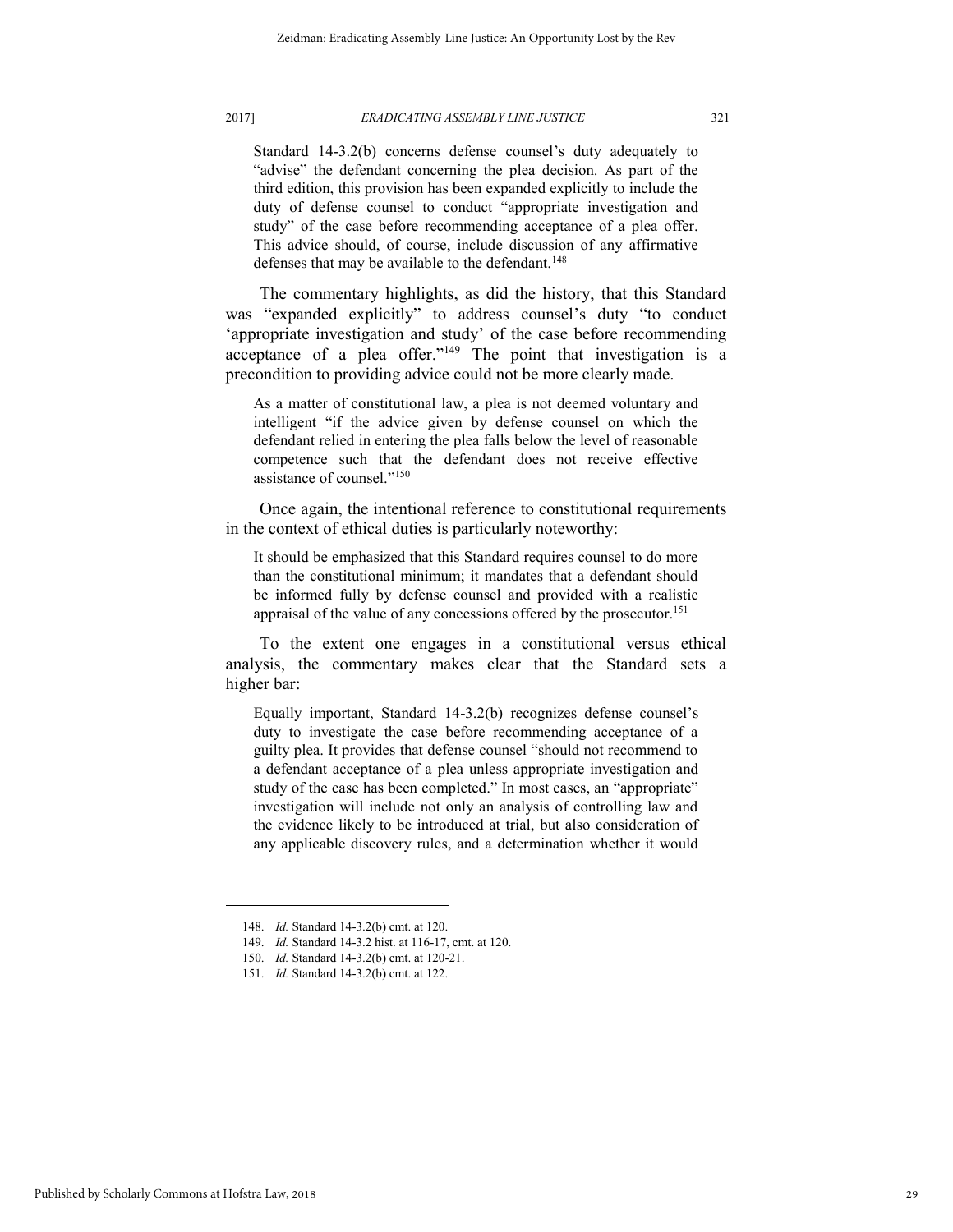. . . .

be preferable to seek particular items of discovery before negotiating a plea.

 Defense counsel's duty to conduct an "appropriate investigation" thus includes the duty to be familiar with, and enforce the defendant's rights under, any discovery rules that may apply in the jurisdiction. Defense counsel should use these avenues, among others, to conduct an appropriate investigation of the case before advising the defendant concerning a possible guilty plea. In conducting such an investigation, it is defense counsel's responsibility to investigate not only the facts concerning the offense, but also facts that go to the defendant's potential sentence, including his or her prior record.

 While defense counsel generally has a duty to seek crucial items of discovery before plea negotiations are completed, there may be some cases in which defense counsel legitimately determines that a better plea agreement may be available if the defendant enters a plea at a point in time before all of his or her discovery rights may apply. Thus, an "appropriate" investigation may be quite limited in certain cases-for example, where a highly favorable pre-indictment plea is offered, and the pleas offered after indictment are likely to carry significantly more severe sentences.<sup>152</sup>

These three paragraphs spell out in greater detail the types of factual and legal investigations envisioned as conditions precedent before defense counsel should recommend that her client accept a guilty plea offer.<sup>153</sup> Unlike the new Defense Function Standard 4-6.1(b), the Pleas of Guilty Standard 14-3.2, history, and commentary are silent on the question of when a lawyer should affirmatively advise a client to reject a guilty plea offer.<sup>154</sup>

While the commentary acknowledges that in "some" cases ""appropriate' investigation may be 'quite limited," the example used refers to a situation where investigation via discovery is not fully completed.<sup>155</sup> That is a far cry from situations where counsel enters a guilty plea after only having met her clients for a few minutes prior to the plea. The commentary also notes that,

Standard 14-3.2(f)... requires defense counsel, "sufficiently in advance of the entry of any plea," to determine and advise the

l

https://scholarlycommons.law.hofstra.edu/hlr/vol46/iss1/14

<sup>152.</sup> *Id.* Standard 14-3.2(b) cmt. at 123.

<sup>153.</sup> *See id.*

<sup>154.</sup> *Compare* STANDARDS FOR CRIMINAL JUSTICE: PROSECUTION & DEFENSE FUNCTION Standard 5-6.1(b) (AM. BAR ASS'N 2015), *with* STANDARDS FOR CRIMINAL JUSTICE: PLEAS OF GUILTY Standard 14-3.2 cmt. at 116-32.

<sup>155.</sup> STANDARDS FOR CRIMINAL JUSTICE: PLEAS OF GUILTY Standard 14-3.2 cmt. at 123.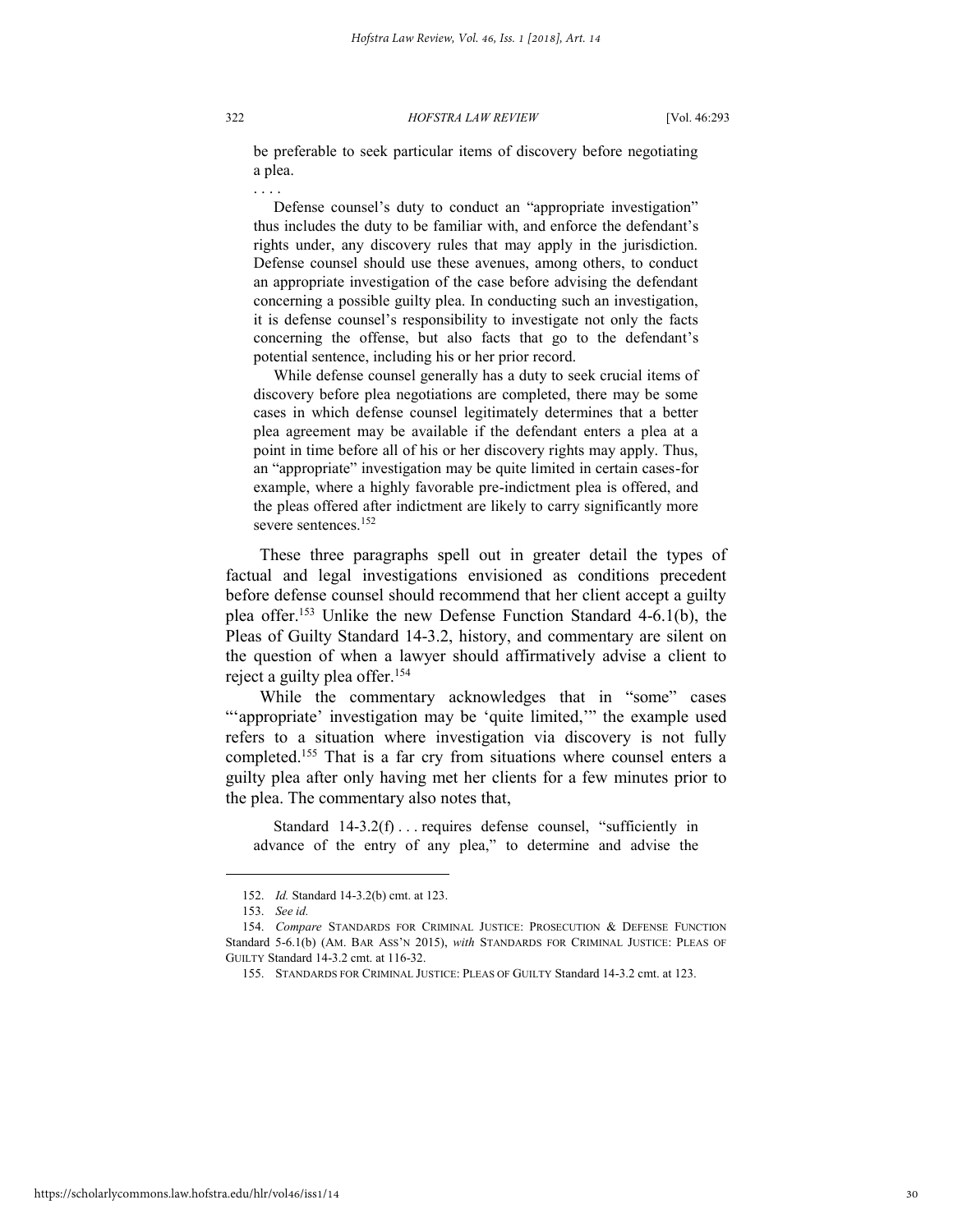defendant as to "the possible collateral consequences that might ensue from entry of the contemplated plea." While the standards always required defense counsel to advise his or her client concerning other considerations "deemed important by defense counsel or the defendant" (Standard 14-3.2(b)), the number and significance of potential collateral consequences has grown to such an extent that it is important to have a separate standard that addresses this obligation.

. . . . Given the ever-increasing host of collateral consequences that may flow from a plea of guilty . . . it may be very difficult for defense counsel to fully brief every client on every likely effect of a plea in all circumstances. Courts do not require such an expansive debriefing in order to validate a guilty plea. This Standard, however, strives to set an appropriately high standard, providing that defense counsel should be familiar with, and advise defendants of, all of the possible effects of conviction.<sup>156</sup>

The specific inclusion of obligations regarding collateral consequences reflects a recognition of all that is required before defense counsel is in a position to offer ethical, and constitutionally effective, advice. The commentary recognizes that although it might be hard to fully brief every client on every likely effect, the Standard strives to set a high bar.

#### IV. ON THE GROUND DEVELOPMENTS

Some Public Defender offices, courts, and state bar ethics committees are taking matters into their own hands.

In 2005, Howard Finkelstein, the Public Defender in Broward County, Florida, prohibited his lawyers from advising clients to plead guilty at arraignment, emphasizing that plea advice had to be preceded by "meaningful contact" between lawyer and client.<sup>157</sup>

Similarly, in St. Louis, Missouri, the Public Defender called representation of certain misdemeanor defendants "unethical, unprofessional and unconstitutional," and decided his office would no longer automatically represent defendants at their initial court appearance on misdemeanor charges.<sup>158</sup> In particular, he decried the lack

<sup>156.</sup> *Id.* Standard 14-3.2(f) cmt. at 125-26.

<sup>157.</sup> *See* Dan Christensen, *Broward PD Says No to Instant Plea Deals*, DAILY BUS. REV., June 6, 2005, at 1; *see also* Geri L. Dreiling, *'Meet-and-Greet Pleas' Not Good Enough*, A.B.A. J. EREPORT, June 24, 2005.

<sup>158.</sup> Patrick, *supra* note 74 (quoting St. Louis District Defender Eric Affholter).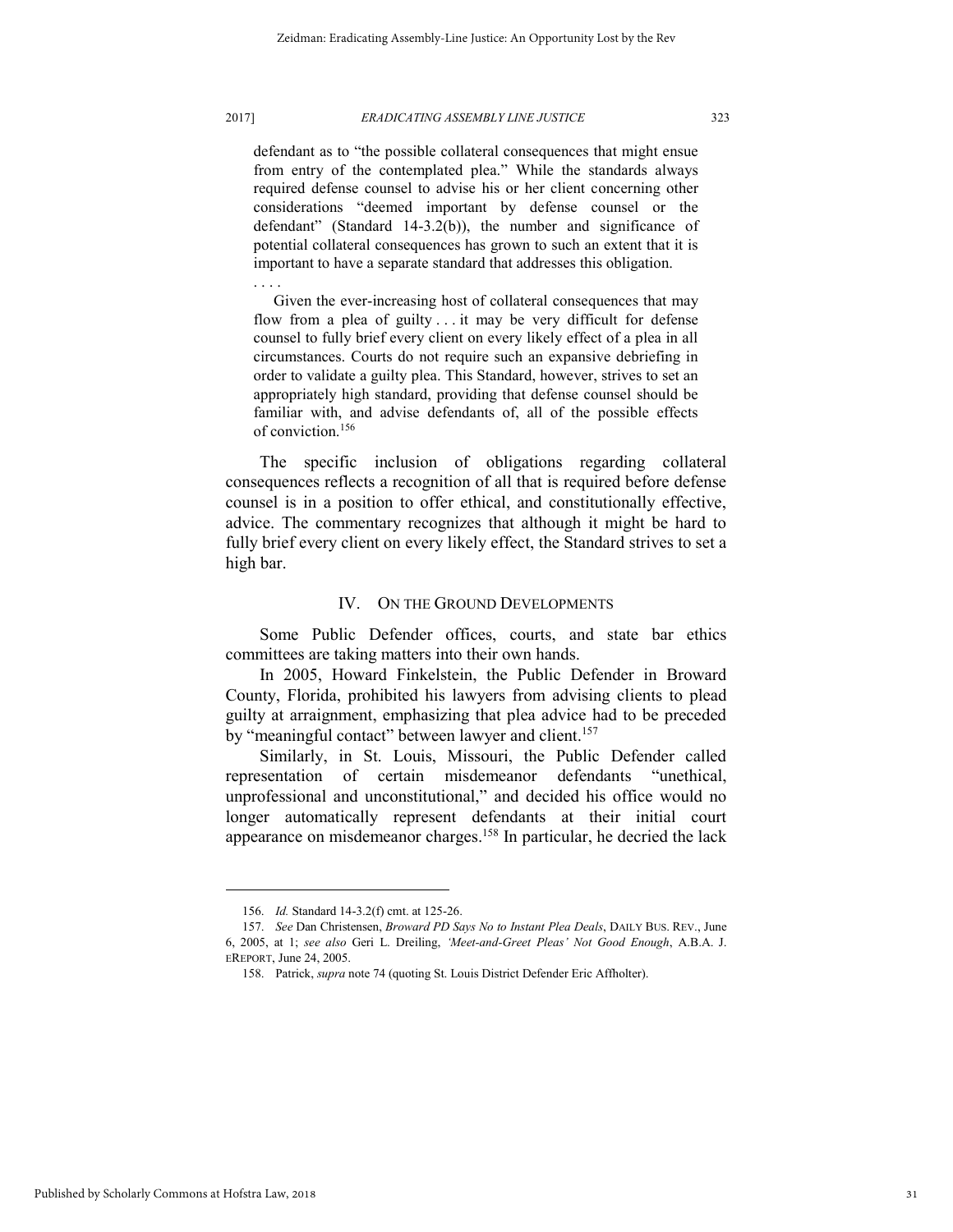of discovery, investigation, and time for meaningful consultation with the client before plea offers were made and accepted.<sup>159</sup>

In 2013, the Public Defender in Florida filed motions seeking to be relieved of the obligation to represent indigent defendants in non-capital felony cases.<sup>160</sup> The crux of the motion alleged that excessive caseloads prevented staff attorneys from meeting their legal and ethical obligations to their clients.<sup>161</sup> The court ruled in the Public Defender's favor and remanded the case for further proceedings:

Witnesses from the Public Defender's office described "meet and greet pleas" as being routine procedure. The assistant public defender meets the defendant for the first time at arraignment during a few minutes in the courtroom or hallway and knows nothing about the case except for the arrest form provided by the state attorney, yet is expected to counsel the defendant about the State's plea offer. In this regard, the public defenders serve "as mere conduits for plea offers."<sup>162</sup>

A recent ethical opinion from the Pennsylvania Bar Association also expressly rejected "meet and greet" pleas.<sup>163</sup> That opinion addressed the ethics of an "early accountability" plea program that compelled defense attorneys to recommend guilty pleas to their clients before they had received any discovery or done any investigation.<sup>164</sup> The opinion states that the program forced defense lawyers to violate rules of professional conduct, particularly the obligation to investigate the facts, examine the evidence, and explore possible defense and mitigation.<sup>165</sup> That is precisely the issue with guilty pleas at the accused's initial appearance. Just as the Pennsylvania State Bar found the practice to be an ethical violation, so too should the American Bar Association.

#### V. CONCLUSION

To be sure, many arraignment pleas are to reduced charges and noncriminal violations/offenses, but in the current era of massive

<sup>159.</sup> *See id.*

<sup>160.</sup> Pub. Def. v. State, 115 So. 3d 261, 265 (Fla. 2013).

<sup>161.</sup> *Id.* 

<sup>162.</sup> *Id.* at 278. The characterization of arraignment guilty pleas as "routine procedures" flies directly in the face of ABA Defense Function Standard 4-3.7(f) that urges defense counsel to avoid "simply follow[ing] rote procedures." *Compare id.*, *with* STANDARDS FOR CRIMINAL JUSTICE: PROSECUTION & DEFENSE FUNCTION Standard 4-3.7(f) (AM. BAR ASS'N 2015).

<sup>163.</sup> *See* Pa. Bar Ass'n, Inquiry No. 2014-026 (2014); *see also* Samson Habte, *Plea Program Altered After Ethics Opinion But Critics' Constitutional Challenge Looms*, 95 CRIM. L. REP. (BNA) 650-51 (2004).

<sup>164.</sup> Pa. Bar Ass'n, Inquiry No. 2014-026, at 1-2, 4-6.

<sup>165.</sup> *Id.* at 4-6.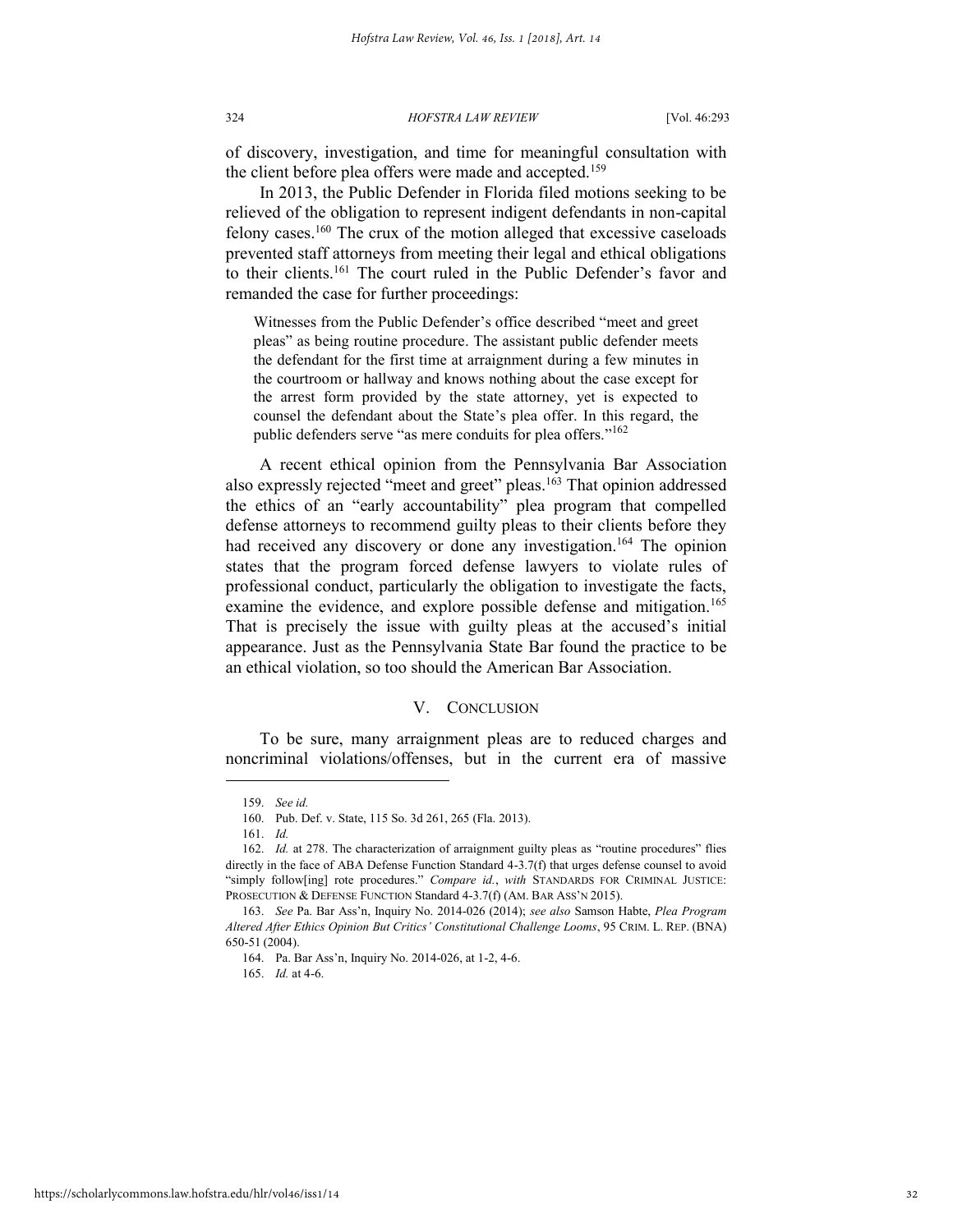collateral consequences, even these types of pleas have drastic consequences for the accused and merit more time and attention than typically afforded as part of an arraignment disposition.<sup>166</sup> It is welldocumented that misdemeanor and even non-criminal offenses can lead to deportation, eviction, inability to obtain loans or licenses, etcetera.<sup>167</sup>

And no doubt many defense attorneys say that their clients often insist upon accepting a plea offer because they can't miss work to come back to court or have family obligations that lead to the same result.<sup>168</sup> However, eschewing meet, greet, and plead dispositions does not mean that the accused must come back to court over and over—there is no impediment to the accused accepting a plea on the very next court date, a time by which he's been able to get some rest, shower, eat, and talk with family and friends before making this decision. Otherwise, the "clearly in the client's best interest" proviso in the new Standard will easily swallow the "rule" against arraignment guilty pleas.<sup>169</sup>

Of course, arraignment pleas are part of a larger conversation about criminal justice. While I have focused my attention on defense counsel's role, it is also the case that judges and prosecutors need to rethink their power and prominent roles vis-à-vis pleas at arraignments. Prosecutors should abstain from "one time only" plea offers so as not to, in effect, cause defense counsel to violate her ethical obligations (and provide ineffective assistance).<sup>170</sup> As is written in the Introduction to the Pleas of Guilty Standards, "while it is not unconstitutional for prosecutors to seek to induce defendants to plead guilty, these standards recognize that defendants should have a right to go to trial, and as a matter of sound criminal justice policy, should not be unduly pressured to forego that right." 171

Similarly, judges should avoid tying plea decisions to bail determinations<sup>172</sup> and strictly adhere to the practices and policies spelled

<sup>166.</sup> *See* NAT'L ASS'N OF CRIMINAL DEF. LAWYERS, *supra* note 2, at 34.

<sup>167.</sup> *Id.*

<sup>168.</sup> *See id.* at 32.

<sup>169.</sup> STANDARDS FOR CRIMINAL JUSTICE: PROSECUTION & DEFENSE FUNCTION Standard 4- 6.1(b) (AM. BAR ASS'N 2015).

<sup>170.</sup> *See* NAT'L ASS'N OF CRIMINAL DEF. LAWYERS, *supra* note 2, at 8 (stating that prosecutors often exert pressure in the form of "one time only" offers to induce defendants to enter guilty pleas at their initial court appearance); Jane Campbell Moriarty & Marisa Main, *"Waiving" Goodbye to Rights: Plea Bargaining and the Defense Dilemma of Competent Representation*, 38 HASTINGS CONST. L.Q. 1029, 1041 (2011).

<sup>171.</sup> STANDARDS FOR CRIMINAL JUSTICE: PLEAS OF GUILTY intro. at xv (AM. BAR ASS'N 1999).

<sup>172.</sup> Klein, *supra* note 2, at 211-12 (stating that many judges use the threat of bail to coerce defendants into pleading guilty at their initial court appearance).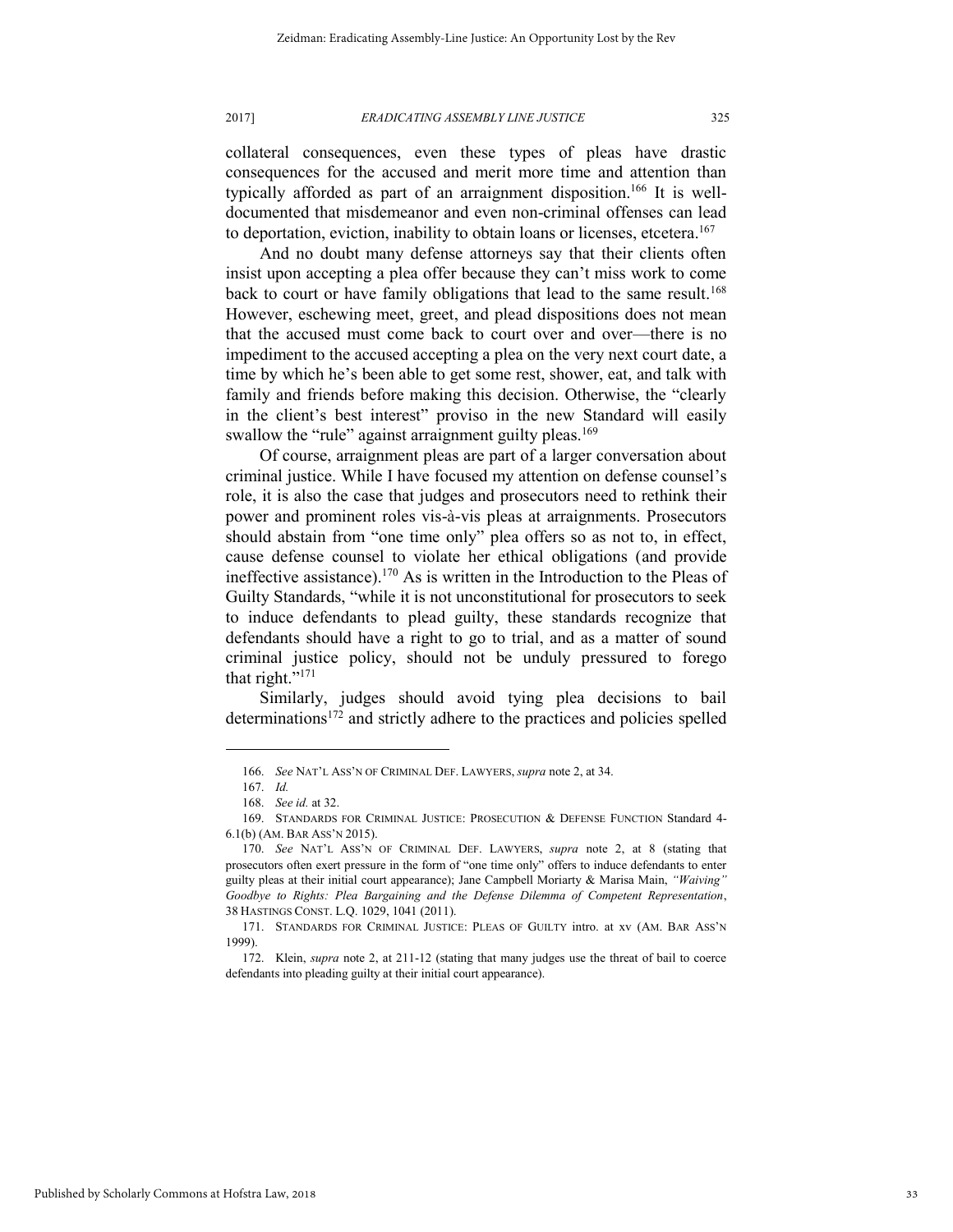out in detail in the ABA Standards for Criminal Justice: Pretrial Release.<sup>173</sup> As urged in the Pleas of Guilty Standards, "prosecutors and judges should keep in mind that the defendant always has a right to plead not guilty and to choose to go to trial. Neither should seek to compromise or threaten that right."<sup>174</sup>

Ideally, state laws or administrative rules would be such that pleas were not jurisdictionally permissible at arraignment. In fact, that is the case in many jurisdictions across the country—there are no guilty pleas at arraignment and those court systems function as well, if not better, than courts that do permit, or even encourage, arraignment pleas.

While there are many parts to the arraignment plea discussion, the immediate issue is to define defense counsel's proper role in the Standards. But even as I focus for now on defense counsel, it is important to note that ending the practice of arraignment pleas will inevitably lead to more facts, details, and insights about the charges everyone would be better served. Defense counsel will be able to meet their ethical and constitutional duties, prosecutors will be able to learn which cases are more or less serious and substantiated, and judges will have more information from which to make decisions. And, of course, the accused will have the opportunity to carefully and thoughtfully consider his or her options.

It is also the case that seemingly "simple" or "routine" cases often are actually factually and legally complicated and merit careful attention. In New York, we have seen the ways that early guilty pleas masked ongoing constitutional problems with disorderly conduct,<sup>175</sup> trespass,<sup>176</sup> and marijuana arrests, $1^{77}$  not to mention the ways that Equal Protection and Fourth Amendment stop-and-frisk violations<sup>178</sup> were shielded from view amid rampant guilty pleas entered in hurried, hushed tones.

Many people familiar with the criminal court contend that arraignment pleas are no big deal; that concerns about meet, greet, and

<sup>173.</sup> STANDARDS FOR CRIMINAL JUSTICE: PRETRIAL RELEASE (AM. BAR ASS'N 2007).

<sup>174.</sup> STANDARDS FOR CRIMINAL JUSTICE: PLEAS OF GUILTY intro. at xvi.

<sup>175.</sup> *See* People v. Jones, 878 N.E.2d 1016, 1017-19 (N.Y. 2007); Nicholas Confessore, *A Times Square Pedestrian Is Giving No Ground*, N.Y. TIMES, Oct. 18, 2007, at B1.

<sup>176.</sup> *See* J. David Goodman, *Police Patrols in Projects Draw Scrutiny*, N.Y. TIMES, Dec. 16, 2014, at A1; Cara Buckley, *Lawsuit Takes Aim at Trespassing Arrests in New York Public Housing*, N.Y. TIMES (Jan. 29, 2010), http://www.nytimes.com/2010/01/26/nyregion/30housing.html.

<sup>177.</sup> *See* Elizabeth A. Harris, *Police Memo on Marijuana Warns Against Some Arrests*, N.Y. TIMES, Sept. 24, 2011, at A15; Brendan Cheney, *Marijuana Arrests in City Increased in 2016, with Large Racial Disparities*, POLITICO (Feb. 6, 2017, 5:31 AM), http://www.politico.com/states/newyork/city-hall/story/2017/02/marijuana-arrests-in-nyc-increase-in-2016-still-large-racial-disparities-109306.

<sup>178.</sup> Floyd v. City of New York, 959 F. Supp. 2d 540, 658-64 (S.D.N.Y. 2013).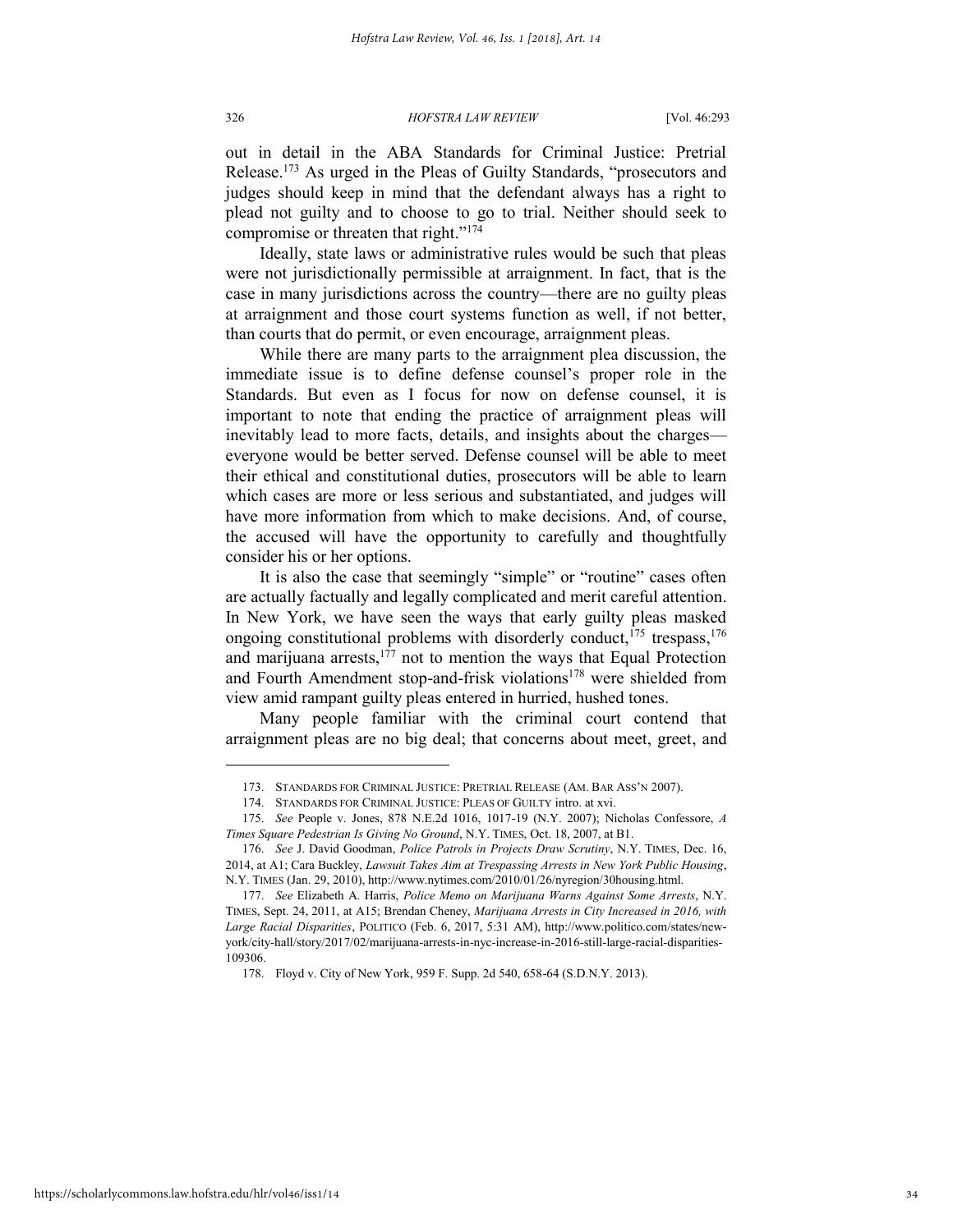plead make mountains out of mole hills. These institutional players argue that the charges that result in arraignment guilty pleas are minor and routine so that in-depth interviews and factual and legal investigations are not required.<sup>179</sup> That attitude is cavalier as well as reckless. With the explosion of collateral consequences there are precious few "safe" guilty pleas. Even a guilty plea to a something like a non-criminal marijuana offense can result in the loss of federal student loans.<sup>180</sup> Many seemingly minor violations can lead to deportation, and countless others impact licenses and government benefits.

Even guilty pleas that seem to be safe today may become disastrous tomorrow—just consider the recent changes in immigration deportation enforcement.

Court administrators argue that arraignment pleas are a necessary evil; that the system would collapse under the weight of all the cases that now would enter the courts.<sup>181</sup> But similar resource arguments were made against providing counsel in *Gideon*<sup>182</sup> and again when the right to counsel was extended in *Argersinger*. <sup>183</sup> The constitutional right to the effective assistance of counsel should not give way to concerns about resources. *Gideon* and *Argersinger* provide the right to counsel.<sup>184</sup> The critical question addressed by the Standards, and likely to be addressed with renewed vigor by the Supreme Court in light of *Padilla*, *Lafler*, and *Frye*, is "what are those lawyers actually doing with respect to guilty pleas, especially guilty pleas at initial appearance?"

Ultimately, meet, greet, and plead is a reflection of American criminal justice writ large. Much has been written about the ways the criminal justice system works to keep under foot those communities that are already subordinated.<sup>185</sup> It is hard to imagine a system of rapid guilty pleas inflicted on anyone other than people of color. Contrast the time and attention paid to all kinds of white collar prosecutions in federal court no matter how complicated or serious the facts and charges. To the people involved in those cases, the notion of a guilty plea entered

<sup>179.</sup> Sean C. Gallagher, *A Judge's Comments*, 42 LITIG. 21, 21, 23 (2015).

<sup>180.</sup> *See* 20 U.S.C. § 1091(r)(1) (2012).

<sup>181.</sup> *See* Gallagher, *supra* note 179, at 21, 23.

<sup>182.</sup> *See* Brief for Respondent at 50, Gideon v. Wainright, 372 U.S. 335 (1963) (No. 155).

<sup>183.</sup> *See* Argersinger v. Hamlin, 407 U.S. 25, 36-37, 37 n.7 (1972).

<sup>184.</sup> *Id.* at 36-37; *Gideon*, 371 U.S. at 339-40.

<sup>185.</sup> *See* MICHELLE ALEXANDER, THE NEW JIM CROW 188 (2012); DAVID COLE, NO EQUAL JUSTICE: RACE AND CLASS IN THE AMERICAN CRIMINAL JUSTICE SYSTEM 21-22 (1999); BRYAN STEVENSON, JUST MERCY 300 (2015); BRYAN STEVENSON, JUST MERCY: A STORY OF JUSTICE AND REDEMPTION 300-01 (2014); SAMUEL WALKER ET AL., THE COLOR OF JUSTICE: RACE, ETHNICITY, AND CRIME IN AMERICA 137 (6th ed. 2016).